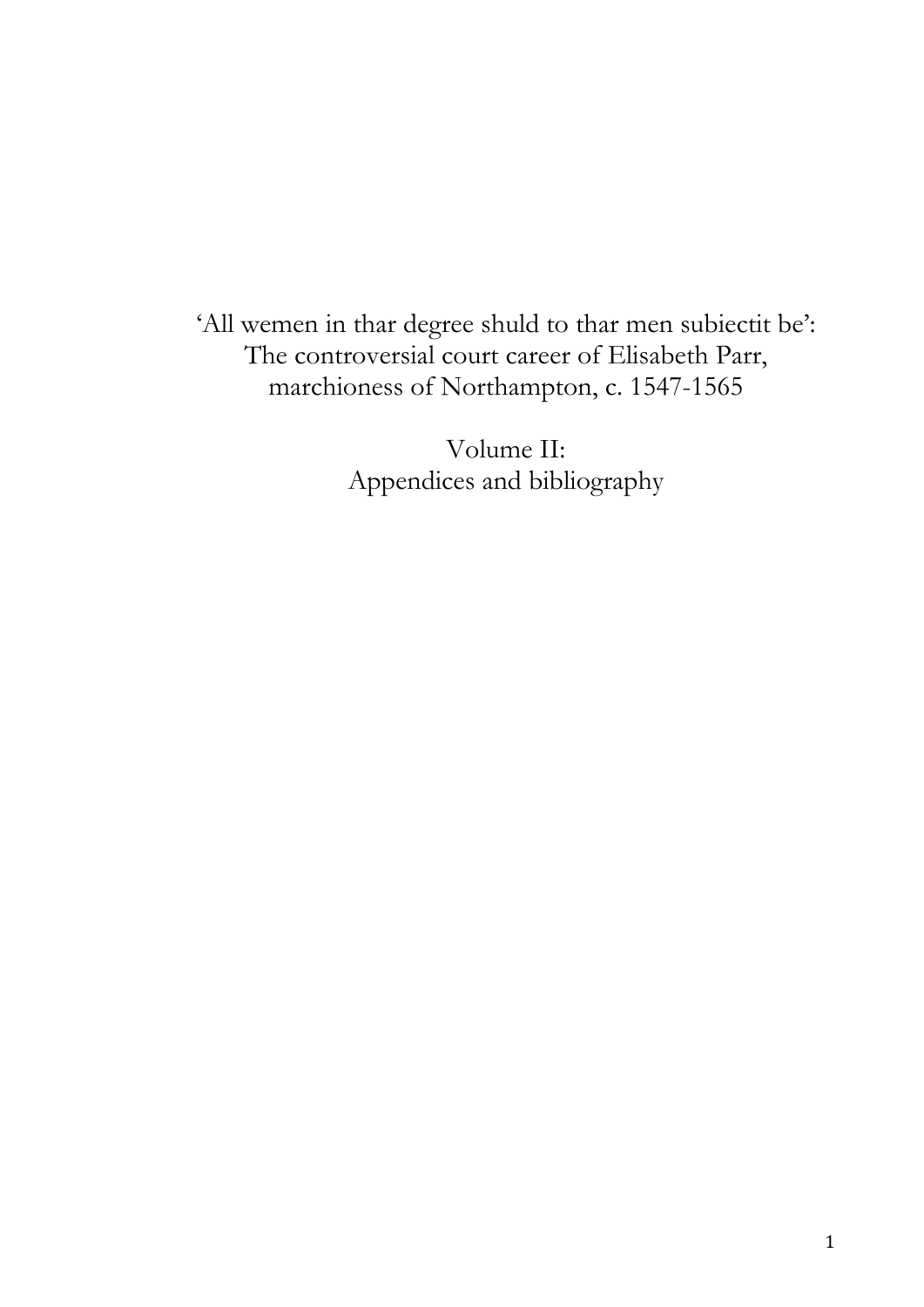## **Appendix A:** *Primary documents relating to Elisabeth Parr, marchioness of Northampton*

This list includes documents that directly refer to Elisabeth or her activity, so includes official documents that relate to her or make mention of her, her correspondence, and correspondence - personal and diplomatic - that mentions her, and that relating to activity directly applicable to her. This list is approximately chronological and corresponds to the narrative of Elisabeth's activity presented in chapter 2.

*[Where I have inferred the connection the ambiguity is represented by underlining. Documents or volumes that contain multiple references are only listed once, at the earliest relevant date.]*

- 1. *LP, Henry VIII*, 1542, 6, Eustace Chapuys to Emperor Charles V, late January 1542.
- 2. *The Chronicle of King Henry VIII. Of England. Being a contemporary record of some of the principal events of the reigns of Henry VIII and Edward VI written in Spanish by an unknown hand*, trans. and ed. Martin A. Sharp Hume, (London: George Bell and Sons, 1889) pp. 137-139. [ref. 1543].
- 3. TNA E179/69/41, f. 1, Subsidy list for the household of KP, 1543-4.
- 4. TNA E179/69/48, Subsidy list for the household of KP, 1544-5.
- 5. BL Harley MS 283, f. 176, John Wilkins to George Brooke, Lord Cobham, 30 November 1545.
- 6. TNA E179/69/47, f. 62, Subsidy list for the household of KP, 1545-6.
- 7. TNA E179/69/55, D1, Subsidy list for the household of KP, 1545-6.
- 8. TNA E179/69/44, Subsidy list for the household of KP, 1546-7.
- 9. TNA LC 2/2 f. 44, Ordinance for Henry VIII's funeral, 1547.
- 10. TNA E101/426/2 ff. 1, 5, Wage list for Katherine Parr's household as dowager Queen, 1547.
- 11. SP 10/2 f. 32 (stamped 106), William Parr, marquess of Northampton to King Edward VI, [March] 1547.
- 12. CPR I, Edward VI pt. 1 [roll 799] vol. 1, 19 April 1547.
- 13. CPR I, Edward VI pt. 1 [roll. 799] vol. 1 [July 1547].
- 14. PC2/2 f. 274, Commission to investigate the marriage of William Parr and Elisabeth Cobham, 31 January 1548.
- 15. *CSP Span. 1547-1549*, p. 254, Van der Delft to Charles V, 23 February 1548.
- 16. CP 150/122, The Deposition of William Parr, marquess of Northampton relating to Thomas Seymour, Lord Sudeley, ? February 1549.
- 17. CPR I, Edward VI pt. 1 [roll 799] vol. 3 [1549-1551]. 6 March 1550.
- 18. *CSP Span. 1550-1552*, Jehan Schefve to Emperor Charles V, 17 June 1550, p. 110.
- 19. SHC Z/407/Lb.559; Folger Loseley MS, Elisabeth Parr, marchioness of Northampton to William More, [1551?]
- 20. SHC Z/407/Lb.455; Folger Loseley MS, Elisabeth Parr, marchioness of Northampton to William More, [1551?]
- 21. Thomas Hoby, *The Life and Travails of Sir Thomas Hoby, Kt of Bisham Abbey, written by himself: 1547-1564*, ed. by Edgar Powell, Camden, Third Series, vol. IV, (London: Royal Historical Society, 1902) [ref. 1551/2].
- 22. STC 4778, Balthazar Castiglione, *The Covrtyer of Covnt Baldessar Castilio*, trans. by Thomas Hoby (London: William Seres, 1561) [ref. 1551/2].
- 23. *CSP Span. 1550-1552*, Jehan Schefve to Charles V, 26 October 1551.
- 24. *APC*, Edward VI, October 1551 [p. 397].
- 25. *CSP Foreign Edward VI, 477*, the privy council to William Pickering, 5 November 1551.
- 26. *The Chronicle of Edward VI*, pp. 92, 94.
- 27. *APC*, 2 November 1551, p. 406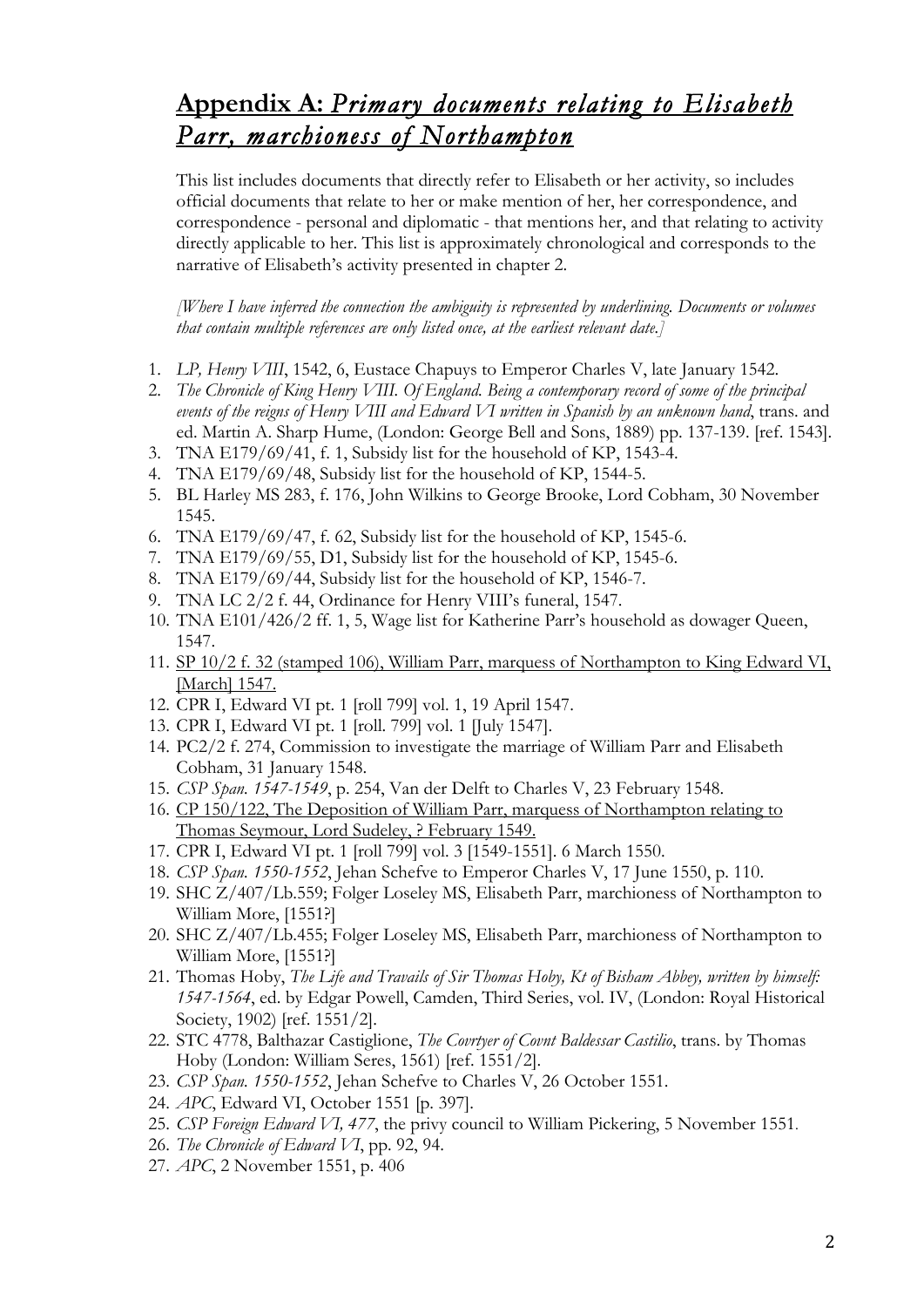- 28. William Cavendish to John Thynne, December 1551 printed in Arthur C. Collins, *Historical Collections of the Noble Families of Cavendish* (Withers, 1752).
- 29. *The Diary of Henry Machyn* ed. John Gough Nichols (London: Camden Society, 1848).
- 30. SP 10/14 f.82 John, duke of Northumberland to William Cecil, 31 May 1552.
- 31. TNA E101/520/9, *Money received and desrayed by occasion of the affairs of the Marquiss of Northampton*.
- 32. *CPR I Edward VI pt. 1* [roll 799] vol. V [1553] 18 March 1553, p. 272.
- 33. BL Royal MS 8 C XXIV, ff. 340v, 363v, Warrant for apparel for the Whitsun Weddings, April 1553.
- 34. *CSP Span. 1553, Jehan Schevfye to Charles V, 12 May 1553*.
- 35. *The chronicle of Queen Jane and the first two years of Queen Mary*, ed. John Gough Nichols, [ref. 1553/4].
- 36. *CSP Span., 1553*, the Ambassadors to Emperor Charles V, 24 July 1553.
- 37. *CSP Span., 1553*, the Ambassadors to Emperor Charles V, 27 July 1553.
- 38. *CSP Span., 1553*, the Ambassadors to Emperor Charles V, 27 August 1553.
- 39. 1. Mar. Session 2, Private Act of Parliament ref. the Marquess of Northampton's marriage confirmation, repealed, c. 12, 1553.
- 40. TNA E154/2/40, Inventory from Westmorland, 1553.
- 41. TNA E154/2/45, Inventory of the Parrs' household and belongings taken from Essex, 1553-4.
- 42. TNA E154/2/39, Fair copy of the Parrs' household and belongings taken from Essex, 1553-4.
- 43. TNA LR2/18, Accounts of the Parrs' goods, chattels and landholdings confiscated by the crown, 1553-4.
- 44. SP 11/4 f. 28 (stamped 25), Warrant to pay Elisabeth Parr, marchioness of Northampton, 25 June 1554.
- 45. TNA PROB 11/37/0 f. 274, Will of Jane Dudley, duchess of Northumberland, c. 1554/5
- 46. SP 11/5 f. 132 (stamped 36), Edward Courtenay, earl of Devon to George Brooke, Lord Cobham, 20 July 1555.
- 47. Aff. Etr., XIII, f. 193, François de Noailles to Montmorency, 28 April 1557, *Dispatches of Antoine, François, and Gilles de Noailles, 1553-1561, Archives du ministère des affaires étrangères, Paris, France. Correspondance politique, Angleterre, Vols. IX-XX.*
- 48. SP 11/12 f. 47 (stamped 100), Queen Mary to Edward Waldegrave and others, 5 March 1558.
- 49. CP 198/110, The Will of Lady Anne Cobham, 7 October 1558.
- 50. *The Hever Manuscript Hours*, f. 37v (and f. 39v).
- 51. Count de Feria to Phillips II, 25 November 1558, *RP*, I.
- 52. SP 12/2 (stamped 80), Minute for a warrant for William Parr, marquess of Northampton, January 1559.
- 53. SP 12/7 [f. 31] (stamped 46), Queen Elizabeth to William Paulet, marquess of Winchester, 1 November 1559.
- 54. SP 12/7 f. 52 (stamped 92), Funeral arrangements for Frances Grey, duchess of Suffolk, December 1559.
- 55. DLONSL5/2/11/1, Court rolls of Henry Clifford, earl of Cumberland relating to Grasmere, Westmorland, 5 July 1560.
- 56. SP 70/19 f. 94 (stamped 46), Henry Killigrew to Nicholas Throckmorton, 15 October 1560.
- 57. SP 70/19 ff. 206-7 (stamped 132-133), Nicholas Throckmorton to Thomas Chamberlain, 29 October 1560.
- 58. BL Lansdowne MS 5, f. 120, Debtes owing by *the* Quene, 27 February 1561.
- 59. *CSP Span. 1558-1567*, p. 214, Bishop de Quadra to Phillip II of Spain, 13 September 1561*.*
- 60. *CPR 3 Elizabeth Part II*, 973, p. 172, License to George Bowes, 17 September 1561.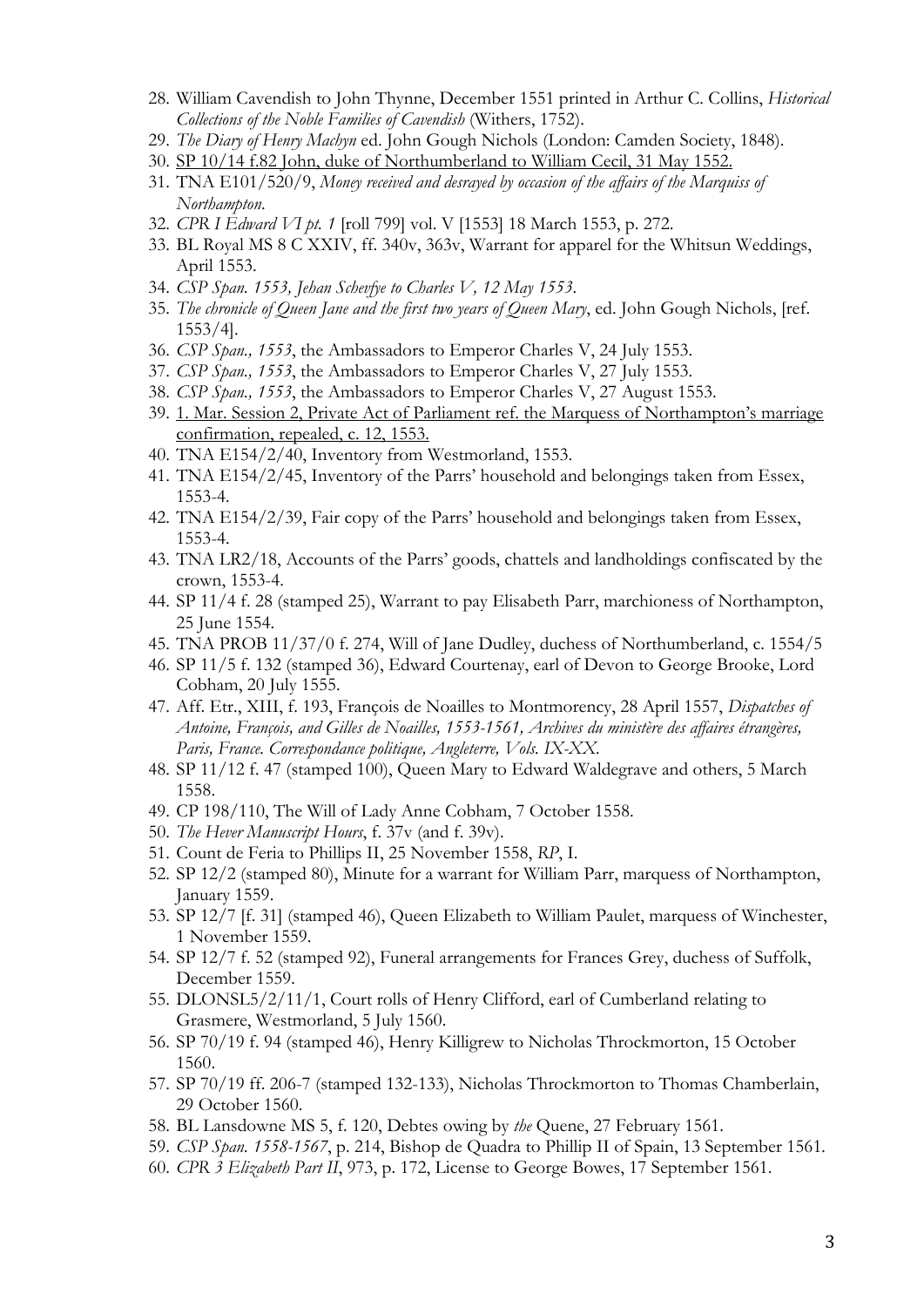- 61. SP 70/30 f. 118 (stamped 100), Thomas Henneage to Nicholas Throckmorton, 24 September 1561.
- 62. SP 70/33 ff. 69-70 (stamped 99-100), Nicholas Throckmorton to Thomas Chaloner, 20 December 1561.
- 63. SP 70/34 ff. 62-5 (stamped 54-6), Thomas Chaloner to Nicholas Throckmorton, 15 January 1562.
- 64. BL Lansdowne MS 104, f. 7, Dettes Dew by *th*e Q*uenes* Maj*estie*, 20 January 1562.
- 65. BL Lansdowne MS 105, f. 124, Plan of the 1562 summer progress, [Spring 1562].
- 66. SP 70/38 f. 262 (stamped 219), Thomas Chaloner to Elisabeth Parr, marchioness of Northampton, 26 June 1562.
- 67. SP 70/39 [f. ?] (stamped 21-22), Anne Throckmorton to Nicholas Throckmorton, 10 July 1562.
- 68. SP 70/40 f. 91 (stamped 83), William Brooke, Lord Cobham to Thomas Chaloner, 7 August 1562.
- 69. SP 70/40 f. 92 (stamped 84), Elisabeth Parr, marchioness of Northampton to Thomas Chaloner, 7 August 1562.
- 70. SP 70/40 ff. 72-6 (stamped 65-7), Dymock's statement, 6 August 1562.
- 71. SP 70/40 ff. 215-8 (stamped 190-193), Thomas Chaloner to Elisabeth Parr, marchioness of Northampton, 20 August 1562.
- 72. Bishop Aquila de Quadra to the Margaret, duchess of Parma, 20 August 1562, *RP*, III, DCCCCXXVIII, 108.
- 73. SP 70/40 f. 269 (stamped 239), William Cecil to Nicholas Throckmorton, 29 August 1562.
- 74. SP 70/40 f.271 (stamped 241), John Somers to Nicholas Throckmorton, 29 August 1562.
- 75. SP 70/41 f. 127 (stamped 122), Nils Gyllenstierna to Queen Elizabeth, 14 September 1562.
- 76. SP 70/41 f.184 (stamped 178), Anne Throckmorton to Nicholas Throckmorton, 20 September 1562.
- 77. SP 70/42 f.183 (stamped 189), William Honnyng to Thomas Chaloner, 12 October 1562.
- 78. SP 70/42 f.205 (stamped 208), Thomas Chaloner to William Brooke, Lord Cobham, 14 October 1562
- 79. BL Additional MS 35832 ff. 82-4, Thomas Chaloner to Elisabeth Parr, marchioness of Northampton, 14 October 1562.
- 80. SP 70/43 f.76 (stamped 76), Erik of Sweden to Queen Elizabeth, 20 October 1562.
- 81. SP 70/44 f. 111 (stamped 104), Nils Gyllenstierna to William Cecil, 9 November 1562.
- 82. SP 70/44 f. 113 (stamped 106), Nils Gyllenstierna to Sir Ambrose Cave, 9 November 1562.
- 83. SP 70/47 f.75 (stamped 76), Thomas Chaloner to Henry Cobham, 20 December 1562.
- 84. Secret note by Christopher D'Assonleville, 23 May 1563, *RP*, III, MCXIX, 630.
- 85. *APC*, pp. 185, 188-189, Doctor Julio and Griffiths versus the marquess and marchioness of Northampton, January 1564.
- 86. SP 70/70 f. 9 (stamped 5), Queen Elizabeth to Margaret, duchess of Parma, 4 April 1564 [also la reine d'Angleterre àla duchesse de Parme (Lettres de recommendation en faveur de lad marquise de Northampton, *RP*, IV, MCCLXX].
- 87. SP 12/33 [f. 61] (stamped 128), William Brooke, Lord Cobham to William Cecil, 12 April 1564.
- 88. SP 12/33 [f. ?] (stamped 140), William Brooke, Lord Cobham to William Cecil, 22 April 1564.
- 89. *APC*, p. 142, land dispute with Henry Clifford, earl of Cumberland, 22 April 1564.
- 90. SP 70/71 ff. 3-4 (stamped 5-6), Richard Clough to Thomas Chaloner, 4 May 1564.
- 91. CP 3/38, 296, Henry Cobham to Thomas Middleton, 11 May 1564.
- 92. BL Royal MS 13 B 1, f. 1, Queen Elizabeth to Maximilliam II, King of Bohemia, May 1564.
- 93. *Autobiographical Tracts of Dr. John Dee, Warden of the College of Manchester*, ed. James Crossley (London: The Cheethan Society, 1851) pp. 10, 12, 22 [ref. May 1564]
- 94. Guzman de Silva to Margaret, duchess of Parma, 17 July 1564, *RP*, IV, MCCC.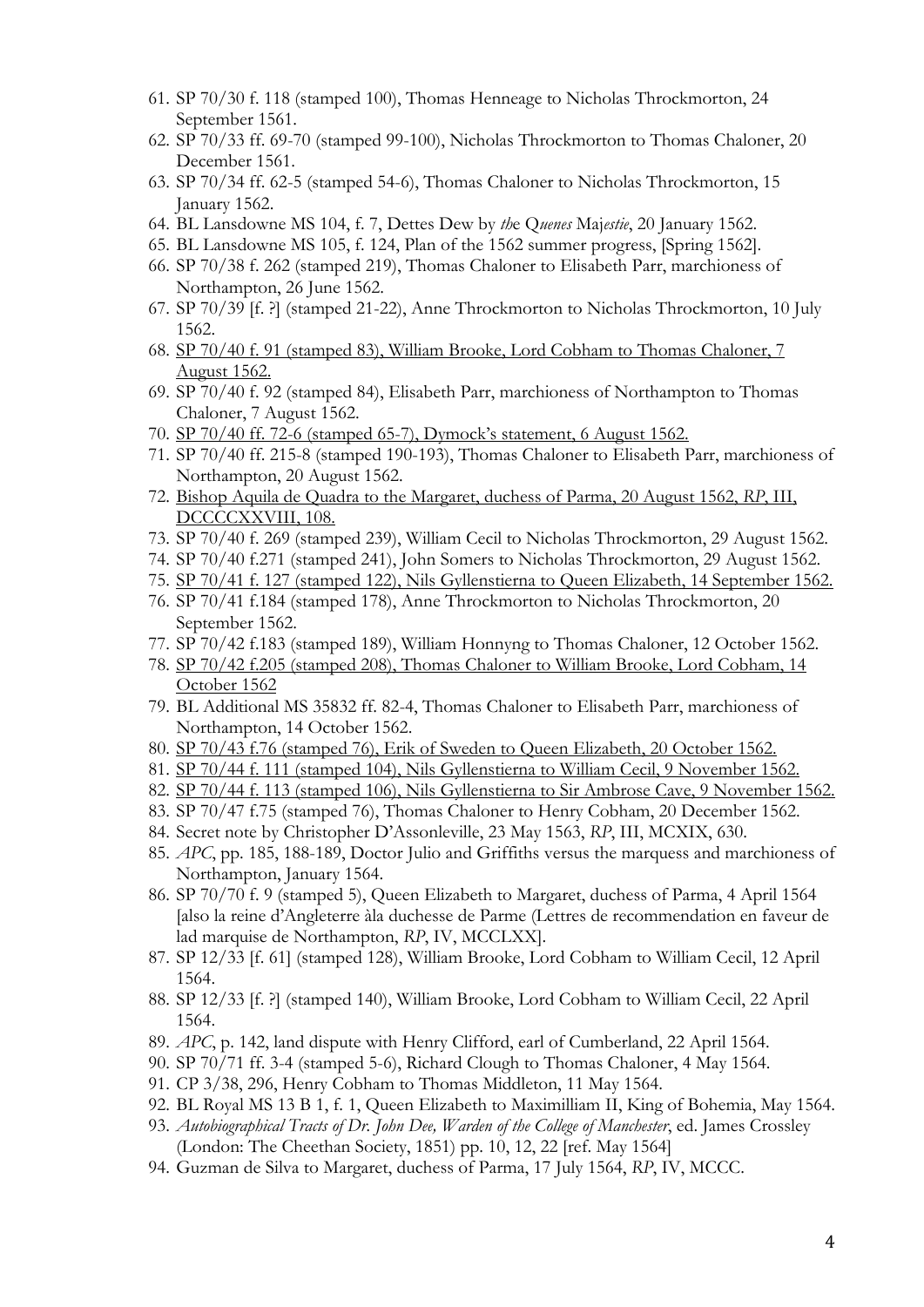- 95. Guzman de Silva to Margaret, duchess of Parma, 31 July 1564, *RP*, IV, MCCCVI.
- 96. Guzman de Silva to Margaret, duchess of Parma, 23 September 1564, *RP*, IV, MCCLXX [Also *CSP Foreign, 1564-1565*, 287].
- 97. *Calendar of Clarendon State Papers*, Queen Elizabeth to Maximillian II, King of Bohemia, 27 November 1564.
- 98. BL Lansdowne MS 104, f. 10, Estimation for the order of precedence, 1558-1564, [1564].
- 99. CP 3/69-71, Inventory and bequests of Elisabeth Parr, marchioness of Northampton, 31 March 1565.
- 100. CP 163/136, Gifts by the Eliz. Brooke, Lady Norten, [1585?] (a miscatalogued fair copy of the above).
- 101. SP 12/36 f. ? (stamped 58-60), Funeral accounts of Elisabeth Parr, marchioness of Northampton, 31 March 1565.
- 102. SP 12/36 f. ? (stamped 62-3), Accounts of the debts at death of Elisabeth Parr, marchioness of Northampton, 31 March 1565.
- 103. SP 12/36 f. ? (stamped 144-145), The note of Sutche Jewells as were sent in to Flainders vnto my brother Pasquelo Spinola and by hyme solde as herafter Followythe, May 1565.
- 104. SP 12/37 f. 45? (stamped 143), Elisabeth Parr, marchioness of Northampton's land income at death ref. lands in Essex, c. 1565.
- 105. SP 12/37 f. ? (stamped 145), Elisabeth Parr, marchioness of Northampton's land income at death ref. lands in Essex, York, Westmorland and Lancashire, c. 1565.
- 106. STC 7562, W. M. Elderton, *A proper new balad in praise of my Ladie Marques, Whose death is bewailed, To the tune of a new lusty gallant* (London: Thomas Colwell, 1569).
- 107. STC 12597, sig. Kiii, *Poematum Gualteri Haddoni, Legum Doctoris, Sparsim Collectorum*, *Libri Duo*, ed. Thomas Hatcher (London: William Seres, 1576).
- 108. BL Additional MS 37666, f. 39, Francis Thynne's Chronicle of the Cobham Family, c. 1597.
- 109. CP 225/1, The Cobham family genealogy, Robert Glover c. 1587 and Joseph Holland, 3 September 1601.
- 110. BL Harley MS 6157, ff. 8-12, Francis Thynne's pedigree of the Cobham Family, 1589.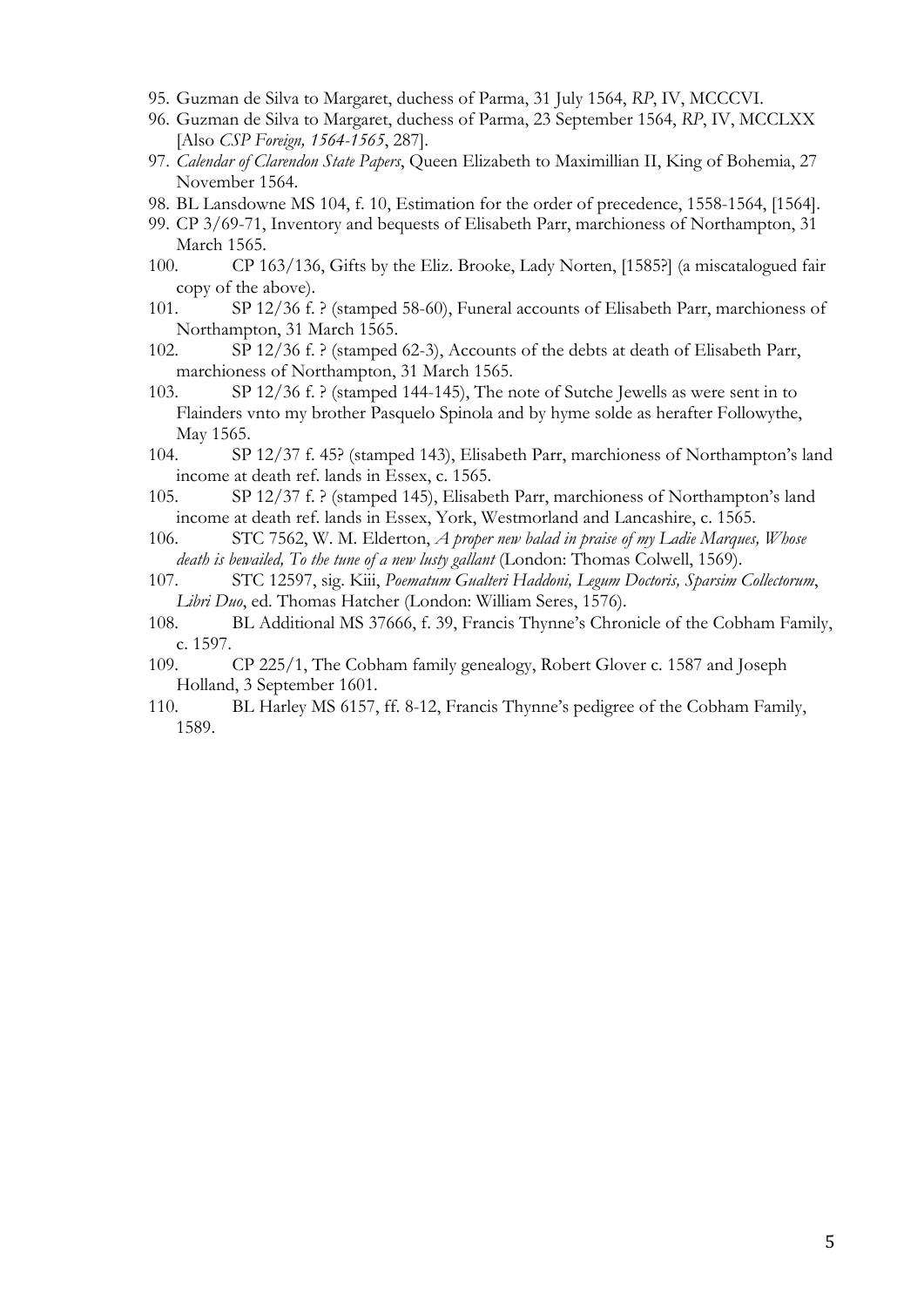## **Appendix B: Elisabeth Parr - a source book**

## *Original language quotations and transcriptions of documents relating directly to Elisabeth Parr, marchioness of Northampton <sup>1</sup>*

*The following quotations appear or are referenced in the text in the order that they are presented here.*

## **1.** *LP, Henry VIII***, 1542, 6, Eustace Chapuys to Charles V, January 1542**

By his last, of the  $29<sup>th</sup>$  ult., advertised the condemnation by Parliament of the Queen and ladies Norfolk, her daughter and Rochford. Until then this King had never, since he detected the Queen's conduct, show joy; as he has done since, especially on the said 29<sup>th</sup>., when he gave a supper and banquet to the ladies, 26 of whom were at his table, with certain lords, and 35 at an adjoining table. She to whom, for the time, he showed most favour and affection was the sister of Lord Coban and of the wife whom Mr. Huyet repudiated for adultery. She is a beautiful girl, with wit enough, if she tried, to do as badly as the others. It is also said that the King has a fancy for the daughter of Madame Albart, niece of the Grand Esquire, Mr. Anthony Brun. Likewise there is a bruit of a daughter [Anne Bassett] of the wife of Mons. Lyt, formerly deputy of Calais by his first marriage; and this is presumed partly because the said deputy, who has been nearly two years in close prison in the Tower, goes at liberty within it, and his arms, which were removed from the chapel of the Order, are ordered to be restored.

#### A translation of:

<u>.</u>

## *CSP Span. 1538-41***, 230, 468, Eustace Chapuys to Charles V, January 1542**

…Jusques a la quelle condempnation ce roy dois quil setoit apperçu du [mauvais] governeent de la dite yone, navoit monstre allegrie ne joyssance comme yl a faict depuis, et mesmes au dit xxix, quil donnast le soupper et banquet aux dames done en sa table parmy aucungs sieurs en eut xxvi, et en une autre [table] la auprex xxxv...Elle est belle jeusne fille et a assez experit pour si elle lentrepregnoit faire aussy mal que les autres.<sup>2</sup>

#### **5. BL Harley MS 283, f. 176, John Wilkins to George Brooke, Lord Cobham, 30 November 1545**

… I was w*ith* maystress elesabeth at the courte one thursday last I talked w*it h*er but a well for she w*it* hother of the queens mades wayted a pon my ladye marye to my ladye of suffockes howsse to the cressenyng of my lord hamberall child and there […] was a nother and my lady of suffocke the thurde as I hard say / I talked w*ith* mystres stoner the mother of the mades and she sured me that wass nothyng in mystress elisebeth doynges that was to be mysse lilked.

#### **11. SP 10/2 f. 32 (stamped 106), William Parr, marquess of Northampton to King Edward VI, [March] 1547**

Most humblie w*ith* all Lordliness in an [unfained] weightie cause besecheth yo*ur* excellente Ma*jestie* yo*ur* true obediente subiecte and servaunte Will*ia*m Parr Ma*r*kquasse of North*am*pto*n* that whearas yo*ur* said servaunte once to the greate decaye of his prosp*er*ose fortune married to the Ladie Anne Bowsar for her hainoswe abhomination of frequente and vile adulterie as well evidentlie knowen  $\langle bv \rangle$  her owne confession in writinge and worde of mouthe and the conceavinge and  $\leq$  beringe $\geq$  of one basterde childe begotten by a base vile v…ordie adulteror / as also upon exami*n*ation and due upright inquisation provid testified and recordid by one acte of p*ar*liam*ent* statuted onely to illegimate the said basterd

<sup>1</sup> Unless otherwise indicated translated texts are taken from the printed volume in which they appear.

<sup>2</sup> The *Calendar* does not include a full transcription of the original letter in French. All that is printed in the volume is reproduced here.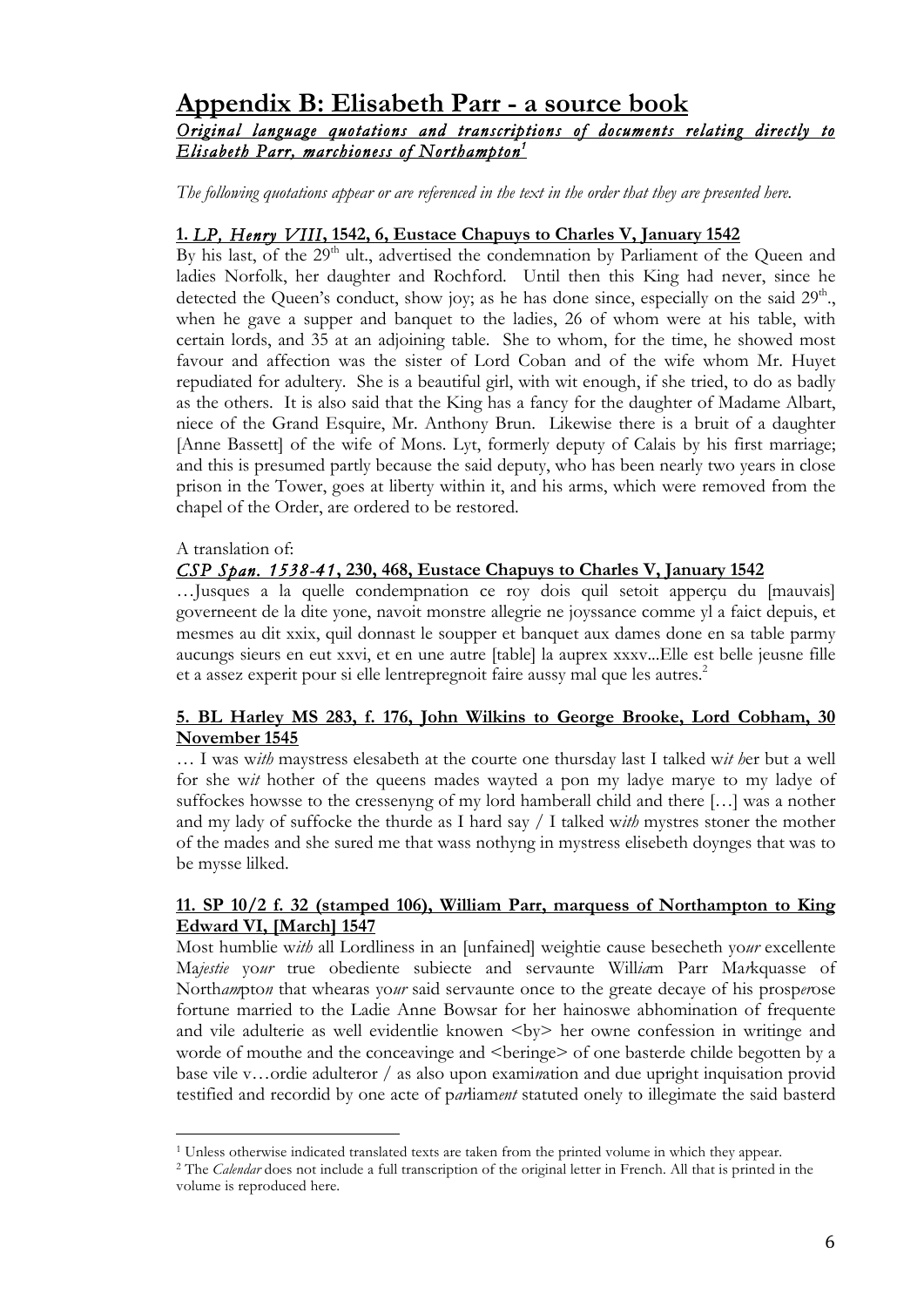and bye an other solepnized perfecte Judgem*ent* in the encclesiasticall Lawes for the Divorse of the said Ladie Anne / It maye please yo*ur* highnes of yo*ur* abundante grace to have in ponderinge and considerac*i*on the state of yo*ur* s*er*vante ffirst howe conveniente and reuisite it were for the honore of god to be entreased and angr*a*veted in yo*ur* said servaunte in who*m* as in all other his childern he requirethe a pure and undefiled liffe and for the succession and maintena*un*ce of the blood and name of yo*ur* said s*er*vaunte wheareof at this p*re*sente nowe is in live of any proximitee in that yo*ur* said s*er*vante might have the godlie remedye of mariage bothe to the highe pleasure of god the tenderinge and p*er*formance where yo*ur* s*er*vaunte moste [busane] sekethe Anne to the […] yo*ur* s*er*vante whilest he livethe might have sende naturall*e* comforte of his succession / And after his dethe yo*ur* grace might have one of his name and estate to serve yo*ur* highenes w*ith* like humblenesse and hortines in service / nexte to this that yo*ur* ma*jestie* of yo*ur* excellent gentill*e* grace and favor will*e* witsave to und*er*stande that the king*es* highnessse yo*ur* moste prudent and godlie father worthieste of fame and memorie / Partlie upon a lowlie sute made to his grace by yo*ur* s*er*vante not Longe before his dep*ar*ture and apon his pettiefull*e* considerac*i*on of yo*ur* s*er*vant*es* estate made so unfortunate by the unsatiable adulterie of the said Layde, But most of all upon his highe proudente considerac*i*on that if she sholde againe be ioyned in mariage w*ith* him her manyfolde vile adulteries alredie com*m*ittid and consequentlie the contaminati*on* therein sholde decaye yo*ur* s*er*vaunt*es* hono*ur* whose d*e*s*er*vatio*n* yo*ur* said s*er*vante in his sov*er*aigne Lordes [so*er*ms] Dailie desailithe <desarethe> and that his <her>Longe fastrated obstinatie, not with standinge sondrie har dissimulations / hadalienated altered yea uprooted all inclinacion of yo*ur* s*er*vant*es* favor without thexpectacion of any motion towarde her againe / Was purposed intended and gracifelye promised bothe for the consederac*i*ons above said and div*er*se mane other to depute appointe and ordaine by his highnes comiss*i*on div*er*se godlye lerned man to deride debate and sufficiently in charitie determine whether yo*ur* said s*er*vante upon all and everie the circu*m*stances of his onely particular cause the man*er* state forme qualite and condition of bothe the particular p*ar*ties onelie pondered and considered / w*ith*out determ*in*ation of any generall cause / might from w*ith*out the offence of god for thadvoydinge of unlawefull lyve whearaunto all fleshe as prove and the procreat*i*on of childerne w*hich* he necessarelye requirethe take to his wiffe in the liffe of the said Lady thadventeresse anye other Ladie or gentilwoman unmaried and lefull to take husbande / And for as miche as it pleased almightie god by the misterie of his wisdome after the gloriose godlye and famose artes of ow*r* soveraigne Lorde and Kinge yo*ur* highnes dere beloved father marveloselye bye fame in truthe dispersed, to call his hignes to the p*ar*ticipac*ion* of his eternall glorie whearebye the in tente and graciose purpose of the same Kinge in this yo*ur* servants cawse toke no further procedinge but onlye to will and minde the remedie of yo*ur* s*er*vante the knowledge whearof remanethe in sondre honorable and moste faithfull cownsellors and p*er*sonag*es* nowe of yo*ur* gracees honorable co*w*nsell yo*ur* said most humble s*er*vante further suppliethe and besechethe yo*ur* excellente grace in the considerac*i*on of all the p*ro*misses and for thacco*m*plishinge of yo*ur* dere werdie beloved father Kinge henry theightes gracius r[..]eld perpose and erneste intente toward*es* this yo*ur* s*er*vant*es* cawse that in likeswise yo*ur* grace will as in honor and royall dignite succede yo*ur* hignesse father so also in charitable favo*ur* and honorable benifettinge yo*ur* s*er*vante havinge greate nede of the same and grawnte yo*ur* highnesse l*ett*res of com*m*ission to siche no*m*bre of p*er*sons lerned in the lawe and worde of god as yo*ur* hignesse by advise of yo*ur* honorable cownsell shall thinke meate for thexaminatio*n* debatinge *and* decidinge of the yo*ur* servants onlye one p*ar*ticular private cuase then therebye authorisinge after hearinge of the p*ar*ties and delayberatenge debatinge of the whole wyll [… …]itnelye to determi*n*e whate the law of god will and p*er*mitteth [… …] *and* the same to certifie yo*ur* highnes in suche wise as yo*ur* Ma*jestie* followinge the trewe pathe and example of yo*ur* moste noble father allowid by the fav*or* whole wisdome fame and consente of all Christendome maye p*ro*vide for yo*ur* moste humble subiecte *and*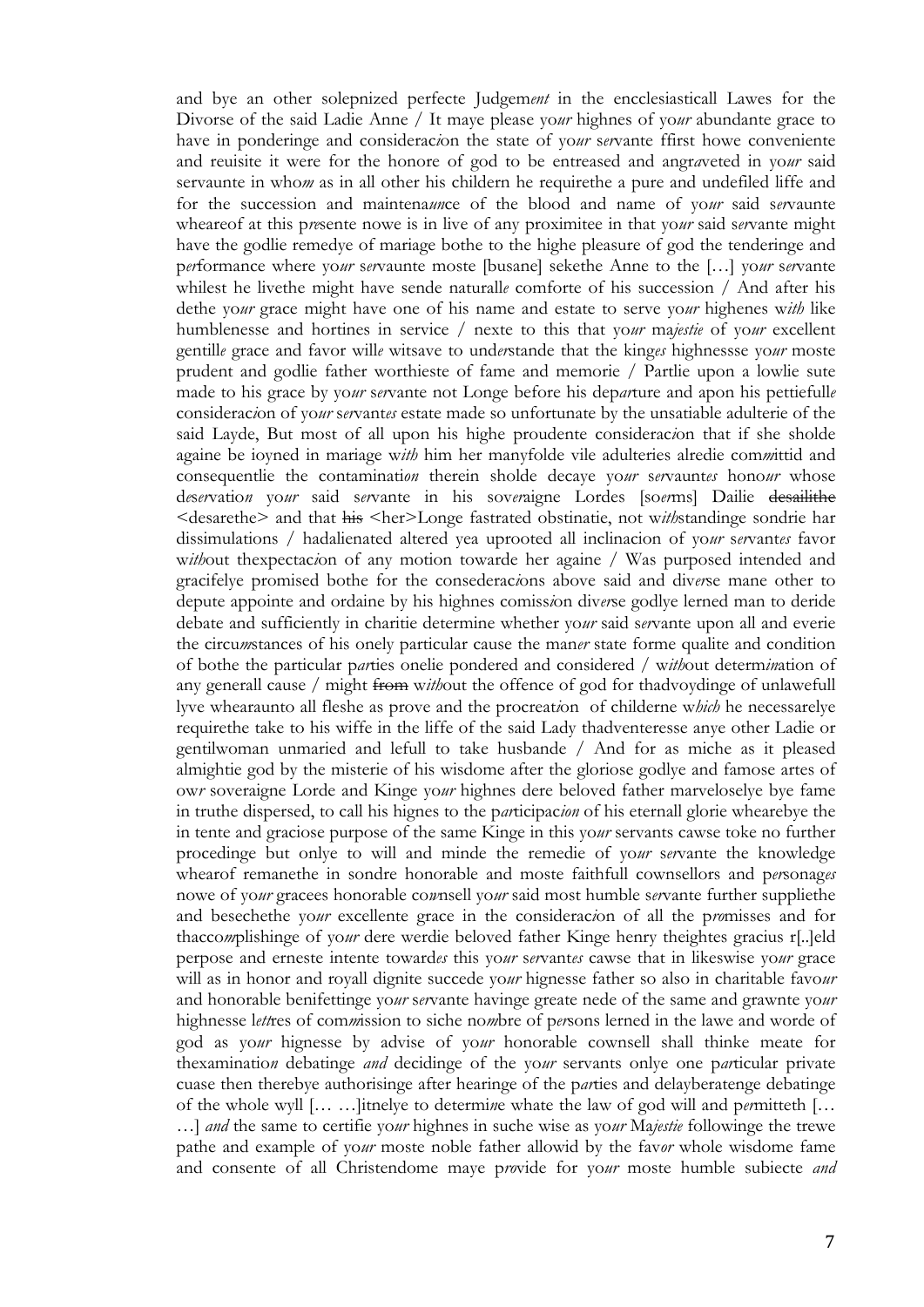s*er*vante soche resonable redresse and godlye remedie as the will of god declar*e*d by his moste holie worde requirethe of whome yo*ur* highenes shall undoubtedly receyve <afterall> rewarde / for the w*i*se *and* longe p*re*s*er*vac*i*on of yo*ur* highenesse in his fam*e and* s*er*vice emongethe us yo*ur* humble and naturall subiectes yo*ur* s*er*vante shall nen*e* casse to praye.

#### **14. PC2/2 f. 273, Commission to investigate the marriage of William Parr and Elisabeth Cobham, 31 January 1548**

… Uppon sundry informac*io*ns brought to the l*ord* P*rotectors* gr[ace] and counsail that the L. Marques of Northampton hi[s] first wif living had maried one named m*istres* Elisabeth Cobham which informac*io*ns were so set forthe and aggreved as being the thing straunge [...] and against the lawe ... The same Marques was commanded this daye to present them him selfe before their grace and lordships being assembled in counsele at Somerset place besid*es* the strand And after the thing by them obiected to him and by him co*n*fessed to be doon accordingly excusing nevertheles the fact for that as the said the same shod w*ith* the word of god his first wif being p*ro*ved an adulteresse / when in any word*es* and argume*n*tes had bene cuntroverted on the behalfe of their grace and lordships and of the same Marquess. …

#### **15.** *CSP Span. 1547-1549***, 254, VdD to CV, 23 February 1548**

The two Italians are preaching, one in Latin at the University of Oxford, and the other, Friar Bernardin, in Italian in this city of London. As this Friar Bernardin had already gained renown in Italy by his preaching all the Italians resident here have been anxious to hear him. But those who had already heard him preach in Italy say that he has lost all the grace and eloquence that he formerly possessed, and they recognise that God has deprived him of his gifts now that he has begun to misuse them. He thus grows daily less and less esteemed, and I sincerely hope that at last he will have no auditors at all, unless it be the Duchess of Suffolk and the Marquis of Northampton the brother of the Queen Dowager. With regard to the said Marquis I have been told in strict confidence that by means of his sister the Queen and of the Duchess of Suffolk [Parr] recently took for his wife the daughter of the Deputy of Calais, and that eight or nine days afterwards he was obliged by the command of the Council to put her away and never speak to her again on pain of death, in consequence of his having already a wife living, although he has long since been separated from her. He is only spoken of secretly and does not show himself at Court, although during this Lent there are here many pastimes.

#### **18.** *CSP Span. 1550-1552***, 110, JS to CV, 17 June 1550 [original in French and ciphered]**

My Lord the Vidame's banquet was a brave and rich sight. Many lords of the Council and noblemen were present; among others the Duke of Somerset, once Protector, and the Marquess of Northampton. All those who were present show great respect to the said Somerset. He seems to have recovered his health and to be reinstated in honour and preeminence. He showed me a good countenance and received me well; and enquired after your Majesty's health and your recent departure. My Lord Paget was not present, nor Warwick either, because of his indisposition, which they say prevents him from going often to the Council. The said Northampton's Marchioness received at table a present from the Vidame, an enamelled chain worth about two hundred crowns. All the other ladies present, and the three daughters of the said Somerset, one of whom was the bride, received a present, each one according to her station. My Lord the Vidame took part in a masque, with fifteen or sixteen of the first noblemen, several being dressed in gold and silver cloth. The Duke of Suffolk was among them, dressed up as a nun. There were games too, such as fireworks and throwing dolls. The whole entertainment is said to have cost him three or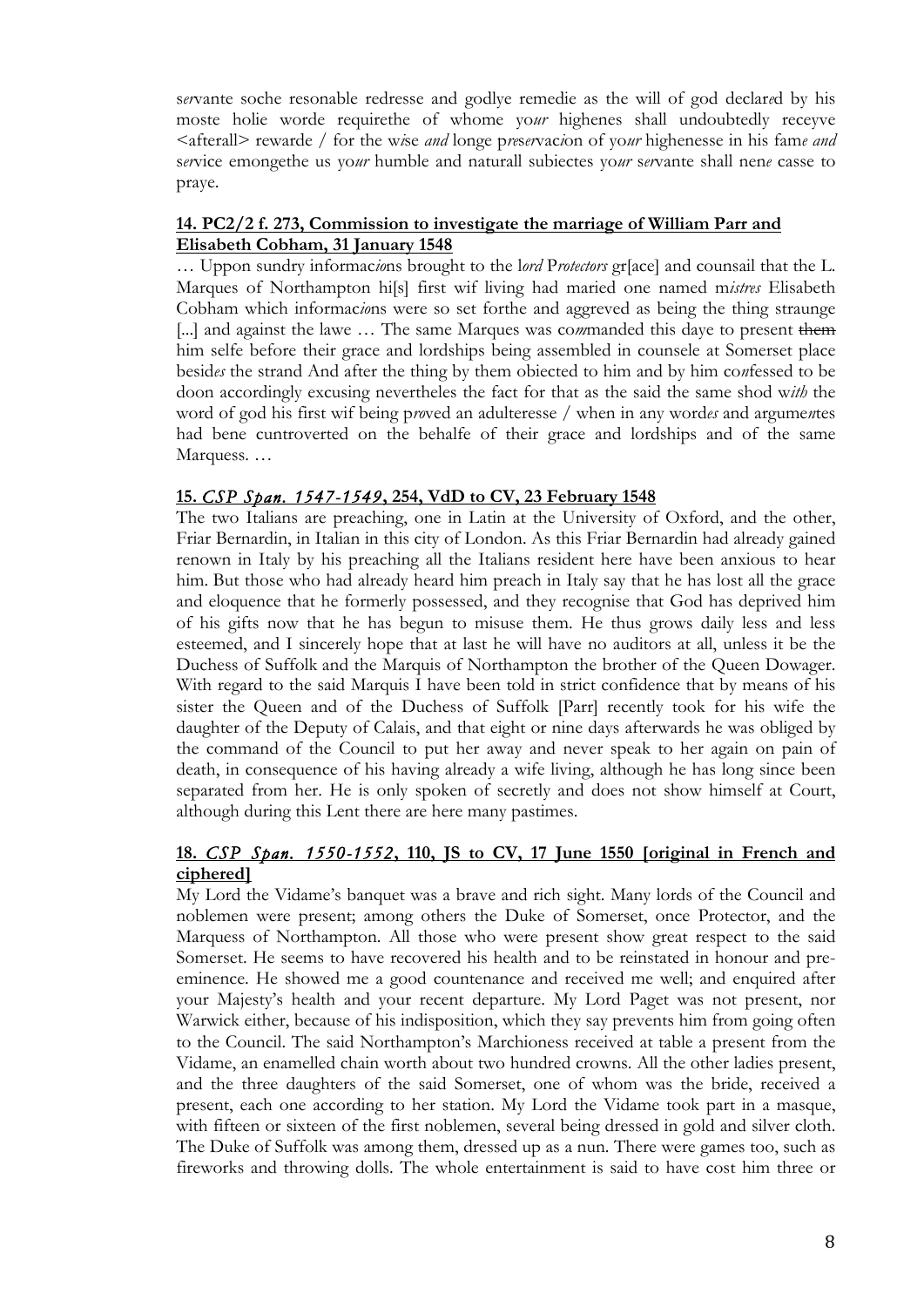four thousand crowns. The other foreigners were not present at the banquet. It was said that they were attending some entertainment out of town, and that my Lord the Vidame was displeased because the King had shown so much favour to M. de Chatillon. The Vidame did not take particular notice of anyone except of the Duke of Somerset and the Marchioness. He showed himself often in their company, and talked to the said Marchioness through an interpreter, who was mostly my Lord Grey, once captain of Boulogne.

#### **19. SHC S/407/Lb.559; Folger Loseley MS EPMoN to WM, [1551?]**

My nedful stayt causythe me at thys tyme to desyar of you to plesuer me so muche as to lend  $m \times 1$  pond, as spedely as yow kan, and you shallbe repayed at ester at the furdest, deny me not thys my request as you frynd me, and I shall not only hereby pay you but be muche thankefull <to you> for dooyng me so good and great plesur, scrybell hastely

> by your frynd E Northampton.

#### **20. SHC S/407/Lb.455; Folger Loseley MS, EPMoN to WM, [c.1551?]**

good more as I have great caus to thanke you for the fryndshyp you have showed to this bearer my brother, so am requyared by hym to make a request to you, to show <your> forder fryndshyp *and* that hath as you have granted hym part of a house in the blake fryars, so you  $\langle w \rangle$  frend hym so much. As that he may have the holle house  $\langle \rangle$  to hym selfe and use rather at my request  $\langle$  and $\rangle$  as I shall take thys plesuer as done to my selfe thys I commend me to you as

> your assured frynd E Northampton

#### **29. BL Cotton Vitellius F V, ff. 15-16, The diary of Henry Machyn, 1553**

The x day of [February] rod my lade Mares grasse from Saynt [John's] and thrugh Flettstrett unto the kyng at Westmynster, with a grett nombur of lords and knyghtes, and alle the [great] women lades, the duches of Suffoke and Northumberland, my lade marqwes of Northamptun, and lade marqwes of Wynchester, and the contes of Bedfford, and the contes of Shrowsbere, and the contes of Arundelle, my lade Clynton, my lade Browne and Browne [sic], and many mo lades and gentyllwomen; and at the oter gatt ther mett her my lord of Suffoke and my lord of Northumberland, my lord of Wynchester, my lord of Bedfford, and therle of Shrusbery, the therle of Arundell, my lord Chamburlayn, my lord Admerolle, and a gret nomber of knyghtes and gentyllmen, and so up unto the chambur of pressens, and ther the Kynges grace mett her and salutyd her.<sup>3</sup>

#### **34. BL Royal MS 8 C XXIV, ff. 340v, 363v**

It*e*m. Warrant to deliv*er* for the furniture of the wedding app*ar*ell of the L. Guilford sonne to the Duke of Northumb*er*land and to the lady Janne doughter to the Duke of Suff. c*er*taine p*ar*celles of tissues and clothes of gold and silver of the late duke and duches of Som*er*sete as appeareth by the same etc … A warr. to Andrew Dudley knight to deliver to the lady Fraunces Duches of Suff. to the Duches of northumb*erland* to the Lady Marques of North. to the Lady Jane Doughter to the Duke of Suff and the L. Guilford Dudle for wedding apparell and to the Lady Katharyne doughter to the sayd Duke of Suff. and the L. harber for wedding app*ar*ell and to the Lord hastinges and lady katharyne doughter to the Duke of Northumb. for the wedding app*ar*ell certain p*ar*celles of stufe and juelles being [taken] the from Grenew*ich* the xxiij of Aprill Ano Rex E. Vi vij.

<sup>&</sup>lt;u>.</u> 3 See also J. G. Nichols ed., *The Diary of Henry Machyn* (London: Camden Society, 1848), 95.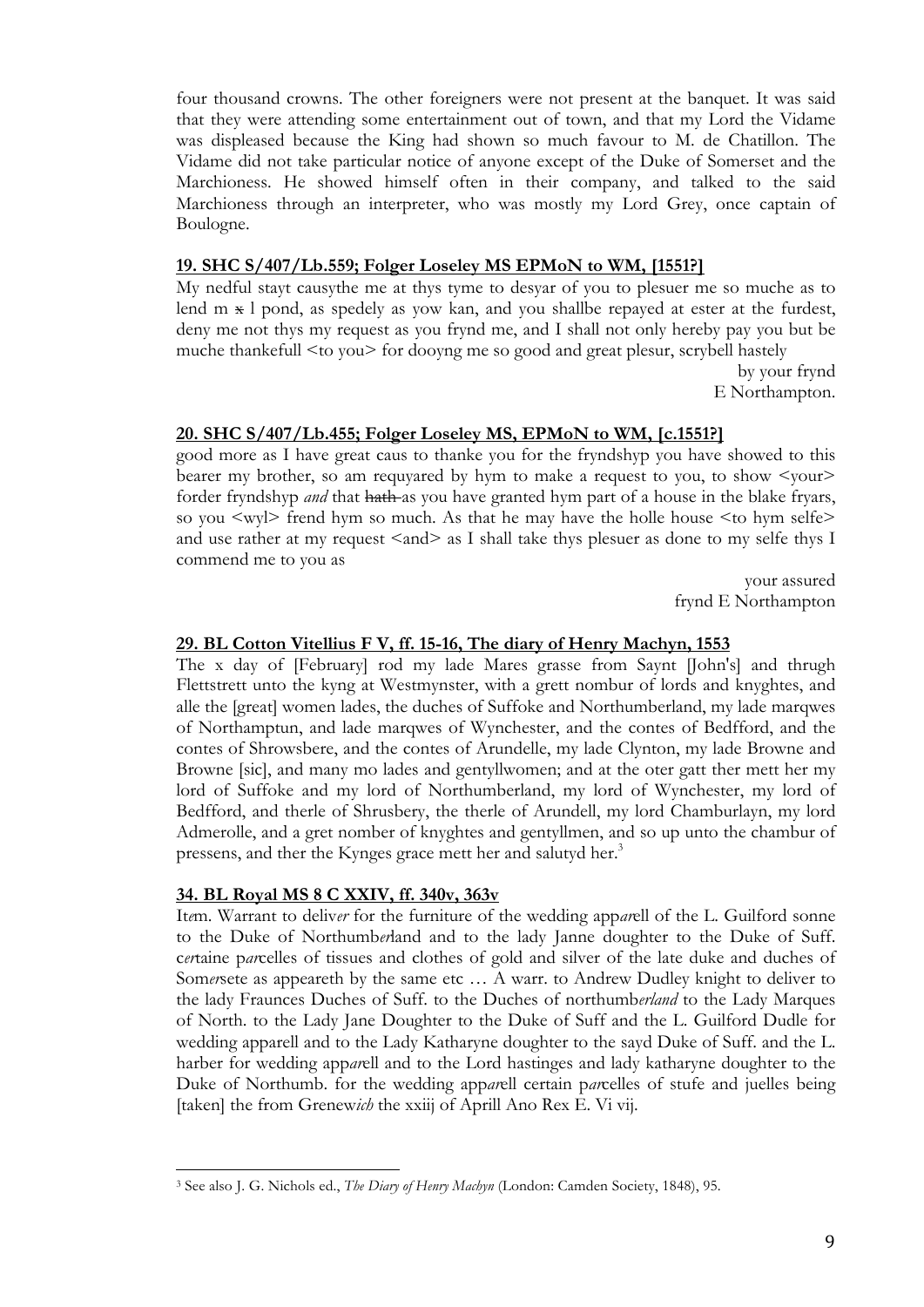## **48. SP 11/12 f. 47 (stamped 100), QM to Edward Waldegrave and others, 5 March 1558**

By the Quene

Trusty and right welbelovid we grete you well. And wheras the late marques of Northampton made a graunte unto Elizabeth Cobham of certeyn landes which upon tatteyder of the sayd marques cam unto our handes. And ther upon we dispersed the keeping or possession of sundry p*ar*celles ther of to certeyn of our serv*au*ntes understanding nowe that the sayd Elizabeth pretendeth some right and tytel to the same landes by order and construction of our lawes / We have thought good a wyell for determyneng of right and Justice in the cause as also for thassuraunce and indempnitie of our sayd servauntes to will and requyre <you> to call the sayde Elizabeth before you to compounde w*i*th her for assuraunce to be made unto them of their severall grauntes thus p*ro*ceding from us as aforsayd; appoynteng unto her therefore such reasonable penc*i*on as by yo*ur* discrec*i*one and considerac*i*one*s* shall appere requisyte w*hi*ch we requyre yo*u* to do w*i*th asmuch spede as may be / And thus o*ur* lead shalbe yo*ur* suffycyent warrant and descharge in this behalf. Geven under o*ur* Signet at o*ur* Palace of westm*inster* this vth of Marche the fourth and fifthe yeres of o*ur* Regnes.

#### **51.** *RP,* **I, 306-7, Count de Feria to Phillip II of Spain, 25 November 1558; a partial transcription of Archives de Simancas, Secreto de Estado, Leg. 811**

Tres dias ha que determine la Reyna de embiar á Vuestra Magestad á Milord Cobam que es hijo del otro Milord Cobham que Vuestra Magestad conocio, el qual murio poco ha, no me dixeron nada hasta que me embio á dezir el Secretario Sisel que iba este y que le avian mandado que viniesse primero á darme cuenta de su ida, y assi lo hizo ayer tarde, que no es de mas sustancia que visitor á Vuestra Magestad y dale razon de lo sucedido en forma ordinaria. Este no tiene officio en casa de la Reyna, ni han tenido aqui Buena fama el y sus hermanos, pero siempre han sido servidores declarados de la nueva Reyna, y ella le quiere bien. [ ... ] Tambien me han dicho que quieren embiar otra personal al Emperador y que aun no se sabe quien sera.

## **53. SP12/7 f.31 (stamped 46), Queen Elizabeth to William Paulet, marquess of Winchester, 1 November 1559**

By the Quene

Right trustie and welbiloved Cosen we grete yo*u* well; And where we have latelie […] restored our right trustie and right welbeloved Cosen the Marquis of Northampton to his former estate / and dignitie of a marques, for the maytenaunce and supportac*i*on wherof he remaneth destitute of / that estate of landes and lyvelyhode whiche hertofore he enioyed in the time of the regne of our dearest brother Edward the Sixt: We late yow witt that having regarde ther unto in considerac*i*on / of thono*ur* he is now of sones called unto./ We have resolved to alott unto him for some relief / towardes his charge certeyn landes of the value  $\leq$  > of fyve hundreth poundes by yere in forme as / herafter followeth, that is to say Two hundreth poundes of suche landes as were before tyme/ assured by him to the Ladie Marques by the name of Elizabeth Cobham dawghter to the Lord / Cobham, <now deceased> and Three hundreth poundes of suche other landes as were formerlie  $\leq$  before tyme $>$  the said  $\leq$  lord $>$  marquesses / in the time of myne said  $\leq$  dear $>$  brother, To have hold and eniove frower hundreth poundes Wherof  $t\rightarrow \infty$  him and the / heires masles of his bodie lawfullie begotten, and the  $t$ yme-One hundreth / poundes  $\leq$ residence of the said ffyce hundreth poundes to him and his heires for ever. With / thissues and prffett from the feast of Michaelmas  $\left\{\ldots, \cdot\right\}$  <next before his vestiment to his [...] > / wherefore one pleas*ure* is that vpon receipt herof ye shall cause a boke to be made.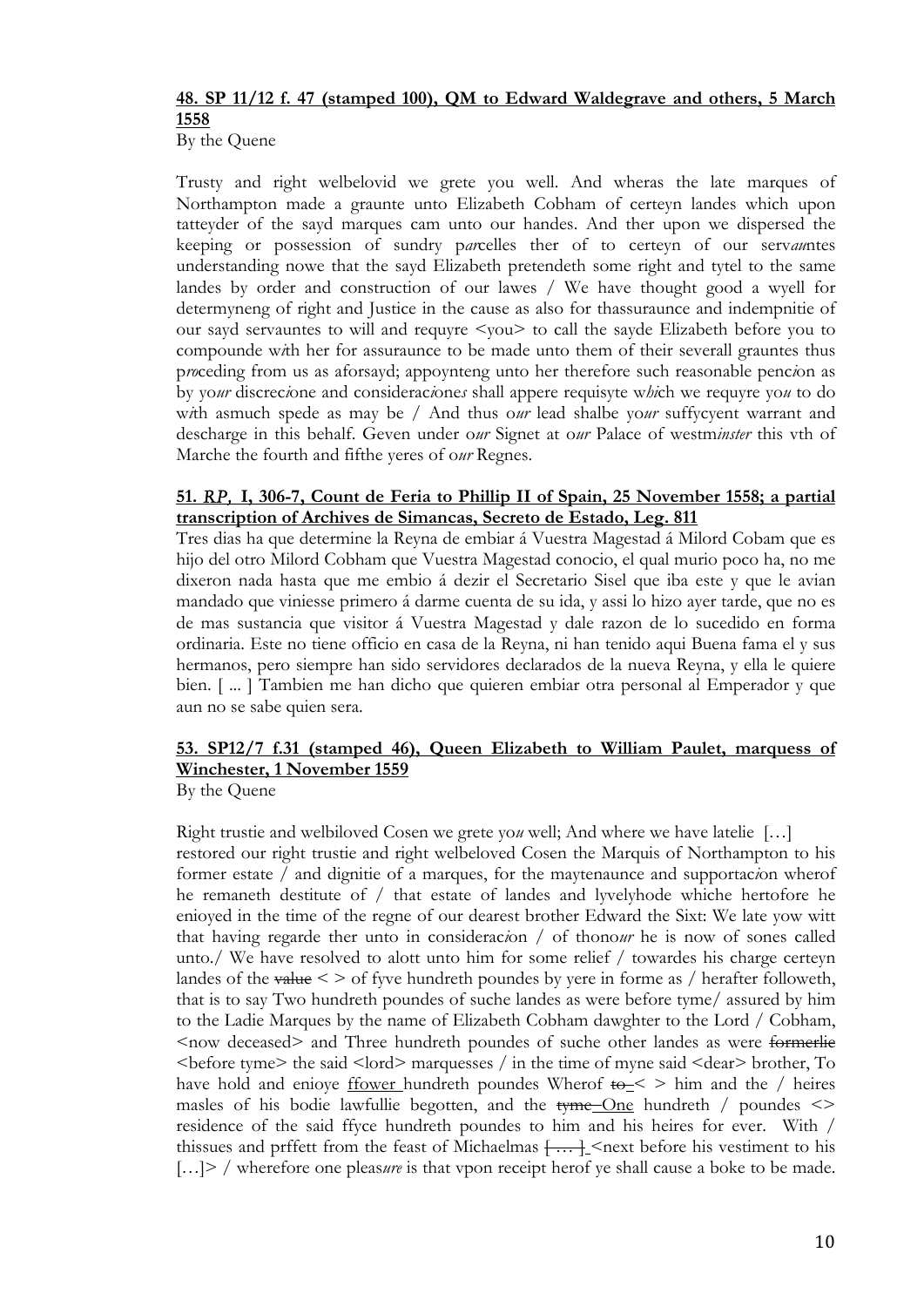owt, fayre / written in p*ar*chment conteyning a graunt from vs of the p*ro*misses and addresse / the same vnto us / vnder yo*ur* handes, to thintent we may procede to the signature therof for thassurance of it to o*ur* / said Cosen accordinglie And thes our l*ett*res shalbe yo*ur* sufficient warrant and distharge in / this behalf. Yeven vnder our Signet at our Palace of westminster the ffirst day of / Novembre in the first yere of our Reyne.<sup>4</sup>

#### **66. SP70/38 f. 262 (stamped 219), Thomas Chaloner to Elisabeth Parr, Marchioness of Northampton, 26 June 1562**

I do confesse my self Madame muche blame wourthie for that I of all this while I have written nothing unto yo*u*. Nowe when I wourst may, being syke of an Ague Terciand I shall pray youwre Ladiship to accepte theis rude lynes in good p*ar*te. Considering howe the last l*ett*res that I received from my brother Frauncis Chaloner declaring amongst other matters what honorable demonstracion it pleased yo*ur* Ladiship to make of yo*ur* good opinion of me / hathe moved me of duety to yeld yo*u* my bounden thankes for the same - I do p*er*ceive that my said brother upon alitle score that I gave him to fele thinclynacion of a certayne gentilwoman now I here saye alady, in acertaine case nat unknowen to yow, and therefore nat repeted here, went further as apperithe then either needid or I ment until I saw some more likelyhode of Speding, I am offended with  $\frac{m}{m}$  my brother for the rashe handlyng of it vnless p*er*chance there is no cause for me to thinke But y*e* revealing of it came to passe as comenly al secretes do that fall into womens custodye namely of that qualitie, where in connseil from one to an other of the Connseilleresses at last some oon*e* or other tell*es* tales owte of the Counseil chambre with alwayes apece more putt to - So I dowbte nat but my sute hathe been well flamed - And sorye I am that herein this Treeles Cuntrey I can gett no green wyllow to make me a garland of. But in stede thereof In advance the xiith of Maye last as *your* brother m*ister* henry Cobbhame at his retorne canne tell yo*u* for I told it him and wrote it in aboke ymmeadiatly, I did almost divine afore the l*ett*res came what the event shuld be. For me thought I sawe the p*ar*tye going from the privey Chamber towardes the Chapell very fayre trymmed with a grete nomber of ladies following her. And that I also was very trymme appareled but all in Tawnye, and that Sir Jacquez branado and oon*e* or two more of my frendes now dead told me that they nev*er* sawe garmentes better become me, where at I reioysed and thought nomore of her that rehent <went> to churche. This dreame I write for that it was so notable, and write it to yo*u* Madame to thende ye maye See howe well my tawnye garmentes pleassed me / and now to tell yo*u* my fantasie in all suche woiong cases p*er*chaunce I have more often refused, then been be refused and being refused I comit my haalfpeny nev*er* the wourse Silver for womens lykinges as mens also or but private to them selfes where xxtie to oon*e* p*er*chaunce wold nat chose the like. So god spede the plowghe and send the likers lyking vii yeres hence. yo*ur* brother I thinke will make homewardes abowte thend of Septemb*er* nexte his company hathe been to me a grette good passing of my tyme. I wold  $\theta$  to god it wold please the Quenis Ma*jestie* to sette some churche man to this office so as I were at whome to wowe for my self ere ever my berd waxe graye for then fayre women that ar yo*u*nge will but have awaye the old man / as be like the last I sued to did thincke of me thoughe therewas no cawse but that I might also <might> thinke she was no gyrle, but this l*ett*re is to longe all of tryfles So good Madame withe my humblest comendacions to yo*ur* Ladiship and by yo*u* to my very good .L. my L. m*ar*ques my L. Cobbhame and my Lady his wife, I wishe vnto yowe in honor all good fortune and well to fare from Madrid the xxvith of June 1562.

<sup>&</sup>lt;u>.</u> 4 The ammendments made in the hand of Sir William Cecil as insertions at this time mostly unreadable.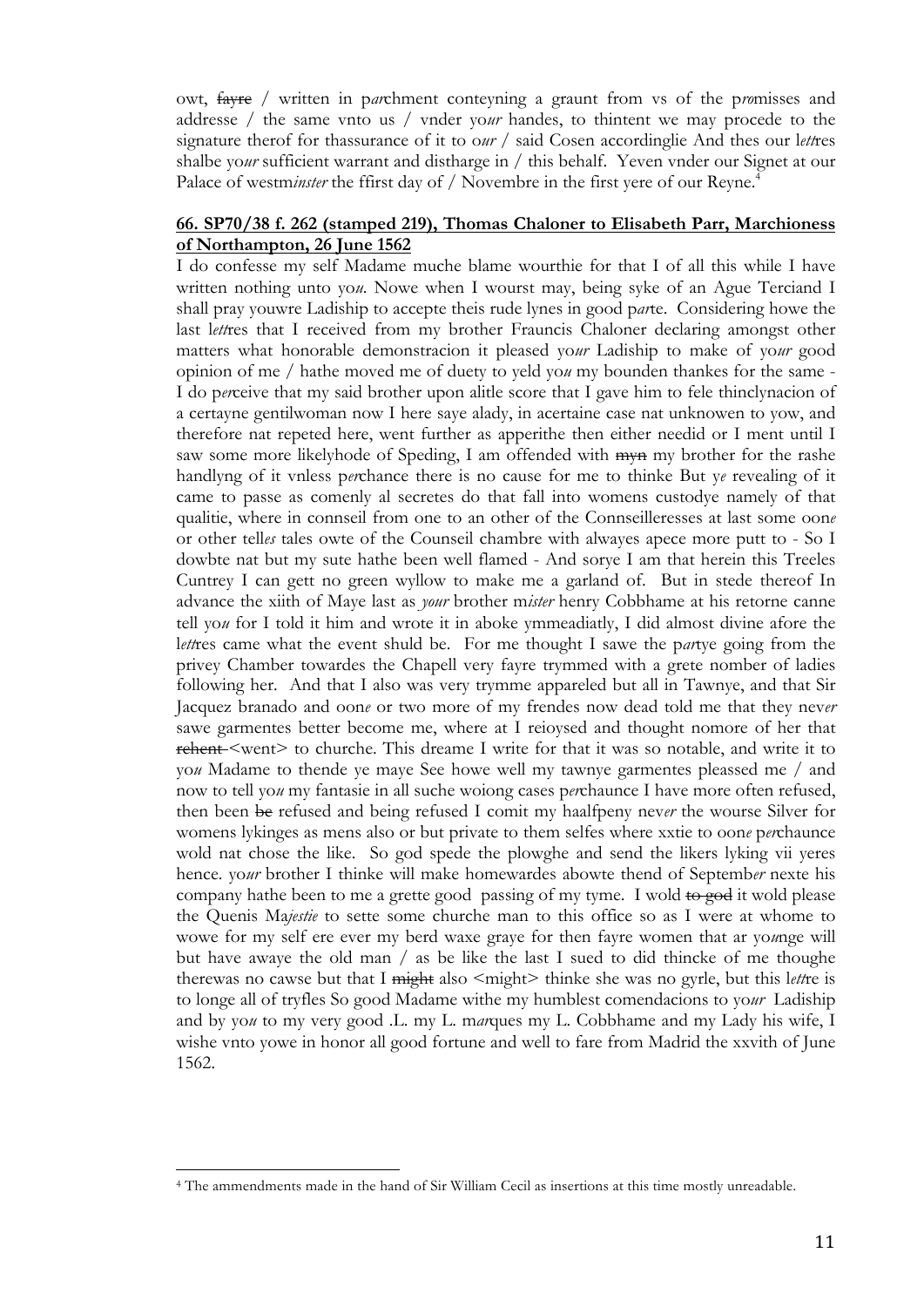#### **68. SP 70/40 f. 91 (stamped 83), William Brooke, Lord Cobham to Thomas Chaloner, 7 August 1562**

Sir. Understanding by my brother henry; How great courteousnes and frendshipp he hath and doth receave there dalye not only at yo*ur* handes; but also through yo*ur* meanes diviers atherwayes. I geve yow moost hartlie thankes for it. Praing yow to contynuence the same towards him the rather for my sake. And if I may w*ith* the like pleasure yow here or ani of yo*re* frendes: ye shall allwayes find me redy. So to that ende, upon occasion, ye may be bold temploye mee thus wi*th* my very harty commendacionss I bidd yow fare Well From Grenewich this viith of August 1562.

> Yowr lovyng frynde W. Cobham

#### **69. SP 70/40 f. 92 (stamped 84), Elisabeth Parr, marchioness of Northampton to Thomas Chaloner, 7 August 1562**

Master Chellyner I do vnderstande by my brother how much he is be holldyng to you, ther for I can not but as some show and part of thankfulnes send you my thankes by thes lynes of my vnlegebell hand, as one that wyshyng I could make sume requytans for the great fryndshyp my goodly brother harry hathe founde in you, whych beynge showeyd in asstrange land ys more worthy thankes than in a nother plase, and as I do exsept this done to my brother, as done to my selfe, so shall I requyt, and be as thankfull for yt as your doyngs merretyng. Thys requestyng you to bear w*i*th thys vnlegebyll lynys wrytten in hast by caus the ar wrytten by

> your assured frynd E Northampton

#### **71. SP 70/40 ff. 215-8 (stamped 190-193), Thomas Chaloner to Elisabeth Parr, marchioness of Northampton, 20 August 1562** *[draft]*

after my humblest commendac*i*ons [ … ] Good madame <> where by the last Lettre which connote of thankes in the <last> packett sent me by my servaunt I found <reseivid> a l*ett*re to me wrytten with yo*ur* Ladishippes owne hand conteyning matters of thankes for that which in respect of my bond of duety towardes yo*ur* hono*ur* I cannot but <my> duetye and <of> the good will <that alwayes> I have alwayes borne to M*aster* henry Cobbham yo*ur* brother nomore but offere of Friendship and benevolence of oon freende to my other, Although the sent l*ett*re served but as the spurre to a runnyng horse, yet it was in an other respect a singular <great> comefort unto me, in theis solytary partes so farre removid from that swete natyve  $\leq$ my>  $\leq$ owne>  $\leq$ that feyre peece of grounde> cuntrey, that which nowe can rightly proyve which <that> hath nat comparid others w*ith* it, to be visited with so curteyes a letter from suche a Ladyes hand, to whome <which>-therefore though I can be nomore hers than already I am of services I am, yet by suche new accesse <in affection> for remembrance and exempla of howmuch I ambownden to the same I will kepe and rede as of it  $\leq$  amonges my deerest $\geq$  papers I wotte nat which wayes I may shifte my self home so shortly is well I made attempt I might, in case oon who I ment to have said unto wold  $\leq$ [...]> have lyked so my  $\frac{1}{5}$   $\leq$ self> is I have full for my revocation / Now unlesse the King or prince of Spayne resort then shortleye unto Flaunders I am lyke to remayne here for wright and fashon sing few well take pity of a wyvel wyvelesse wanderer / But if it be well wayd how my case standeth, it might rather to be considered the more and grate of revocation the sooner graunted and Seeng my yeres now ar suche as having no chyld to [duher] lie that lyving god hath sent me, it were tyme for me now to widde and lose no more tyme where on thother part my next brothers children ar nat such as he or I make grete accompt upon  $/$  And Then againe my growndes which I lett for rentto others If I sorld the same with stockes of cattall of myne owne I dare well affirme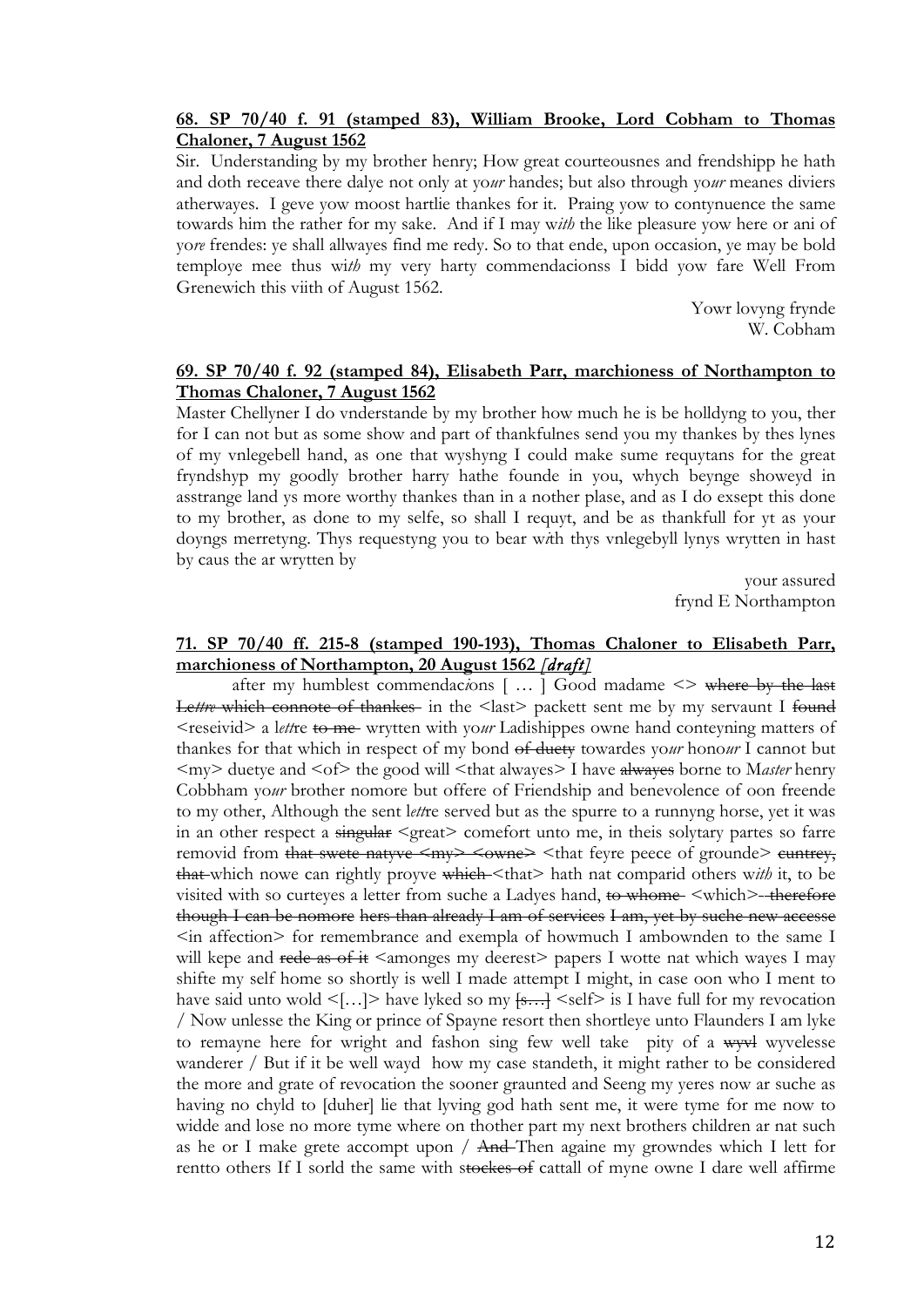wold yeld me ffyve hundred markes  $\leq$ .... a yere more then now I receive so [......] <which is a grete> losse to me, bothe to wont the formacion of my cuntrey, ffreendes, and deerest pleasures of lyfe <lyffe>, and also any tyme <to [...]> here by <suche> charges suches dettes as will kepe me back for a grete tyme ere ever I canne againe before hands to <be hable> store my growndes So that to conclude I wotte nat what hope shuld her entertayne my drery tale of this kynde of exile / save only that  $\pm$  <my liege bondes  $\rightarrow$  trust of lieges duety towardes the Queenes Majestie whose receptacion of my servyce and good will may recompense all discomoditiees aslong as by  $\frac{my}{m}, \dots$   $\leq$  my soedy> revocation here I may prove it home the frutes of her Majesties favour for recompense <towardes rewardes> of so manye yeres servyce this being the <wherein> which tyme of my such <del>my</del> (Madame) I trust I shall nat want your good furtherance that my dayes of abode here may be shortened / So as those viij monethes that I spent last in Flanders may be accompted for parcell of their here in spayne / <del>Comending this</del> <In Spayne> <where> every monthe here spent is lenger then a yere in an other place / god knoweth whether I speke as I think / The rest your brother at his retourne shall better declare unto you then d[…] lynes can enlarge So wishing in honour all thinges prosperous to your good Ladyship I make my ende from Madrid the xxth of August 1562.

#### **76. SP70/41 f.184 (stamped 178), Anne Throckmorton to Nicholas Throckmorton, 20 September 1562**

… I trust you wilbe at home longe ere y*our* to take order your self in y*our* behalf / I have had muche ado here to gett this harere m*aster* Smythe forwarde. and yet I beleeve his abode shall not be longe thare / ffor wee doe send from hence out of handes xvj hundred men / And there is like to goe a greate juieany moe shortly y*e* same way y*t* is to saye into France / I pray you make as great speede home as you may, for I feare this wilbe some Dawng*er* to you/ We have none other newes heere, but the good amendement of my Lady M*ar*ques, who was gyven over by the physycians / having a contynuall burni*n*g fever, and y*e* Jawndyse w*ith*all / Burcotte hathe brought her to this passe she is at, w*hich* is as he saythe paste all Downger / but I doe not thinke so ffor she is yet verrey fowle of the Jawndise *and* her legges swelles verrey muche / But I truste  $\leftrightarrow$  in god that it will amend hereafter, as it hathe begoonne/The Queenes ma*jestie* is removed to Hampton court *and* hathe lefte her at Greenewiche, whyther I intend to goe, as sone as I have gotten m*aster* Smythe out of the Towne, and thare to remaine ij or iij daies, and then to goe to hampton Court/ ffor so the Queene required me, and I shall have a lodgyng there/I praye you if you come to Parris, to buye me a cowple of p*ar*tlettes *and* sleeves to it, of this same fine knytte threades of sundry workes / but one p*ar*tlett *and* one paire of sleeves to be of one woorke / I doe meane to gyve them to ye Queene for her newyeres gifte, and my lytle wrought coffer w*ith*all, w*hich* you knowe, if she please me well towching you, when you come home/ …

#### **78. SP 70/42 f. 208 Thomas Chaloner to William Brooke, Lord Cobham, 14 October 1562**

My very good Lord. Your late l*ett*re of thankes for my usage of your brother Mr Henry Cobham was no more but a token of your good will and demonstrac*i*on how gratefully a noble mynde cann accepte every small endevour of a poore frend. Though my power be small this I pray your.L. taccompt that in good will to your howse and bludde I will geve place to none As I trust your .L. by former proofe knoweth./ When other respectes then mere good will and bounden affection cam not in place to allure me./ Now that yo*ur* Lordshippes frendship and my Ladie Marques your Syster may stande me in steede I were thrise madde yf I wold not crave the continuance of the good will and opinion it pleaseth yo*w* to have me in./ And to require yo*w* both to helpe forwarde my request w*hich* in my letter written p*rese*ntlie to her honore I have experssed at large. It hath ben my chance two or three tymes by meanes of theis services abrode to lose my marrige adventures at homes.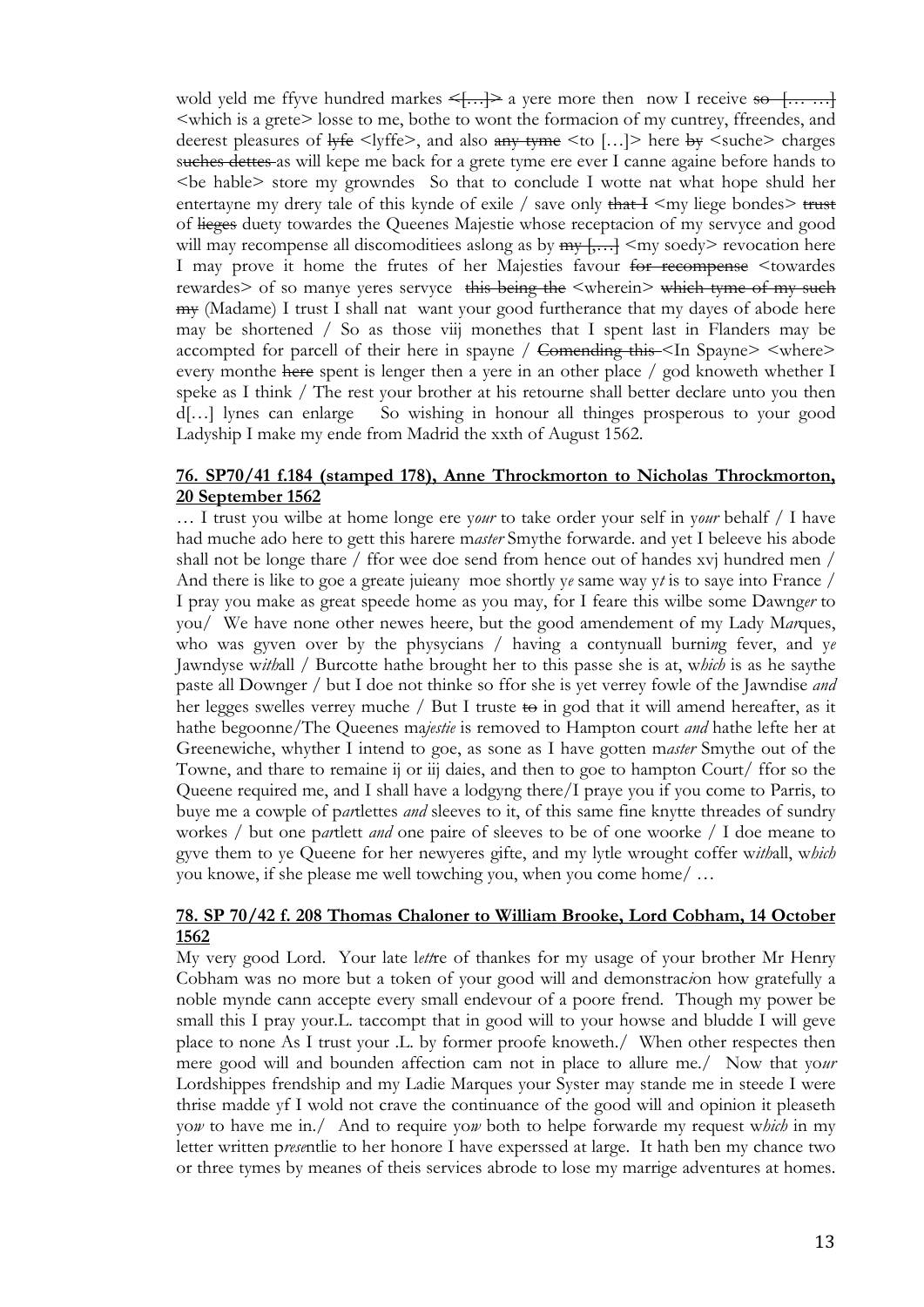As of late it hath fallen furth by your Lordshippes cuntrey woman the mother now of so many children the furst day./ I desired your brother henry notwithstanding that he returneth clad in greene to were abowt his hatt a garlande of greene willowe and an other abowte his arme for me./ But he sayeth he can not sighe for that he never had, no more cann I./ And yet for good will ones ment can no lesse then continew it still as a frende that wissheth all contentac*i*on and good adventure yf it lyke her so to thinke of me, howsoever others told her I wold be so crabbed an husbande. But I trust my next wyef shall aunswer for me that I was slawndered wrongfully. I long sore to be at home./ This countrey as your .L. knoweth is not the pleasantest. then agayne myne absence from home at this present puttes me to extreme hinderaunce. I shall crave of your .L. the ayde ye may further for my revocac*i*on. And so for this present wth my duest com*m*endac*i*ons to the same and my good ladie Cobbham I make an ende committing yo*w* both to god and good fortune. From Madryd the xiiijth of October 1562.

#### **79. BL Additional MS 35831 ff. 82-4, Thomas Chaloner to Elisabeth Parr, marchioness of Northampton, 14 October 1562** *[draft]*

Good Madame' it is dayly said that an yll newes pa*i*neth <sooner> sooner then a good / What greif the reaport hither written of yo*ur* dangerous sycknes did minister here to me and M*aster* Henry Cobbh*am* your brother I shall nat nede to enlarge'/ I mourned for the losse of so good a lady and freend / he with feares and extreme passions cryed owte on his hard fortune to be prived of so dear and wourthily beloved Saster whose  $\leq$ supposed $\geq$ funerals with feares I assure yo*w* Madame he did celebrate with teares at large / But after all this Sorowe, when the next l*ett*res brought us better tydinges, It needeth nat to recite our thanks to god and gladness naturall <congratulat*i*ons> whereapon by myne he thought mete to putt hym self in [y...] order to retourne, and see I trust with his eyes yo*ur* desyred [amendences], which after by his l*ett*res I loke he will participate vnto me that I may reioyse the more fully Now  $/$  <as> for this tyme that he hath here taken pacience and borne his crosse in my company, if he hath nat formed his thoughts here to hiscountenances,  $ep$  as  $\leq$ as might $>$  have fallen further in any other cuntrey then Spayne, I trust it hath wrought this good vnto hym by tryall of hardness to know thee better what pleaseth of some is wourthie, for my part if in respect of the vowed good will that I have always borne towards yo*ur* ladyship I could have declared extended farther, I wold have been and wilbe glad at all tymes to shew so muche I am yo*urs* / Requiryng the same for that special confidence that <which> I putt in yo*ur* freendship at nedes to help with yo*ur* good wourd that I may have leave to name howe this next Spring to putt order in my disordered things as howe which by the death of my brother Thomas [fformesh] to whome I committed those order thereof in myne absence is as left utterly at large, to myne undoing, if the Quenes Maiestie do nat graciously so consider it as I may be dispared withall to retorne for a tyme to putt a staye in my things at leeste for a two or three monthes to putt a staye in my thinges / come easter next it shall just a yere and a haulf sins i last departed fourth of Ingland whereunto adding other vx monethes resumed in flanders, it is  $\le$  will be $\ge$  two yeres and a haulf-the tyme spent in this Servyce <last> putt servyce <We ambassades> besides so many yeres spent in former services as of very reason considering my case as it standith her highness ought to take  $\sim$   $\epsilon$   $\approx$   $\epsilon$   $\sim$   $\epsilon$  and the metallic arrow as a wife for children as to  $\langle$ pay my dettes and $>$  sore my groundes and  $\langle$ which $> \rho$  to my grete losse for want of money afore hand, confirmed [...] in service of the prince, I am fayne to leve unfurnished  $/$  the damages whereof I <del>do</del> hath-been greater to me, then <del>More Iloke that any</del>  $\leq a$  greate reward will recompense But of theis matters it were such [silines] here to entreate further / moste humbly recommending my self and my case to yo*ur* honores friendship, beseeching the same to meke my derest commendations and excuses to my good Lord Marquis / And wishing to yo*ur* brother all glad and good things, for me with eyes to see and reioyse at home / From Madrid the xiiij of October 1562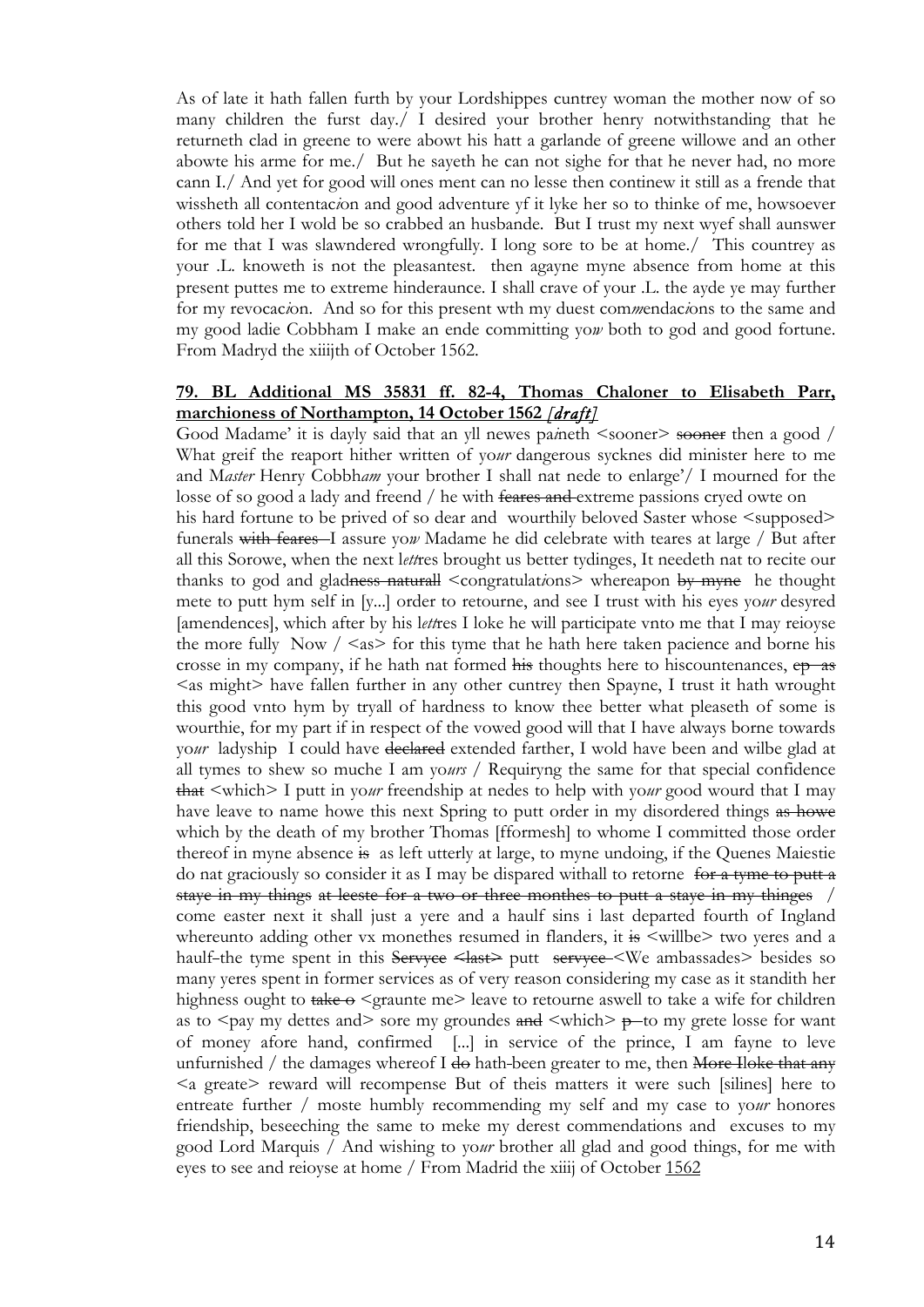#### **83. SP 70/47 f.75 (stamped 76), Thomas Chaloner to Henry Cobham, 20 December 1562**

Sir albeit for aunswer of <to> yo*r* l*ett*re of the xxviijth of october last which as apperith ye wrote sumwhat movid wth myne unkyndness (as ye <thet> worried) I then wrote vnto yow the *lettre* enclosed to crave yow tunderstand my iuste excuse  $\frac{1}{2}$   $\leq$   $\frac{1}{2}$  having sithens p*er*cevid <by yo*r* l*ett*re of the xth of November belonging to> (as I allwayes conceivid of yo*r* good nature) that yo*r* said l*ett*re proceded but of a freendly franknes as freendes ought eache to use to others, that I have thought mete now with my herty commendacions nat only to send yo*w* the <my> former l*ett*re (which hitherto for fault of a sure Messenger I did retayne) but also this p*rese*nt for a witnes of my freendly disposicion alwayes constant atfer oon sort vnto yo wourdes. Assurring yow that my <the> reasons alleged in myne excuses ar true and nat coulored / And where you then concevid nat so well of my good will who pressed yo*w* to haste home, and take the See passage, I trust by this time yo*ur* owne experiences hath towght yo*w* to confesse my foresight more then yo*r* owne / For if yo*w* had goone w*ith* Almeda yo*w* had been well dressed whose M*r* dyed dae ever he arrivid, and nowe as I here saye resideth himself in ti oblie / And on thother part the late narowe skape of my lady yo*ur* Suster and in the [neck] therof of the Quenes Ma*jestie* <passed last dangerous sycknes> whose lief is the Raye of all our fuetues, may now at last enduce yo*w* to redite an old beaten freend who counseilled yo*w* to plye the market whiles it lastid. But thus muche for this suffisith / I hertily praye yo*w* to make my duest comendacions to my lord and lady Marquesse and to my lord and lady Cobbham, and to all the rest of your brethren, and Mr Kiligrew who which I am sory for as I vnderstand hath broken his arme. If it please yo*w* to write vnto me I woll acquite it every letter with an other. Thus at all tymes fare ye well. From Madred the xxth of December 1562.

#### **84.** *RP***, III, MCXIX, 630, Secret note by Christopher D'Assonleville, 23 May 1563**

…[Bertie] est homme fort astuce, fin, double, avare et malicieux s'il y en a point un au monde. …Mesmement a voit tel, crédit que c'est luy qui a imposé ainsi à l'ambassadeur de Suède a l'induction de millord Robert et qui a faict plussieres practivyes pleines de malices pour divertir ledit Roy de ce mariaige d'Angleterre, après que les despenses ont esté faictes.… la marquise de Nortanton, première dame d'honneur de la Royne aussi femme astuce.… Et fit-on samblant de chercer après luy en sa maison, et cependent estoit en Court en la chambre de ladicte marquise. Et l'a-on faict sortire du pays, non-seullement par congrié, mais aussi on lui a donné une licence de XV<sup>c</sup> libvres. Ledict secrétaire s'en est allé comme désespéré, voyant que l'on avoit esté circumvenu, disant tous les maulx du monde de ces gens. Qui plus est, quant un nommé le docteur Martin, médecin, son beau-frère, le faisoit chercer et demandoit en court d'arrest ses biens pour le droit de son crime, le duc de Nortfolck et le marquis de Nortanton, qui sont du Conseil privé, lui deffendirent de le faire, et, sur ce que l'aultre réplicqua qu'il estoit fugitif, luy fut respondu que non et possible qu'il alloit par delà pour le service de la Royne et qu'il n'en dit mot. …

#### **86. SP 70/70 f. 9 (stamped 5), Queen Elizabeth to Margaret, duchess of Parma, 4 April 15645**

Treshaulte et tresexcellente Princesse. Treschere et tresaimée cousine affectueusement a vous nous recommendons. Combien que ne sommes ignorante de l'honnorable consideration et esgard que par v*ost*re naturelle inclination avez envers ch*ac*une personne selon sa qualite et degré, et que ne doubtons poinct que si n*ost*re treschere cousine la Marquise de Northampton dame digne po*ur* plusieme respectes d'estre aymér qui avec n*ost*re licence se transporte en ce pays bas, auroit occasion vouc requerir de v*ost*re fave*ur*,

<u>.</u>

<sup>5</sup> I believe this is a working draft in the hand of Roger Ascham. A revised version is printed as Printed in *RP*, IV, MCCLXX, 4-5.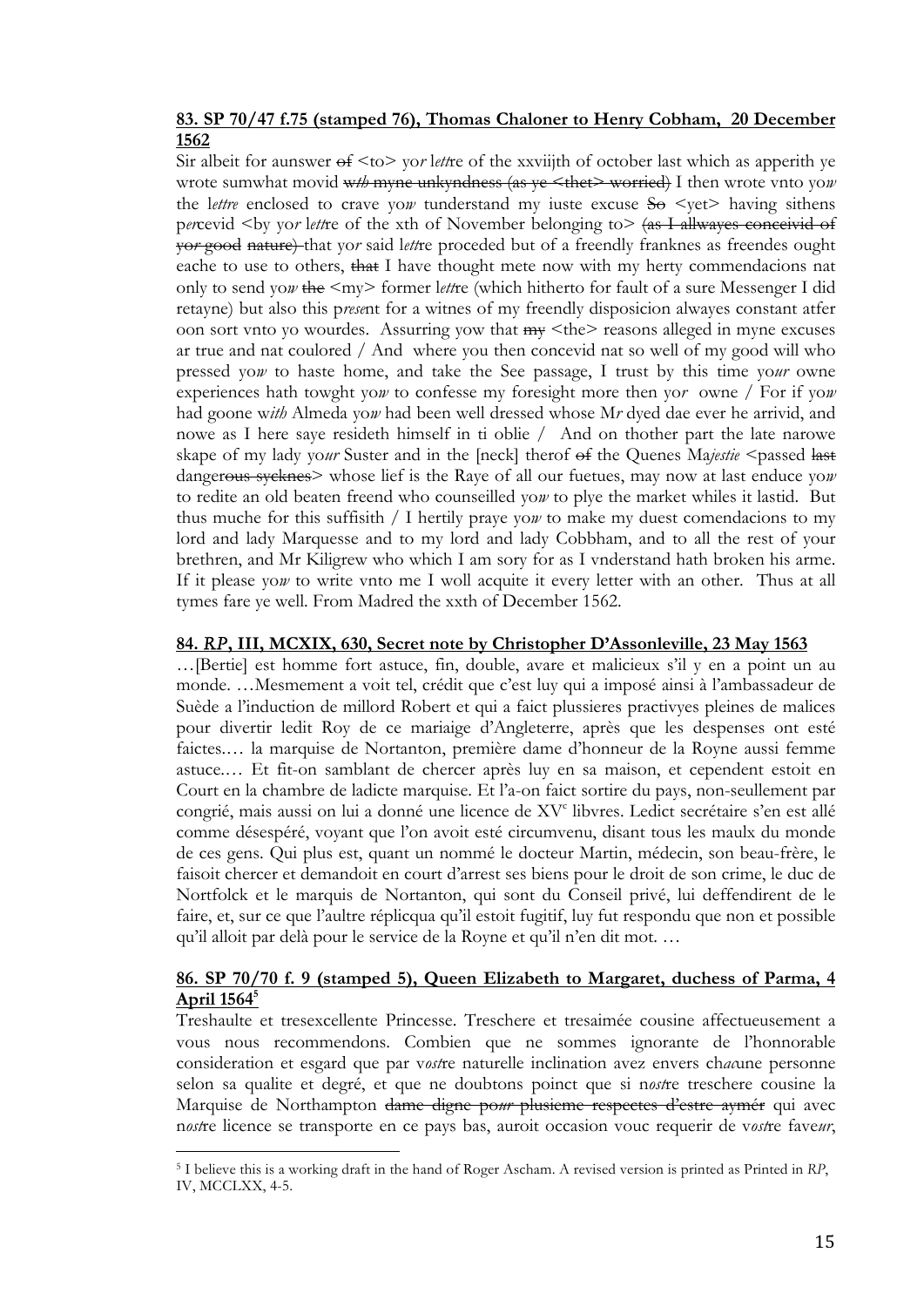elle ne la trouveroit preste: Toutesfois d'autant que sa personne et mesmore la cause de son voyage vous sont incogneues. Il nous a semble bon vous advertir  $\{\ldots\}$  <par ces partes que pour lavoire des long temps congneue po*ur* tresont [vertueuse dame] nouse layons estimee digne de no*str*e singuliere amo*ur* et fave*ur* et la tenir en premier rang entre autres dames *et*> nous nous reputerons pour tant plus tenue avous, si oultre la faveur dont vous usez envers personnaiges de sa qualite et degree. Vueillez pour l'amour de nous [...], avoir durant le temps qu'elle se trouvera par dela, tant sa personne que tous ceulx qui seront de sa suite en vo*str*e protection especialle. La vraye cause de sone aller pardela s'est fondée sure une opinion qu'elle a conceue de ne se pouvoir jamais guerir d'une griefve et longue maladie qui de longue main luy est venue dans une de ses mammelles, en aultre lieu qu'en ces pays la. Et combien que ne vouldrions (ayant consideration tant de sa qualite que de la foiblesse de sa personne) qu'elle se deust absenter de no*str*e presence et se hazarder en si long et dur voyage, comme est le passage de la mer, et que ayons use de toutes le persuasione a nous possible po*ur* la destourner de son opinion et desir, et mesmes envoye pardela po*ur* gens expers en medicine qui la pourroient guerir: Toutteffois elle persiste tellement en sad*icte* opinion, que a la fin nous, vaineue par sa continuelle instance a nous faicte, avons este contente deluy consentir sondict desir et donner no*str*e licence de se transporter jusques la, En soublaitant qu'elle y puist recevoir autant de confort et bien au guerissement de sa maladie, comme elle espere d'y trouver / Et pour ce que jusques a ce qu'elle se trouvera pardela l'on ne scait en quelle ville ou lieu ses medicins luy conseilleront de resider: Nous vous prions affectueusement (treschere et tresaymee Cousine) que la vuelliez avour tellement po*ur* recommendee, que en quelque lieu ou elle fera sa demeure, elle y puist, avecques sa commodite, trouver fave*ur* et bon et honneste traitement. En quoy nous ferez tresgrand plaisir que voulous tresvoluntiers recognoistre quand occasion se present*er*a Comme scait le Creat*eu*r auquel. (treshaulte et tresexcellente Princesse treschere et tresamée cousine) prions quil vous ait toujiours en sa tresdigne et saincte garde. Escript a no*str*e chasteau de Wyndsor le *quartrie*sme jour D'avril 1564

#### **87. SP 12/33 [f. 61] (stamped 128), WBLC to WC, 12 April 1564**

We aryvyd heare on wensdaye Laste, wher by the way they depvtye of [our natyon] dyde myet my Ladye marquys acco*m*penyd w*ith* thoes ffew marchayntes that wer heare. Then cam also a nomber of Italianes of owr aquaynttaynnes w*ith* dyvers others to bryng us into they toone. Seynces owr beying heare my Ladye marquys has hade the phecytyanes and Sorgeynes w*ith* herre of thys town, as yet they agre not of the curyng of her breste. W*ith* yn thyes too dayes, they wyll delver up ther opiniones in wrytyng et modu*m* curandi.

## **88. SP 12/33 [f. ?] (stamped 140), WBLC to WC, 22 April 1564**

Now of latte wheyne verye commplynttes be mayde at brusselles they Lordes mack small accomte of yt, wyllyng theym, that yf they lesse let theym trafficke no more / wyche ys done to this effect to aggravate they pepell[es] myndes ageynste us, that wheyn tyme shayll sarve they maye fynde them redye for ther purpose,/ so that now they Inglysshe name begynes to be odios unto theym, whyche was wont to be in most honor / now whether yt be necessarye that marchaynttes causys a shaylte amonge them […] be endyd [so] for oone member of they com*m*on welthe to towche they halle be ye, I leave yt to yow to Juge.

#### **91. CP3/38, 296, Henry Cobham to Thomas Middleton, 11 May 1564**

Thomas midleton wheresoby  $\langle my \rangle$  Ladis Commaundement yow write to me that she perceves by my letters that I have made a graunt to my L. of Lowghborow, perhaps she was weke and could not take paynes to rede it, and her reder did make a lye of my letter and ment to doo me no good, for in dede I did write no sutch matter, nor I have made no sutch compacte as my lord yr master can tell, and where yow make a longe discourse for my ladis [p*ar*fitte], no man had or shall have more respecte for her than I, but perhaps they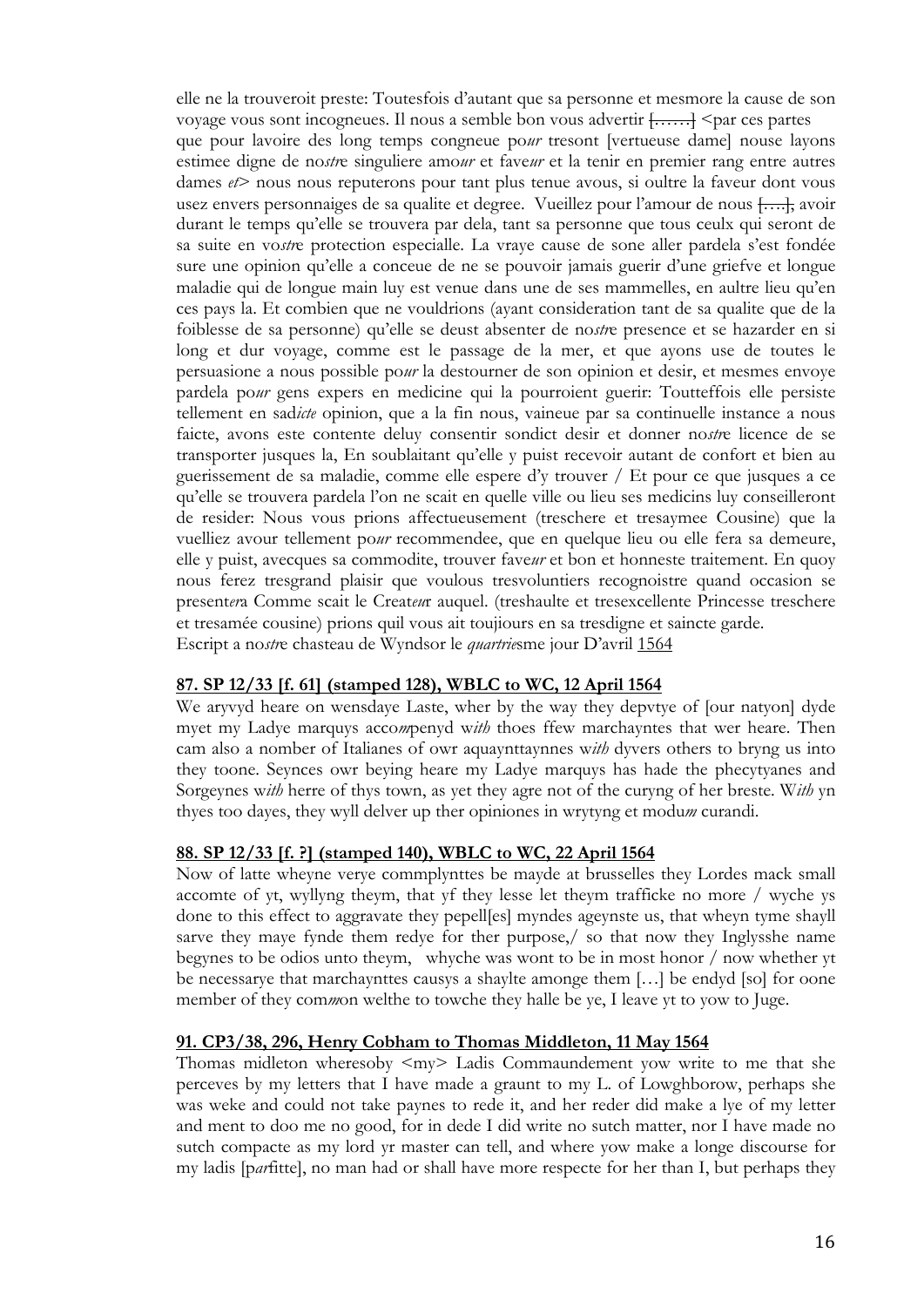may have more care to there private commodities then I have had. I am plesed the should have so I [rather] I praye desier my lady that she will not be so sorofull that my L. Cobham shoolde receve so much losse by the sorjaune, I woolde be sory that may be my meanes his L. should have disavauntage in the parke. As for the purchasinge of the lande I have used yet, no bodis named mee will j medle any furder in yt, and where she saith that she toulde me that I was enformed by her where I might borowe money for yt purpose, her saving to me was that she woolde [gonge] the packe to whome I nede not write./ let not my lady be sory that I have delte so in <her> busines, but I have cause to crye ovte to her that she useth me so unjustly and if she dye I may saye that she hath doonne no body worse but me, and that [God] end my dayes a fore hers if any sai the wordle hath loved her better then I and hath had a more earnest will to please her, my ladis inconstancy to me hath disproved the com*m*on proverb of women, I was of opinion that nothing covlde have made her lesse to have loved me and being in extremitie to write un to me in this sort. Furder where write yow wryte that if I had soulde the woodd well, (you make me woold to writte to me of a whooddly sale, I think I shallbe persuaded the to that I have never knowne;) she shoulde have had to a paide her dettes, and have have a bowrroed money to have purchased the londe, exe if as she should purchesse yt for me, I woulde she thouwght better of my for she gave me any thinge / yow say that there as  $\leq$  is  $>$  no ale camme thether I sent of late a tonne of ale by Aryan Capell shipper of andwarpe my lady yow sayd is discontented that she had so mutch bere sent, the coste of the carriage was more then they profitted she might have had lesse if it had pleased  $\leq$  her $\geq$ ; but if she ment  $\leq$  for $\geq$  that lord went with hers, I have taken order that frauncis barthe garsias shall  $\langle pay\rangle$  fourtye shillings, by this you can testifye w*ith* me that my lady useth me not so nor meneth not to dooe for me, as men saye, and the woordle thinkth, My lady forgettes that w*hich* I doo, is for love as a brother, and not bounden by duety as a Servant As for anthony I send a letter to him if he deny it, I am able to prove it / Iff my lady your mistriss caused yow to write that letter of the vth of maye then yow may shoe her this my answer, <kepe> yow this my letter for I keep yours to show againe when time shall serve from London the xith of maye 1564 Henry Cobham

#### **94.** *RP***,****IV, MCCC, 58-61, Guzman de Silva to Margaret, duchess of Parma, 17 July 1564; a transcription of Archives de Simancas, Secret. De Estado. Leg. 817, fol. 60**

...La marquesa de Noranton es tan faborida de la Reyna, como V. A. sabe, y hame tanto encarescido la Reyna esto, que me ha obligando a visitarla, y assi lo he hecho, de que ha mostrado gran contentamiento: yo le dixe quanto le avia pesado a V. A. de que no uviese traydo entera salud de esa tierra, y de qu uviese estado tan poco que no se le uviese podido hazer mucho regalo, como V. A. avia deseado: ella muestra tanto agradecimiento del que V. A. le mando hazer, que se alaba mucho dello. Tambien me ha dicho que la Reyna escrivio a V. A. pour un cirujano. Toda la merced que se hiziere a la Marquesa merece su persona, y la Reyna lo estimara, en lo que es razon. Estando acavando de escrevir esta mañana con el hordinario, rescebi las de V. A. de xij del presente, y grandissima merced con ellas, porque con lo que se deve endereçar, con tan Buena resolucion y advertencia: espero que los negocios han de tener muy buen expidiente, y assi se procurara, guardando la horden que V. A. manda. ...

**95.** *RP***, IV, MCCCVI, 67-72, Guzman de Silva to Margaret, duchess of Parma, 31 July 1564; a transcription of Archives de Simancas, Secret. De Estado. Leg. 817, f. 64**

... La marquesa de Noranton me embio, dos dias ha, un solo grande bivo, que en esta tierra es cosa nueva porque no se toman en ella sino raras vezes. Yo le embie a la Reyna con que holgo mucho, y, con el que le embie, me embio a mandar que fuese oy adonde esta, y assi no escrivo cosa particular a Su Magestad. V. A., si uviere correo, mandara avisar de lo que paresciere.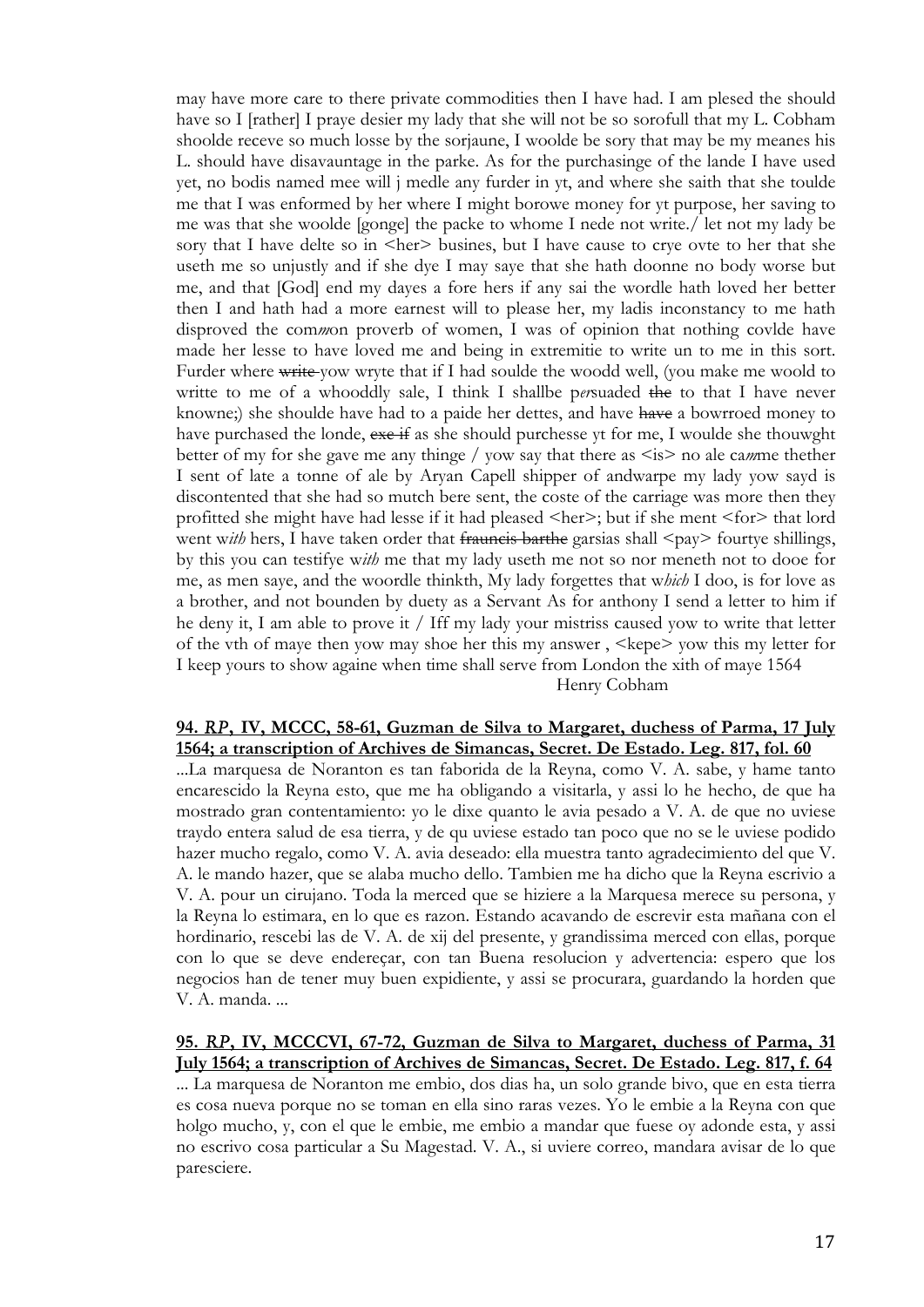#### **96.** *RP***, IV, MCCCXXIII, 110-113, Guzman de Silva to Margaret, duchess of Parma, 23 September 1564; a partial transcription of Archives de Simancas, Secreto de Estado. Leg. 817, f. 104**

...La marques de Noranthon es muy favorida de esta Reyna, como V. A. sabe; yo he procurado grangear las voluntades de sus privados para tener mas ganada la de su ama, para que los negocios tengan major expediente: es persona de gran entendimiento y de quien la Reyna haze tanto caudal que entre Robert y ella no faltan algunas coxquilles, aungue no sigue a la Reyna por so enfermedad, pero entiendo que se osa tener con el de manera que esto y otras cosas que se pueden mas considerer que referir me haze dudar algunas vezes de que el lugar de milort Roberto no sea tan desordenado como muchos publican, no siendo cosa nueva oyr mal los principles, aun sin dar occasion.

Antes que viniesse esta Reyna, fui a visitor a la Marquesa, y me dixo despiendome della que tenia un negocio de importancia que hablarme, que quedaria para otro dia, y, por la buelta aqui de la Reyna, lo diferi por seis o siete dias, y assi a los xx deste, embie a saber de la indispusicion de la marquesa y si podria visitarla aquella tarde: embiome a dezir que rescribiria much contamiento dello, y fui por el agua a Usmestre adonde posa y halle a esta Reyna que desde la casa de San-Jaymes que ellos llaman, se avia pasado a comer con ella casi sola, y estava alli quando embie a saber de la Marquesa, como despues entendi, y quisieron hazerme esta burla, teniendo secreto hasta que yo me vi con la Reyna de que ella rio mucho. Estuvo casi hasta la noche alli la Marquesa en su Camilla y la Reyna cabe ella. Lo mas que alli se trato, fueron euentos que la Reyna dixo y conversacion ordinaria, y siempre entremetiendo en platica algunos apuntamientos de casamiento pero leves; yo le dixe que hazia mal en traer subspenso el mundo, que se determinase. Riose y dixome que tenie que hablarme en nuestros negocios, y a la noche se bolvio a S'-Jaymes, pore el parquet a pie, aunque le tenien alli en coche. Llevome assi en rato diziendome que un loco simple que yva alli le aconsejava siempre que no se casase en Alemaña, porque era malos hombres, y no me hablo en otro negocio; mandome tornar porque bolviese por agua como avia venido. Luego otra dia me embio a dezir un secretario del Thresorero, que es catholico con otro su amigo y uno Ingles que tambien lo es, que la Marquesa le avia dicho que me dixese que ella avia passado con la Reyna algunas platica sobre material de casamiento y que, si yo le apuntase a hablar a la Reyna del Archiduque Carlos, que la parescia que era buena sazon, pidiendole me lo avisase con persona de quien el se fiase much, dandome harta esperança, pero que era material que se devia tartar con gran secreto. Yo le respondi que tenia en mucho su aviso, mas que avia entendido que esto se avia tratado muy de versa, y que no se havia effectuado por falta de la Reyna y començado y dexado, y que, aunque yo uviera de hablar o intentar esto por algun medio, que no lo hiziera sin primero tener entendida alguna certenidad, pues movorse platica dexada sin gran fundamento parescia mucha incosideracion mia, especialmente sin orden, ni saber en que estado tiene Carlos su negocio. Paresciome advertir luego a Vuestre Alteza desto assi para que sepa lo que passa porque concierta con lo que tengo escrito en este particular en la mia ultima en que he tratado de la vista que esta Reyna quiere hazer al Emperador, y asi mismo para que, si V.A. tiene entendido algo desta material, memande avisar porque si uviese occasion, no se perdiese, o que es lo que devo hazer conforme a lo que desto entiende Su Magestad, pues antes de agora, como digo, se ha tratado.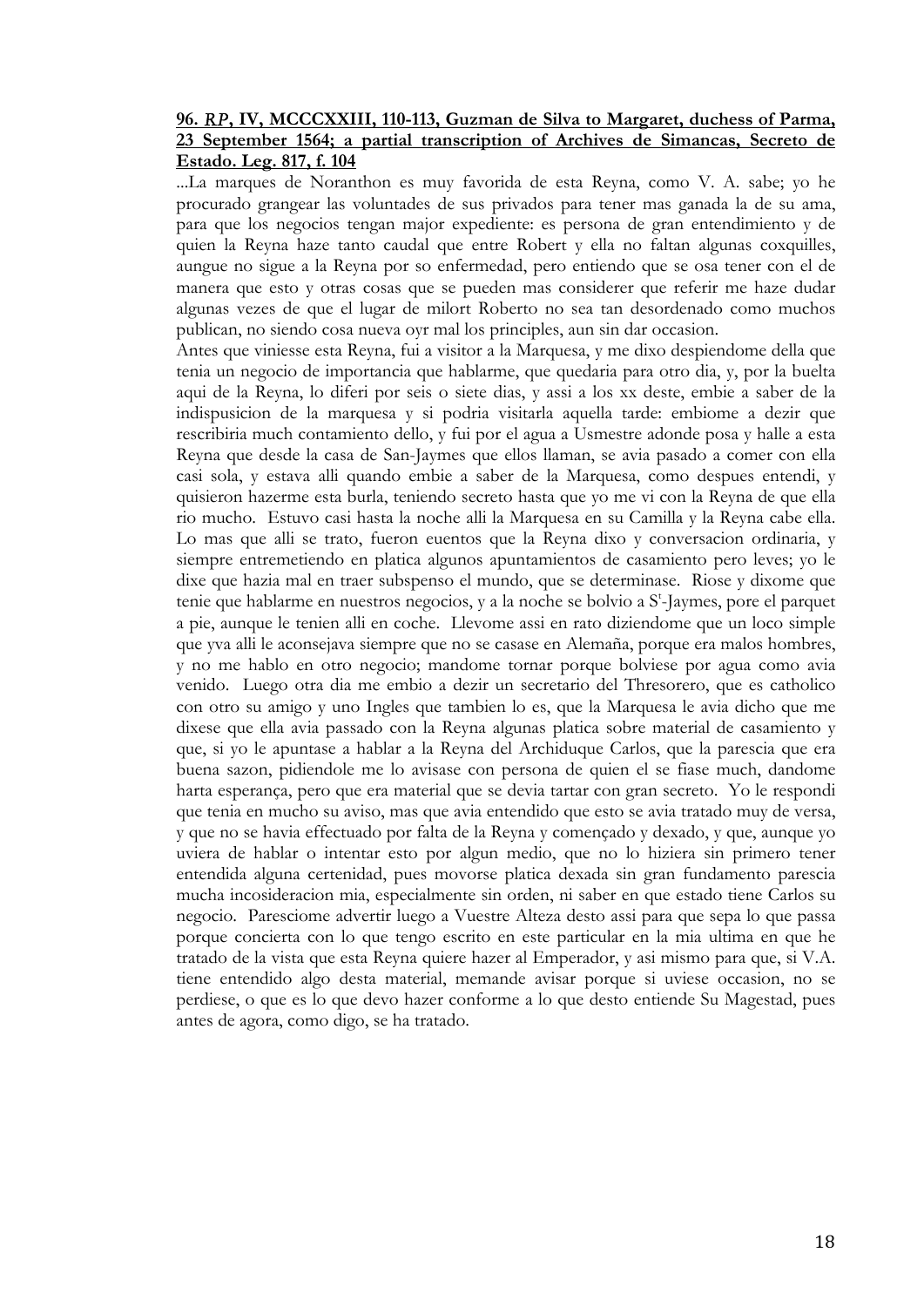## **107.** *Poematum Gualteri Haddoni, Legum Doctoris, Sparsim Collectorum***,** *Libri Duo***,**

**ed. Thomas Hatcher (London: William Seres, 1576) sig. Kiii**

In obitum dominae Elisabethae, Marchionessae Northamptiniensis

Elisabetha fuit natura jure Cobama, Coniugis et proprio nomie Parra fuit. Forma, pudor, pietas, facunde gratia lingue, Ingenium, virtus, inviolata fides, Cum gravitate lepos, cum simplicitate venustas, Larga manus, pectus nobile, firmus amor, Deniquibus quicquid habet natura quod addere posit, Addere quod posit, gratia quicquid habet, Omnia viventem Parram comitata fuerunt, Omnia mors atrox obruit ista simul. Obruiat ista licet tristi mors saeva sepuchro: Attamen illorum fama superstes erst.

*[On the death of Lady Elisabeth, Marchioness of Northampton6*

*Elisabeth was by natural right a Cobham, She was by marriage and by her proper name a Parr. Her figure, her modesty, her piety, the grace of her eloquent tongue, Her charisma, her virtue, her immaculate fidelity, Her wit matched with gravity, her comeliness with artlessness; With always an open palm, a noble heart and steadfast love: May whatever more could be brought to her inherent qualities Be added by virtue of the grace she has. All these were companions to the living Parr Cruel death swept all these away at once. It is possible that savage death may sweep away a sorry tomb But the fame of those things will survive.]*

<u>.</u>

<sup>6</sup> My thanks to Kate Maltby for the translation.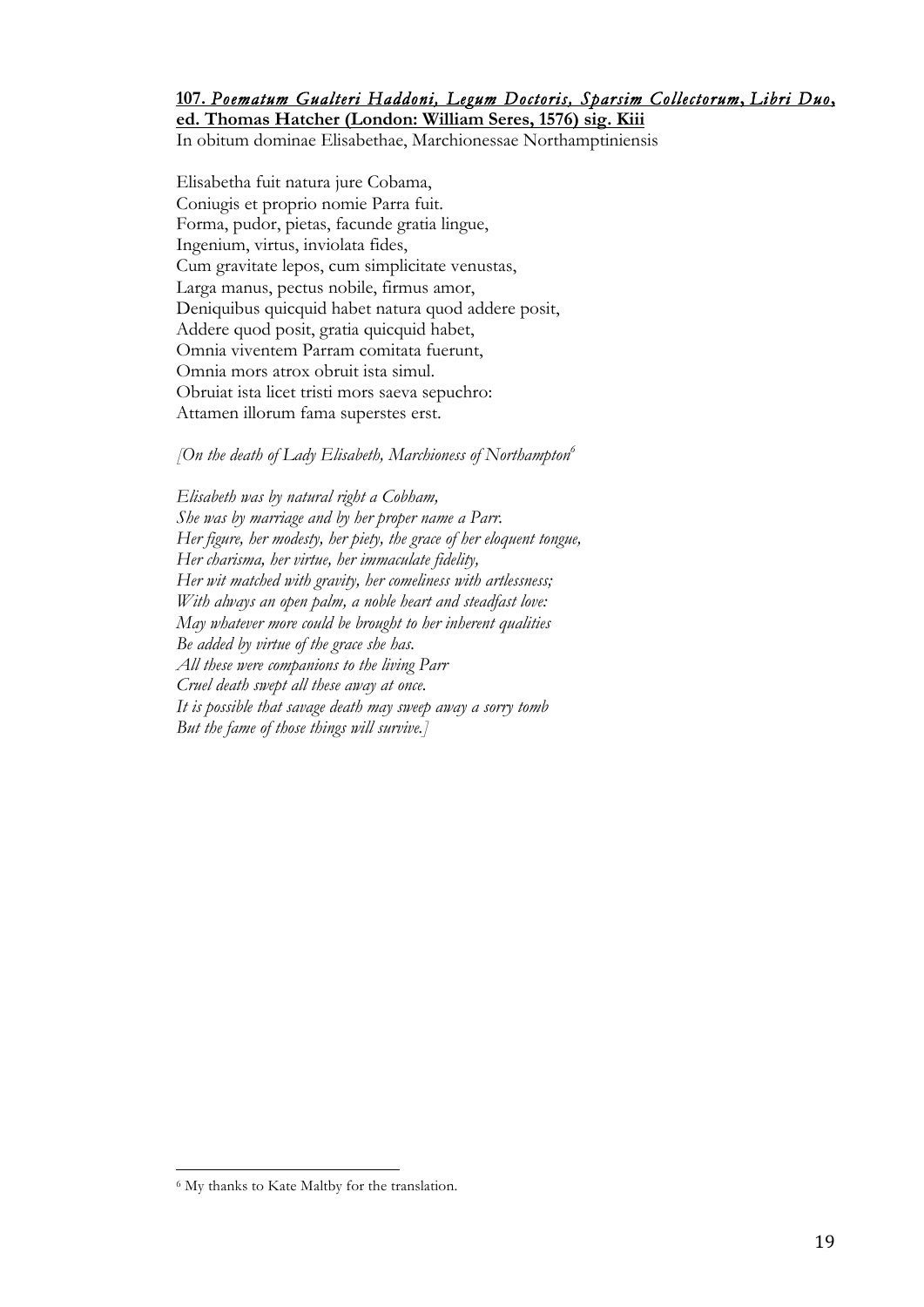# **Appendix C:** *Kinship visualisations and historical moment diagrams*

*These diagrams are intended to be visual aids in keeping track of the complex and intertwined aristocratic and noble kinship networks that operated at the Tudor courts. Families are represented by particular colours and for continuity; individuals retain the colour of their natal family if represented in another diagram. Individuals take the colour of their dominant kin connection unless otherwise explained.* 

Colours are as follows: The Cobham family The Parr family The Dudley family The Seymour family

The Grey-Brandon family Royalty/Tudor bloodline

In the Wyatt Rebellion, the Cobhams and their allies are represented in green and the officers of the Queen and their kin are in red.

In the Cobham-Cavendish kinship, dotted lines represent godchild/parent bonds.

## **fig. a - the Cobham family**



## **fig. b - the Parr family**

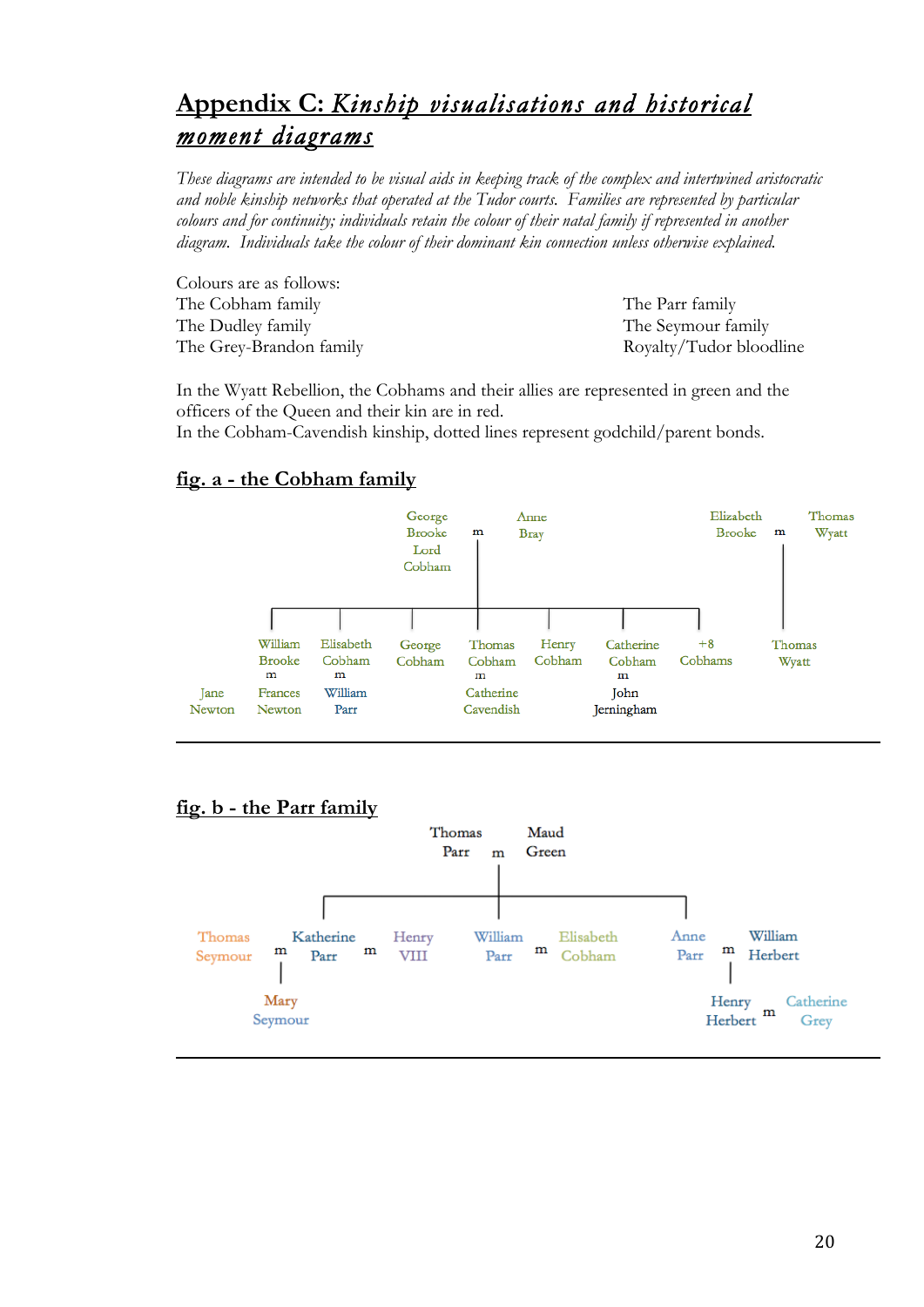## **fig. c - The Dudley Family**



## **fig. d - The Seymour family**



## **fig. e - the Grey-Brandon family**

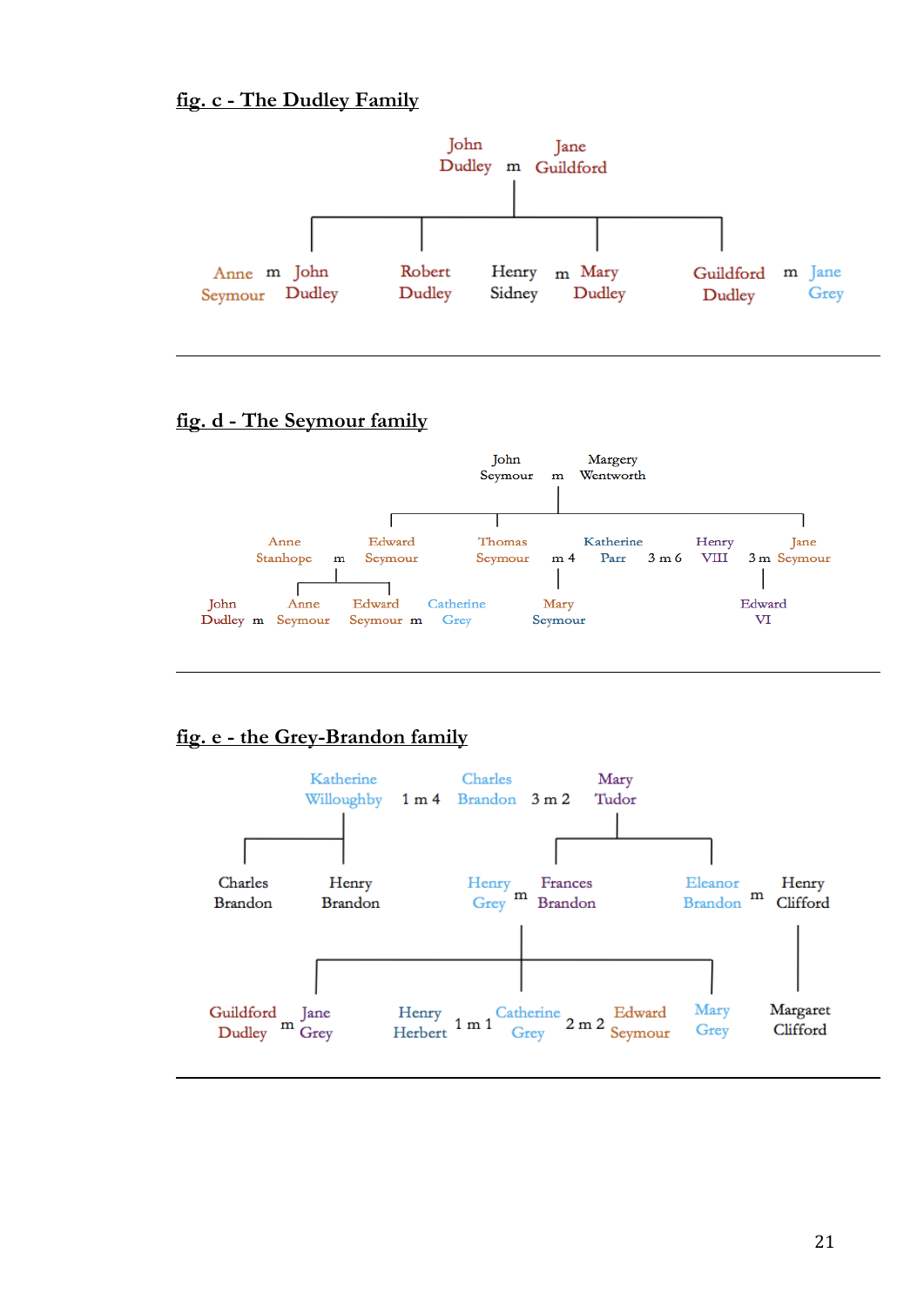## **fig. f - the Cobham-Cavendish kinship connection**



## **fig. g - the Whitsun Weddings**



## **fig. h - the Wyatt Rebellion**

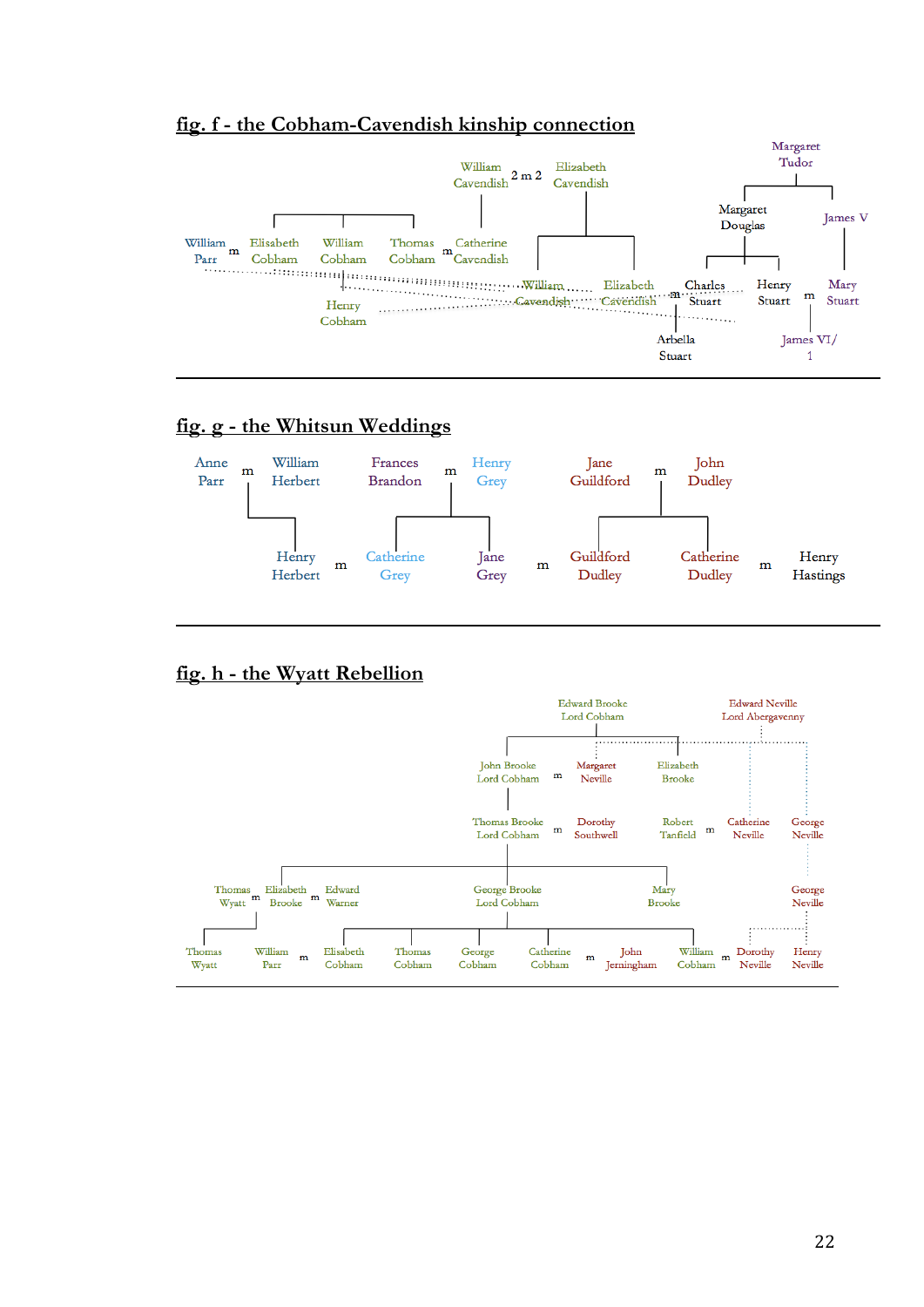**fig. i - the kinship connection between Elisabeth Parr and Elizabeth Tudor**

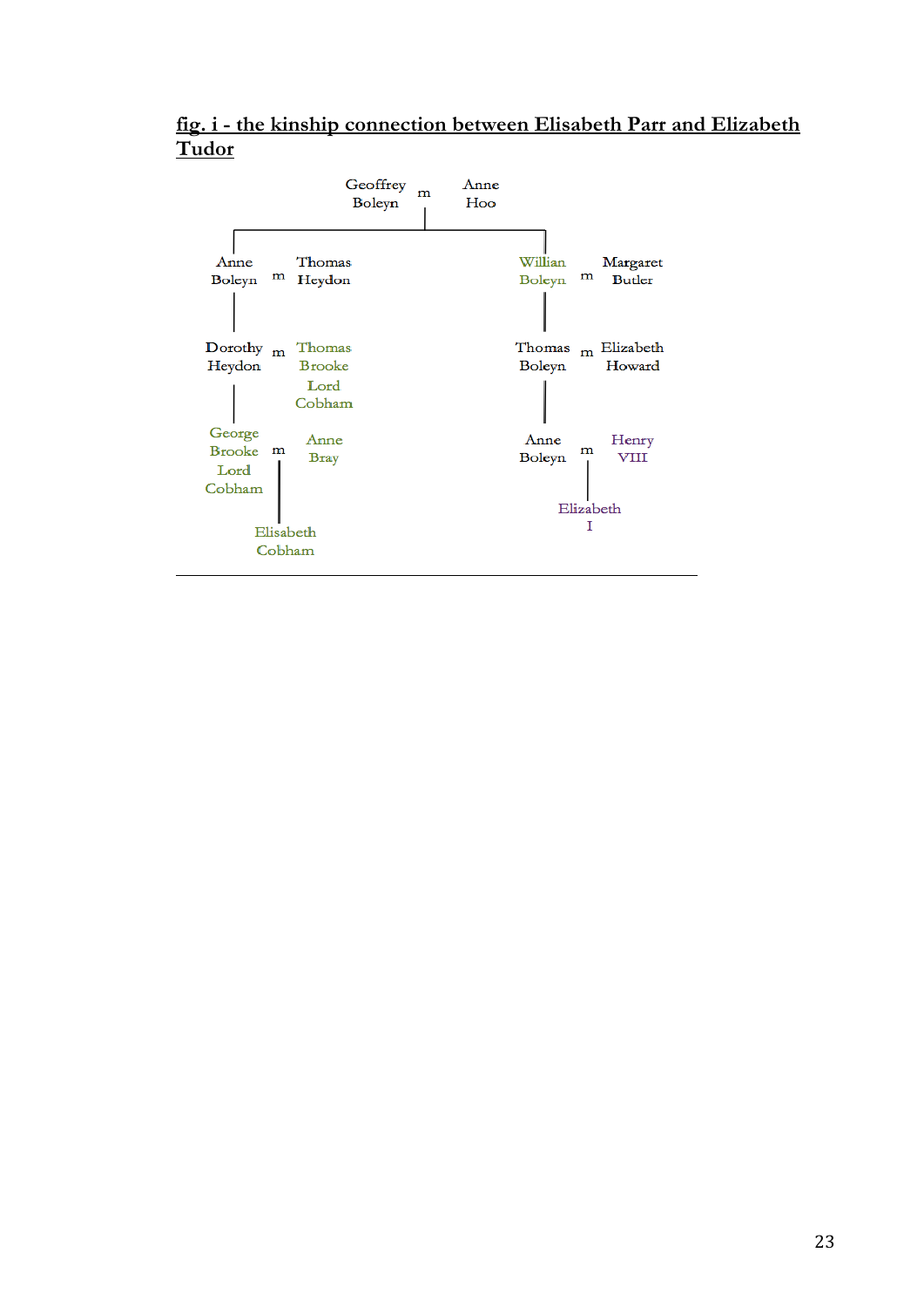# **Appendix D:** *Biographies of key figures*

*This list is designed as a reference guide for key persons mentioned throughout this thesis. Men are listed by surname and cross-referenced by titles. Women are referenced by surname used most commonly within the thesis, be it married or maiden name, and cross-referenced by additional surnames and titles. These biographies are necessarily very brief: for additional information see individuals' entries in the ODNB.7*

**Ascham, Roger** (1514/15-1568) scholar, former tutor and Latin secretary to Queen Elizabeth.

**Ashley, John** (1507-1596) Steward and courtier to Elizabeth, married to Katherine.

**Ashley, Katherine,** *née Champernowne* (1502-1565) governess to Princess Elizabeth and later chief gentlewoman of the Queen's privy chamber.

**Bacon, Anne** *née Cooke* (c. 1528-1610)humanist scholar and tutor to Edward VI, second wife of Sir Nicholas Bacon; one of the five celebrated Cooke sisters.

**Beale, Robert** (1541-1601) clerk of the privy council and diplomat.

**Bertie, Francis** (?- aft. 1587) London merchant c. 1559, a contact of Elisabeth Parr and Robert Dudley, and one of Parr's agents in the Low Countries c. 1564. In 1587 Bertie was working with William Brooke, Lord Cobham and William Cecil importing salt.

**Bourchier, Anne, viscountess Bourchier, formerly Lady Parr** - adulterous first wife of William Parr, Baron Kendal and earl of Essex. Daughter of Henry Bourchier, earl of Essex, friend and confidante of Mary Tudor.

**Brandon, Charles, duke of Suffolk** (c. 1484-1545) married Henry VIII's sister Mary (his third wife), grandfather to the Grey sisters.

*Brandon, Frances, see Grey, Frances.*

**Brandon, Katherine, duchess of Suffolk** *née Willioughby D'Eresby* (1519-1580) Fourth wife of Charles Brandon, duke of Suffolk. Katherine had two sons by Charles Brandon who both died on the same day of the sweat in 1551. She was step-mother of Frances Brandon, marchioness of Dorset and duchess of Suffolk, so step-grandmother of Ladies Jane and Catherine Grey. Close friend of Katherine and Elisabeth Parr, and guardian of Lady Mary Seymour. Katherine was a devout Protestant who left England during Mary's reign to live in Geneva. Married Robert Bertie c. 1553 and bore him two children.

**Bray, Dorothy** later Dorothy Brydges, Lady Chandos. Elisabeth's maternal aunt, mistress of William Parr, c. 1542.

**Broadbelte, Dorothy** (c. 1530-aft. 1589) female courtier of Elizabeth I.

**Brooke, Anne, Lady Cobham** *née Bray* mother of Elisabeth Parr.

*Brooke, Elizabeth* see Lady Wyatt.

<sup>&</sup>lt;u>.</u> 7 http://global.oup.com/oxforddnb/info/.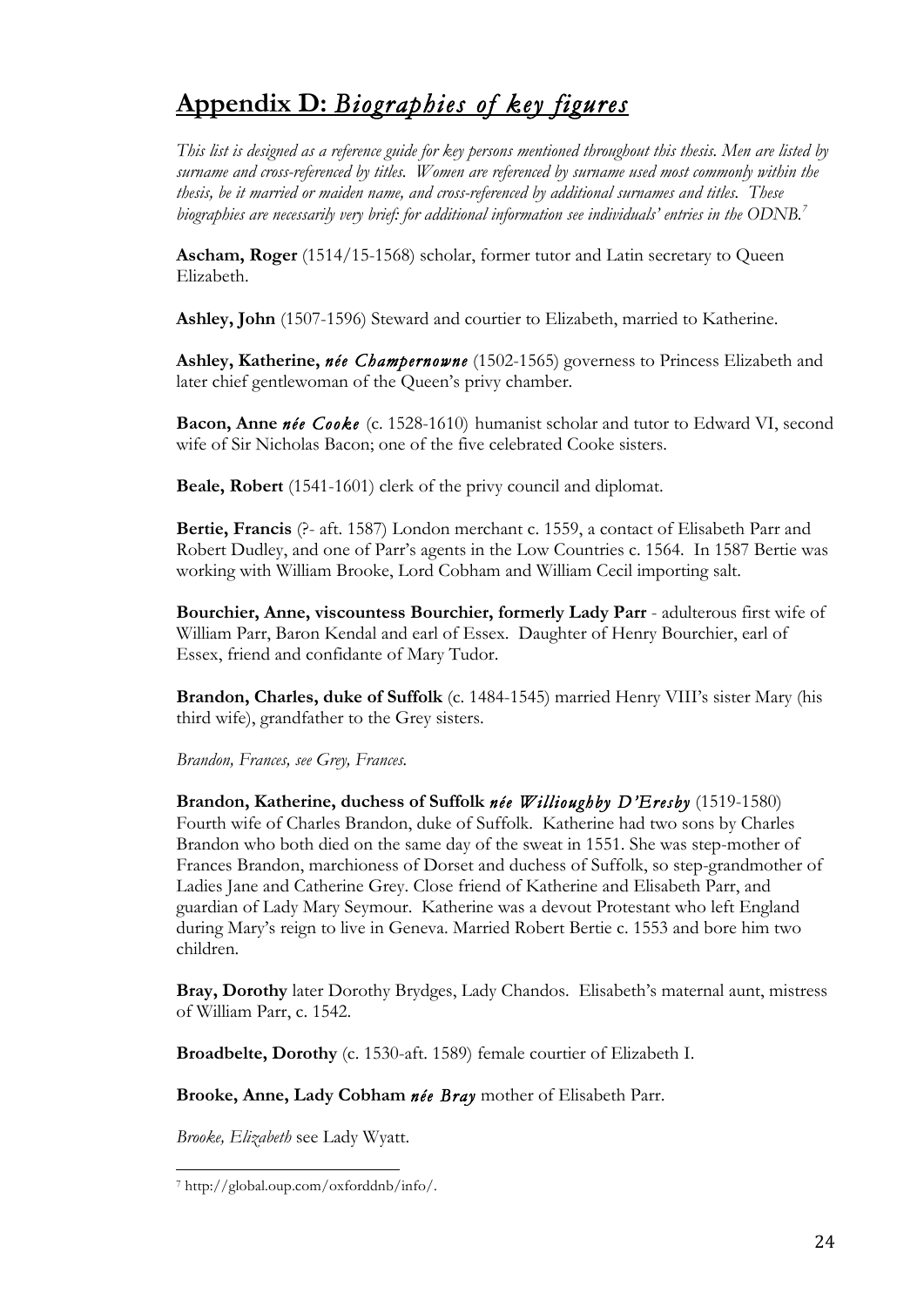**Brooke, Elizabeth** (1564-1615) Daughter of William Brooke, Lord Cobham and Frances Brooke, née Newton, niece and namesake of Elisabeth Parr. She married Robert Cecil, later earl of Salisbury, son of William Cecil, Lord Burghley and Mildred née Cooke.

**Brooke, Frances, Lady Cobham** *née Newton* (1539-1592) Elisabeth's sister-in-law, wife of William Brooke, Lord Cobham and mother of six children including Elizabeth, the future wife of Robert Cecil, earl of Salisbury, Maximillian and Henry Brooke, Lord Cobham. She served in Elizabeth's privy chamber and was a close friend and confidante of the Queen and Elizabeth Cavendish, later Elizabeth Talbot, countess of Shrewsbury, and was implicated in the Ridolfi plot as a confidante of Mary Stuart, Queen of Scots.

**Brooke, George, Lord Cobham** (c. 1497-1558) eldest surviving son of Thomas Brooke and Dorothy Heydon and father of Elisabeth Cobham (later Parr). He was one of the leaders of Kent society, a JP, Lord Deputy of Calais, Lord Warden of the Cinque Ports and knight of the garter, amongst other titles. Imprisoned in the Tower for his role in the Wyatt rebellion.

**Brooke, William, Lord Cobham** (1527-1597) eldest son of George Brooke, MP for Hythe and later Rochester, member of the French embassy with William Parr and Lord Warden of the Cinque Ports. Married to Frances Newton.

The **Carey family,** descended from Mary Boleyn and her marriage to Sir William Carey**.**

**Castiglione, Baldassare** author of *Il Libro del Cortegiano*, first printed in Italy in 1528.

**Cavendish, Catherine** daughter of Sir William Cavendish by his first wife, married Thomas Cobham c. 1551, sister-in-law to Elisabeth.

**Cavendish, Elizabeth** (1527-1608) also known as Lady St Loe and Bess of Hardwick and Elizabeth Talbot, countess of Shrewsbury. Married four times and gave birth to eight children. The dukes of Newcastle and Devonshire are descended from her sons. Member of Queen Elizabeth's privy chamber until she was dismissed over the wedding of Catherine Grey and Edward Seymour. Grandmother of Arbella Stuart.

**Cavendish, Elizabeth** (1555-1582) goddaughter of Elisabeth and William Parr and Catherine Grey.She married Charles Stuart, earl of Lennox and was the mother of Arbella Stuart.

**Cavendish, William** (1508-1557) administrator and financial expert. Elizabeth was his third wife. He began the building of Chatsworth House. He was appointed treasurer of the chamber but died in debt, accused of embezzlement. After his death his widow married William St Loe, captain of the Queen's guard, and they petitioned the Queen over the debts in a famous case of law.

**Cavendish, William** (1551-1626) godson of Elisabeth Parr, later first earl of Devonshire.

**Cecil, Anne** (1556-1588) daughter of William and Mildred Cecil, sister of Robert Cecil, later earl of Salisbury so sister-in-law of Elizabeth Brooke. Later married acrimoniously to Edward de Vere, earl of Oxford.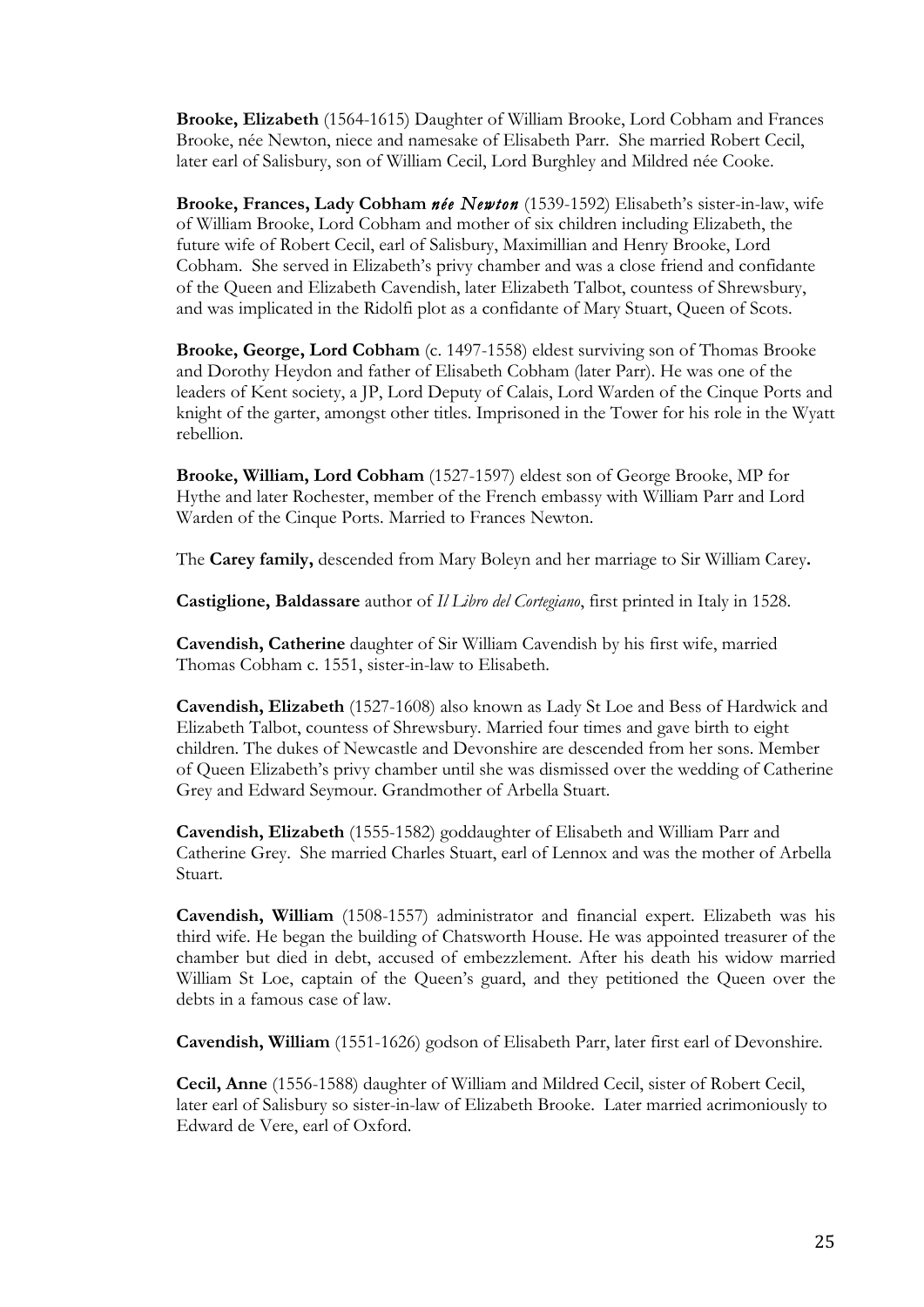**Cecil, Mildred** *née Cooke* (c. 1525-1589) daughter of Sir Anthony Cooke, tutor to Edward VI and second wife to William Cecil. She had five children although only one, Robert, outlived her. She was very well educated and known to be influential.

**Cecil, William,** (1520-1598) was educated at Cambridge and became a privy councilor and secretary of state to Queen Elizabeth. He became Baron Burghley and lord treasurer, initiating many matters of policy.

**Chaloner, Thomas** (1521-1565) served in the household of Thomas Wyatt. He was educated at Cambridge, became clerk of the privy council and later Elizabeth's ambassador to Germany, Flanders and Spain. He also served as a JP and MP. He is remembered for his Latin poetry.

**Chamberlain, John** (1553-1628) is known as a letter writer - thanks to an inheritance from his father and legacies from his brothers he never had to earn a living. He spent a lot of time in St Paul's Cathedral - the best place to hear the news - and was appointed to a commission concerned with the repair of the Cathedral. 452 of his letters written to friend Dudley Carleton survive, along with 27 others, giving information about Elizabethan and Jacobean life.

**Chamberlain, Thomas** (c. 1504-1580) was a diplomat, serving as ambassador to the regent of the Netherlands and various other posts. Elisabeth Parr was godmother to one of his sons.

**Clinton, Elizabeth** *née Fitzgerald* **(formerly Browne) later countess of Lincoln** (1528- 1589) - friend and confidante of Elisabeth and Elizabeth Tudor c.1548-1565. Correspondent of Nicholas Throckmorton and Thomas Chamberlain. Surrey's 'Fair Geraldine', later a member of Queen Elizabeth's household. Close friend/associate of Elisabeth Parr.

**Cobham, Catherine** sister of Elisabeth Parr. Married to John Jerningham, kinsman to Henry Jerningham, master of the horse for Queen Mary.

#### *Cobham, Elisabeth see Parr, Elisabeth.*

**Cobham, George** (1532-c. 1570) third son of George Brooke, Lord Cobham and Anne Bray. He was a rebel and spy. He served as Latin undersecretary to Mary Tudor's privy council and acted as a French intelligencer. Possibly the best educated of the Cobham brothers, he spent time in Germany, Italy and France and served as a gentleman of the privy chamber under Elizabeth. He married and had issue.

**Cobham, Henry** (1537-1592) preferred to be known as Cobham rather than Brooke. He served as a diplomat in France and Spain becoming resident ambassador in France. He was a JP, MP and deputy lieutenant for Kent but died heavily in debt. His son succeeded to the Baronetcy in default of the line of William Brooke, Lord Cobham. His daughter, Phillippa was the victim of a horrible crime - the murder of her two sons and her attempted murder by her husband. The tragedy was the subject matter of the play, *A Yorkshire Tragedy*, (1608) attributed to Thomas Middleton.

**Cobham, Thomas** (1533-1578) criminal and rebel. Married to Catherine Cavendish, Cobham was imprisoned in the Tower of London four times, twice sentenced to death for treason. He committed a murder in Blackfriars in 1557 and was charged with capturing the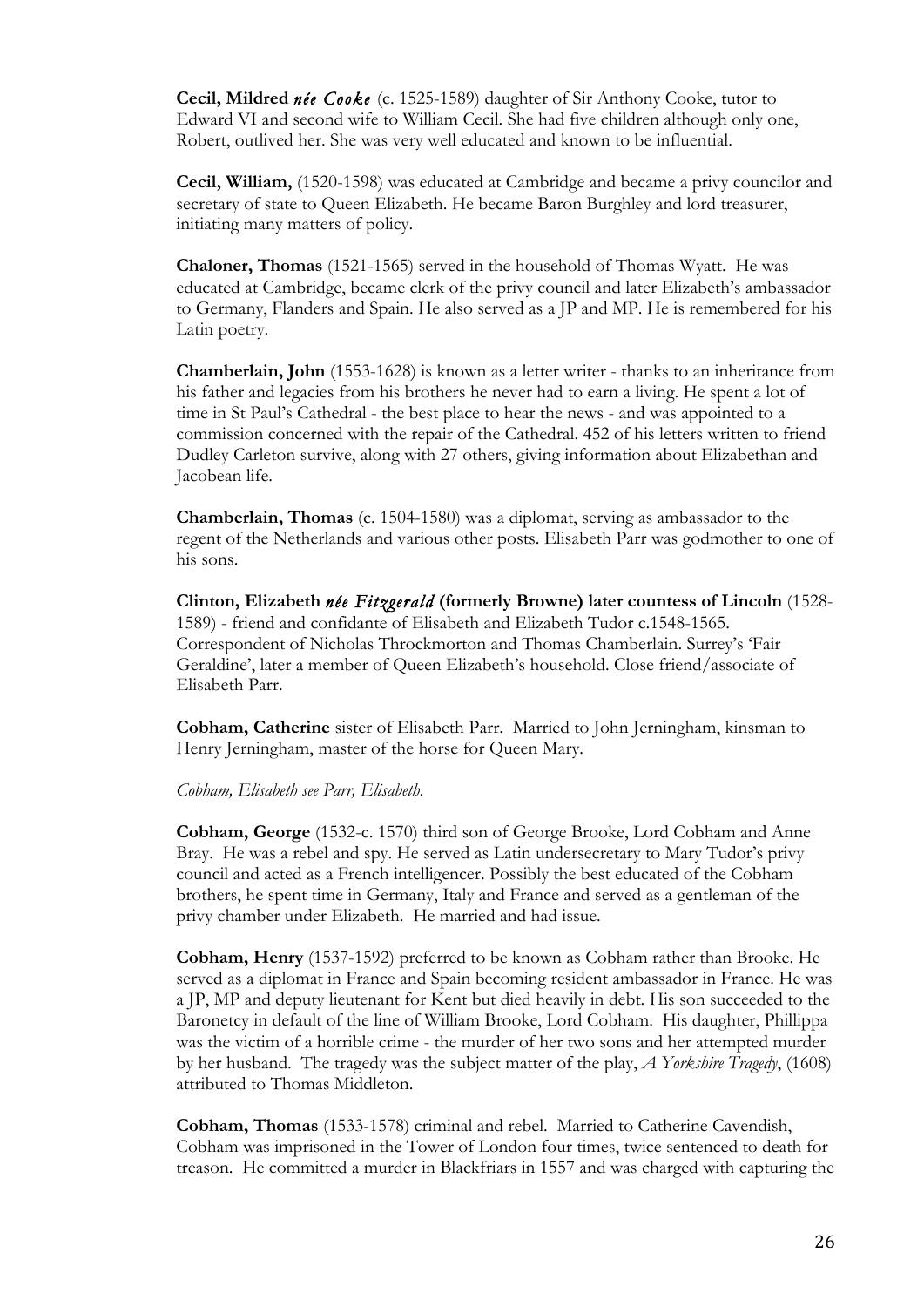Spanish ship, the St. Katherine, in 1564. He was reputed to have sewn 18 Spanish sailors into a sail and thrown them over board.

The **Cooke sisters** were the highly educated daughters of Sir Anthony Cooke and Anne Fitzwilliam.

**Courtenay, Edward, earl of Devon** (1526-1556) great grandson of Edward VI, he spent his early years in the household of Mary Tudor, dowager Queen of France. His father was suspected of plotting to marry his son to Princess Mary. In 1538 Edward was imprisoned in the Tower with his parents. His father was executed and Edward remained in the Tower for nearly 15 years, regarded as a serious dynastic threat. Edward was released by Mary when she came to the throne and his fortunes restored - many saw him as the obvious candidate as a husband for Mary. He was imprisoned again in 1554 but then sent overseas. His death was suspected of being caused by poison.

**Cranmer, Thomas, Archbishop of Canterbury** (1489-1556) graduated BA and MA from Cambridge and had to resign his fellowship of Jesus in order to marry for the second time. His wife and child died in childbirth - had they not, he would not have been able to be ordained. He is perhaps best known for negotiating 'the King's great matter' - the annulment of Henry VIII's marriage so that he could marry Anne Boleyn. He wrote and compiled the Book of Common Prayer. Elisabeth's uncle, Thomas Brooke was a page in the Archbishop's household and married his niece, Susan. They had a son named Cranmer Brooke.

**Dee, John** (1527-1608/9) was a mathematician, theologian and astronomer, as well as tutor and adviser to Queen Elizabeth. He was an associate of Elisabeth Parr and Robert Dudley. After Elisabeth's death he continued to associate with her family through Frances Brooke, Lady Cobham, who was godmother to one of his children.

**Denny, Anthony** (1501-1549) was a confidant of Henry VIII and the most prominent member of the privy chamber in Henry's last years.

**Denny, Joan** *née Champernowne* (d. 1553) was sister to Katherine Ashley and close friend of Katherine Parr. Married Anthony Denny.

**Dudley, Guildford** (ex. 1554) consort of Queen Jane. Fourth son of the duke and duchess of Northumberland.

**Dudley, Jane** *née Guildford***, countess of Warwick and duchess of Northumberland**  (1508/9-1555) served as lady-in-waiting at the court of Henry VIII's court and was a close friend of Katherine Parr. She was the mother-in-law of Lady Jane Grey.

**Dudley, John, earl of Warwick and duke of Northumberland** (1504-ex. 1553) was at one time the most powerful man in England, leading the government of Edward VI. He was behind the plot to put Lady Jane Grey on the throne.

*Dudley, Mary see Sidney, Mary*

**Dudley, Robert, earl of Leicester** (1532/3-1588) was close friend and confidant of Queen Elizabeth I and long time suitor for her hand in marriage.

**Edward VI, King of England** (1537-1553, acc. 1547).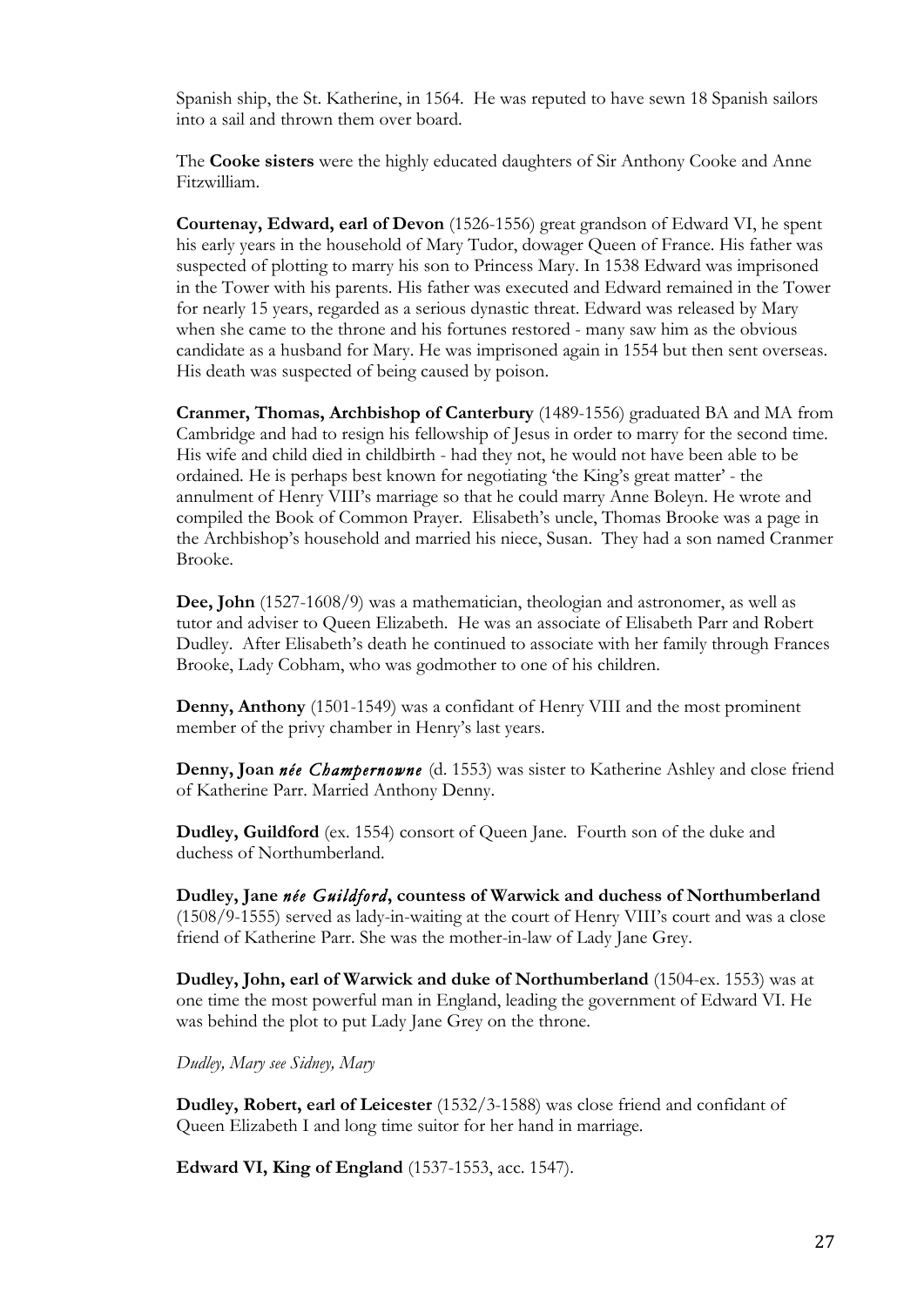**Elderton, William** (pre./c.1530-1592) prolific English ballad writer.

**Elizabeth I, Queen of England** (1533-1603, acc. 1558).

**Erik XIV, King of Sweden** (1533-1577).

**Ferdinand I, Holy Roman Emperor** (1503-1564).

**Grey, Catherine** (1540-1568) younger sister to Lady Jane and a potential claimant to the throne. Married to Henry Herbert in 1553, but that marriage was annulled. She angered the Queen by her secret marriage to Edward Seymour and was imprisoned in the Tower, where she bore two sons, until her death.

**Grey, Frances** *née Brandon***, marchioness of Dorset and duchess of Suffolk** (1517- 1559) was the daughter of Henry VIII's sister Mary and Charles Brandon. She renounced her claim to the throne in favour of her daughter, Jane.

**Grey, Henry, marquess of Dorset and duke of Suffolk** (1517-1554) was a prominent nobleman who conspired to have his daughter Jane marry Edward VI. He was executed for treason for his part in Sir Thomas Wyatt's plot to overthrow Mary I and replace her with his daughter, Jane.

**Grey, Jane, Queen of England** (1537-ex. 1554) - eldest daughter and heiress of the Greys, duke and duchess of Suffolk, wife of Guildford Dudley so sister-in-law of Mary Sidney and Robert Dudley and daughter-in-law of the duke and duchess of Northumberland. Nominated by Edward VI as heiress of England through his *Device for the Succession*, acceded to the throne and reigned for nine days in July 1553. Executed by Mary I following the Wyatt Rebellion in February 1554.

**Gyllenstierna, Nils** (1526-1601) chancellor of Sweden and resident Swedish ambassador to the English court, c. 1561-1562.

**Haddon, Walter** (1515-1572) English civil lawyer, humanist and reformer.

**Henry VIII, King of England, Wales and Ireland** (1491-1547).

**Herbert, Anne** *née Parr***, countess of Pembroke** (1515-1552) was the younger sister of Katherine Parr and lady-in-waiting to each of Henry VIII's wives. Sister of William Parr, so sister-in-law of Elisabeth. Married to William Herbert, later earl of Pembroke and ancestress of the present earls of Pembroke.

**Herbert, Henry, earl of Pembroke** (1539-1601**)** eldest son and heir of Anne Parr and William Herbert, nephew of Elisabeth Parr. Married to Catherine Grey in the Whitsun Weddings of 1553 although this was later annulled.

**Herbert, William, Earl of Pembroke** (1501-1570) married to Anne Parr, so brother-inlaw of William and Elisabeth Parr, and Katherine Parr and Thomas Seymour. Godfather to William Cavendish in 1551.

**Hoby, Philip** (1505-1558) English ambassador to the Holy Roman Empire and Flanders.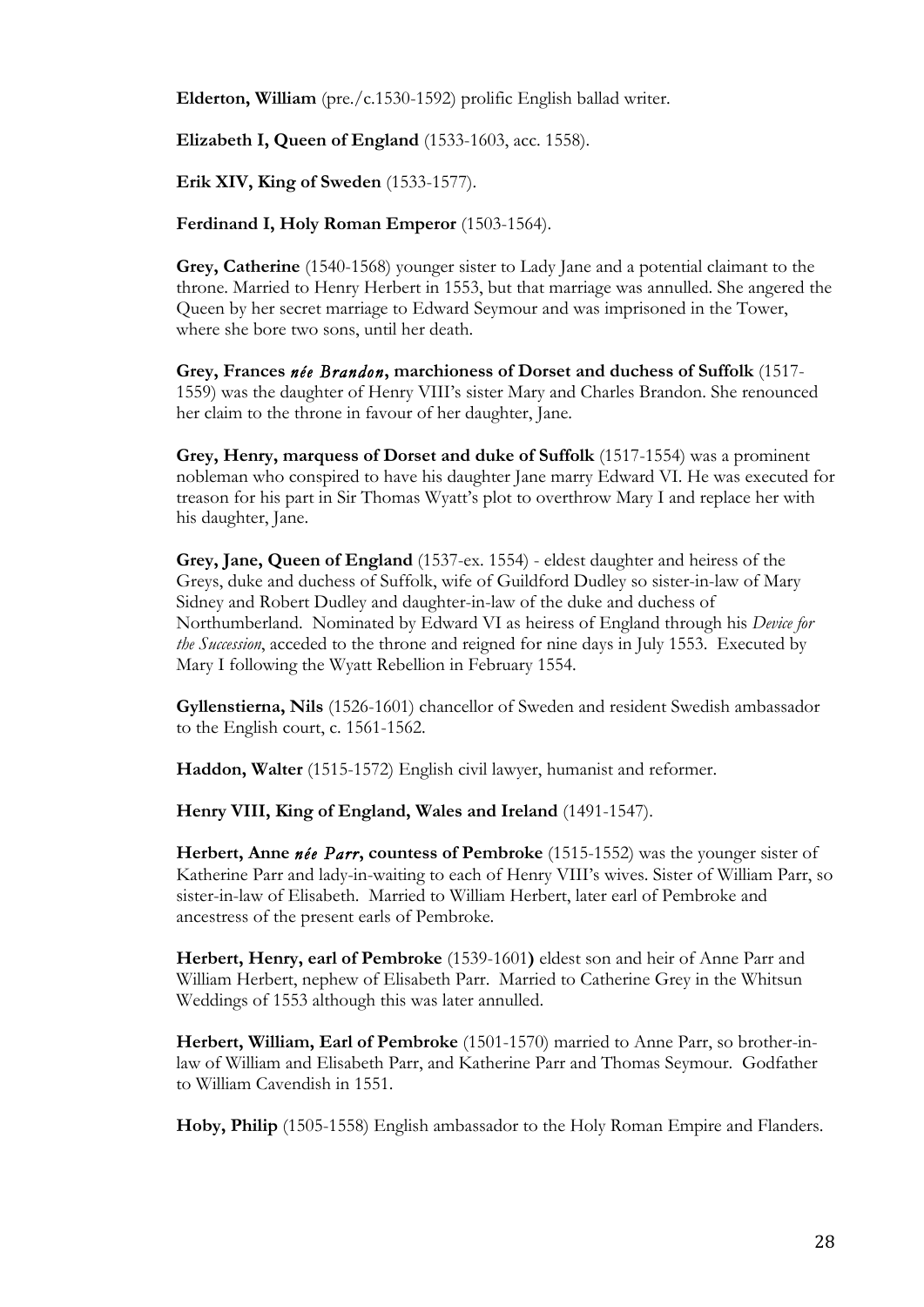**Hoby, Thomas** (1530-1566) courtier and diplomat. Translator of *The Book of the Courtyer*. Married Elizabeth née Cooke, sister of Mildred and Anne. Died on embassy in Paris in 1566 while Elizabeth was pregnant with a son, named Thomas Posthumous Hoby.

The **Howard family** is a British noble family which has played a prominent role in much of British history. The line includes the dukedom of Norfolk as well as the earldoms of Norfolk, Arundel and Surrey. Catherine Howard became Henry VIII's fifth wife and her uncle Thomas Howard was prominent in Henrician politics. Anne Boleyn was also a Howard, and through her mother the Howards were kin to the Cobhams.

*Jane, Queen of England, see Grey, Jane.*

**John III, Duke of Finland**, later King of Sweden (1556-1563) godfather to John Chamberlain in 1559 when Elisabeth Parr was godmother.

**Knollys, Catherine** *née Carey* (1524-1569) first cousin of Queen Elizabeth through Mary Boleyn and kin to Elisabeth Parr. Beneficiary of Parr's bequests c. 1565.

**Knollys, Elizabeth** (1549-1605) daughter of Catherine and Francis Knollys, maid of honour to Queen Elizabeth and beneficiary of Elisabeth Parr's bequests, c. 1565.

**Knollys, Francis** (1514-1596) Elizabethan privy councilor, married to Catherine née Carey.

**Margaret, duchess of Parma** (1522-1587) governor of the Netherlands.

**Mary, Queen of England** (1516-1558).

*Newton, Frances see Brooke, Frances, Lady Cobham.*

**Newton, Jane,** sister of Frances, Lady Cobham, sister-in-law and long serving attendant of Elisabeth Parr.

*Northampton, marquess and marchioness of, see Parr, Elisabeth and Parr, William.* 

*Parr, Anne see Herbert, Anne.*

**Parr, Elisabeth** *née Cobham,* **countess of Essex and marchioness of Northampton**  (1526-1565).

Parr, Katherine, Queen consort of Henry VIII (1512-1548) wife of Thomas Seymour and mother of Lady Mary Seymour. Sister of Anne Parr, countess of Pembroke and William Parr, earl of Essex and marquess of Northampton. Sister-in-law of William Herbert, earl of Pembroke, Anne and Edward Seymour, duke and duchess of Somerset and Elisabeth Parr, marchioness of Northampton. Stepmother of Mary, Edward and Elizabeth Tudor.

**Parr, William, earl of Essex and marquess of Northampton** (1513-1571) Privy councillor to Henry VIII, Edward VI and Elizabeth I. Husband of Elisabeth.

*Pembroke, Earl and Countess, see Herbert, Anne and Herbert, William.*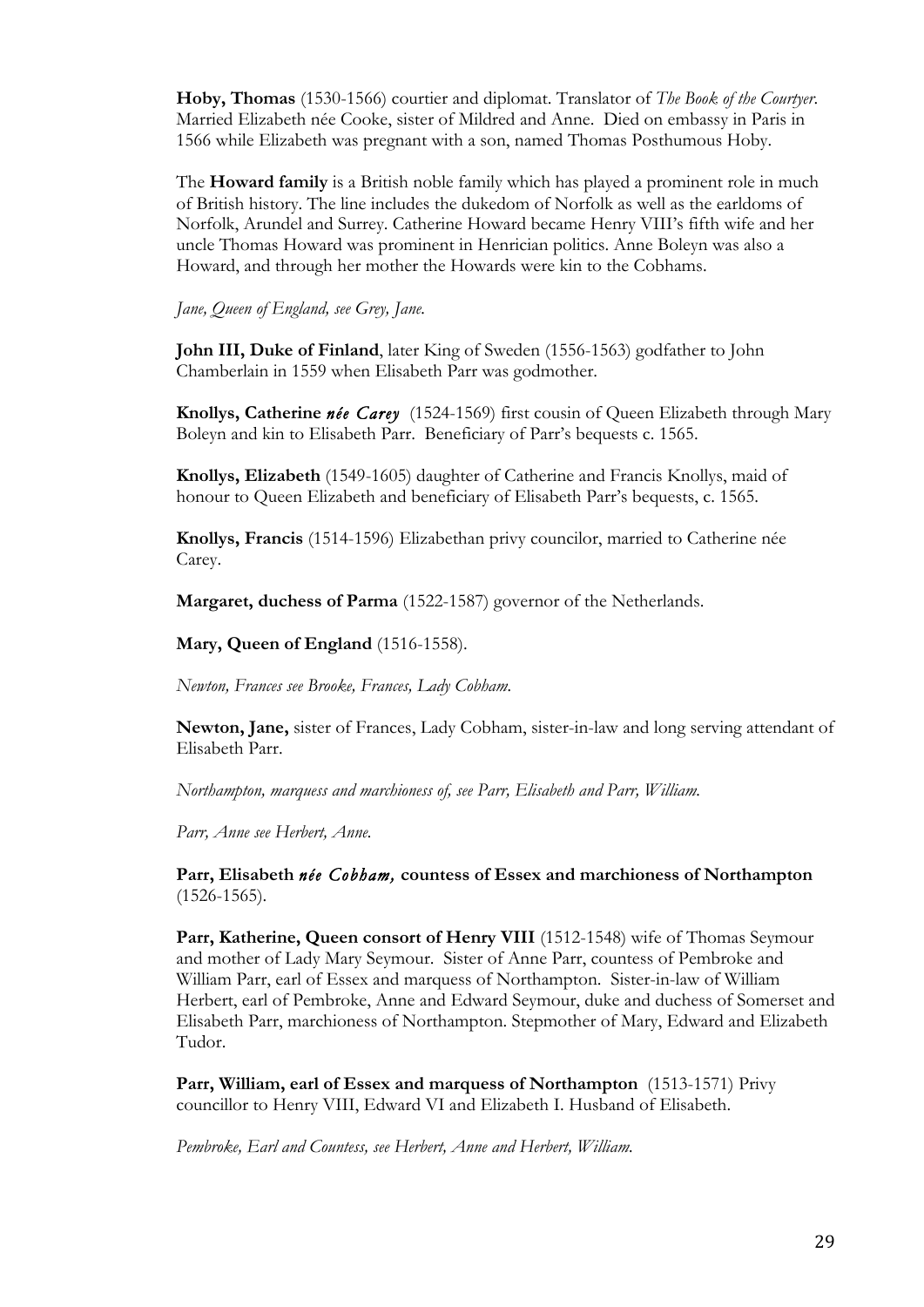#### **Philip II, King of Spain and consort of England** (1527-1598).

**Seres, William** (d. 1579?) an English printer specialising in religious works. Established in partnership with John Day and served in the household of William Cecil in the 1550s/1560s.

**Seymour, Anne** *née Stanhope***, countess of Hertford and duchess of Somerset** (c. 1510-1587) first lady of England, c.1547-1550. Mother-in-law of Catherine Grey through her marriage to Anne's son, Edward Seymour, earl of Hertford. Sister-in-law and rival of Katherine Parr, dowager Queen of England.

**Seymour, Edward, earl of Hertford and duke of Somerset** (c. 1500-ex. 1552) brotherin-law of Henry VIII through his marriage to Jane Seymour, Lord Protector of England 1547-1549. Executed for treason.

**Seymour, Mary** (1548-c. 1550?) daughter of Katherine Parr and Thomas Seymour, so niece of the Northamptons, the Pembrokes and the Somersets. Ward of Katherine Brandon, duchess of Suffolk, and cousin of Edward VI.

**Seymour, Thomas, Baron Seymour of Sudeley** (1509-1549) brother to Jane Seymour and husband of Katherine Parr. He was executed for treason leaving a daughter, Mary.

**Sidney, Mary** *née Dudley* (1561-1621) eldest daughter of the duke and duchess of Northumberland, sister of Queen Elizabeth's favourite, Robert Dudley and one of Elizabeth's female agents in her early marriage negotiations. Married to Sir Henry Sidney, mother of the poets Mary Herbert née Sidney, countess of Pembroke and Sir Philip Sidney. One of the first English women to have a reputation for her literary works and patronage.

*Sudeley, Baron Seymour of, see Seymour, Thomas.*

*Suffolk, duchess of, see Brandon, Katherine.*

*Suffolk, duke of, see Brandon, Charles.*

**Throckmorton, Anne** *née Carew* (1520-1587) wife of Sir Nicholas Throckmorton so cousin by marriage of the Parrs. Friend and confidante and beneficiary of Elisabeth Parr. Contact of Mary, Queen of Scots (when also Queen of France).

**Throckmorton, Nicholas** (1515-1571) privy councilor and resident Elizabethan ambassador in Paris, c. 1559-1565. Cousin and correspondent of William and Katherine Parr. His daughter, Elizabeth (Bess) became a favourite of Queen Elizabeth and married Walter Raleigh.

**Udall, Nicholas** (1504-1556) English playwright and cleric.

#### *Willoughby, Katherine see Brandon, Katherine.*

**Wyatt, Thomas** (1503-1542) courtier, poet and diplomat. Rumoured lover of Anne Boleyn, Queen consort of Henry VIII. Uncle of Elisabeth Parr through his marriage to Elizabeth née Brooke, sister of George Brooke, Lord Cobham.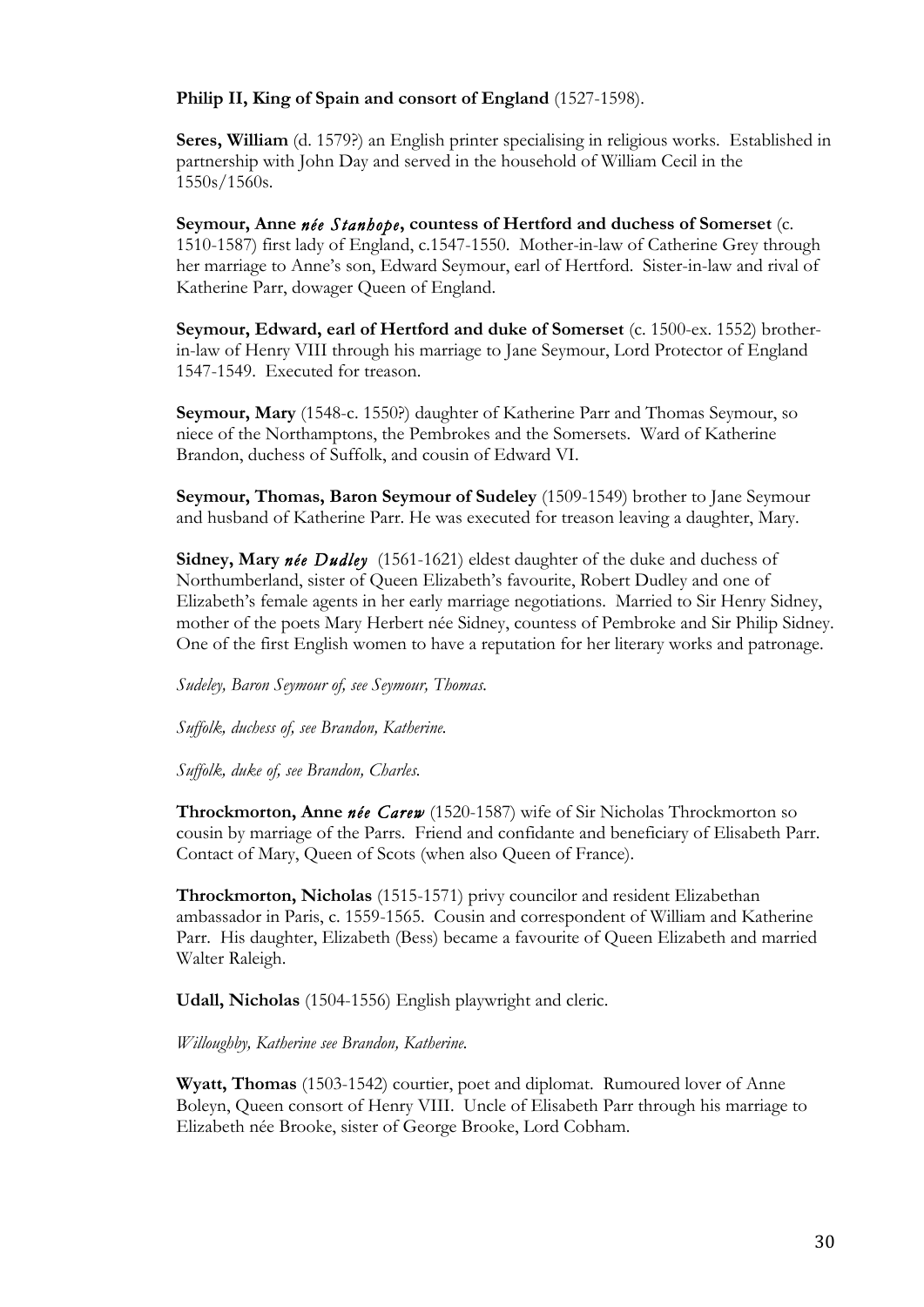**Wyatt, Thomas** (the younger) (1521-ex. 1554) son of the poet Sir Thomas Wyatt and Elizabeth Brooke, cousin of Elisabeth Parr and the Cobham sons.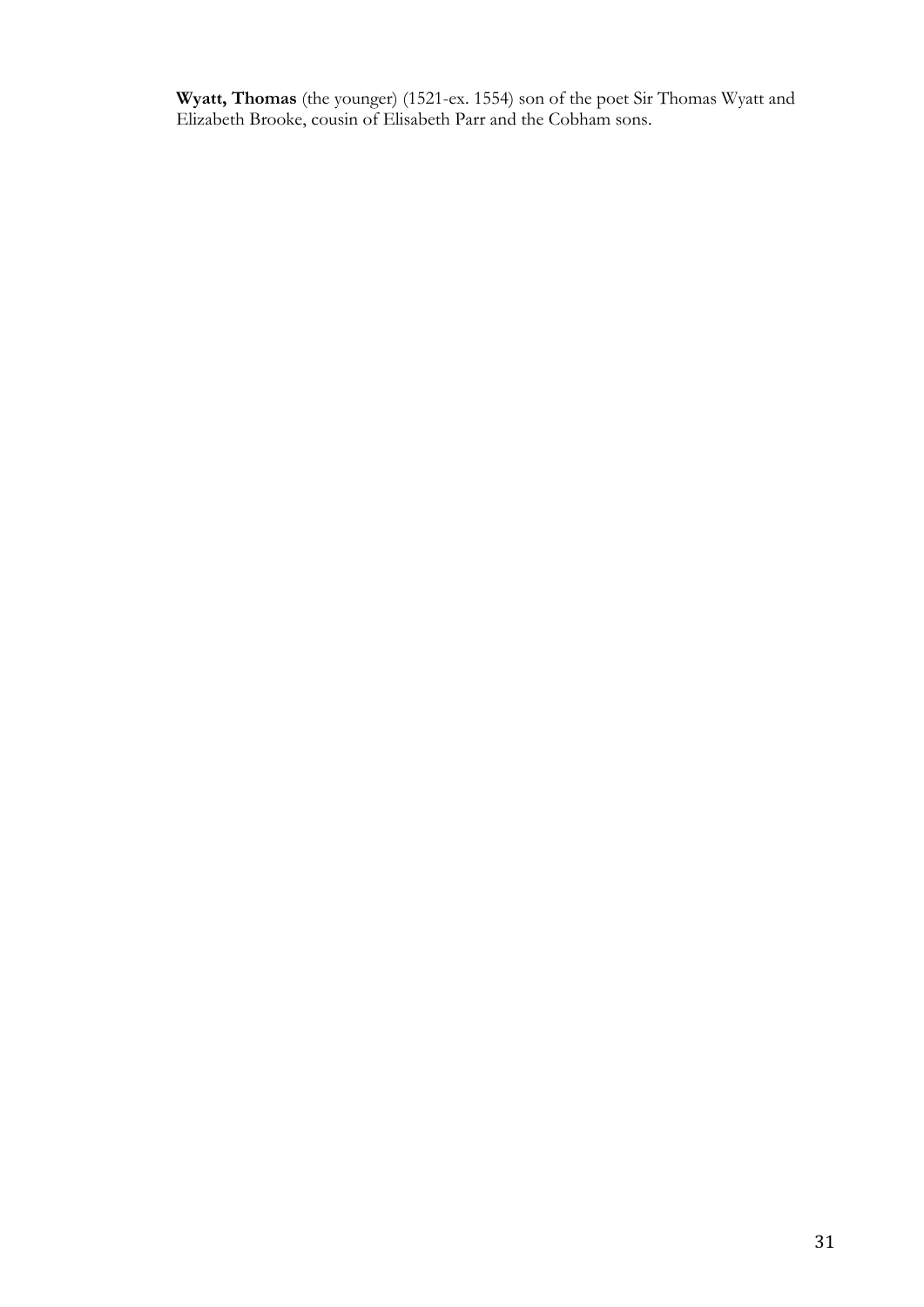## **Bibliography**

## **Manuscript material**

#### **The British Library**

Additional MSS 5841; 35832; 37666. Cotton MSS Caligula D VI; Nero B I; Vitellius F V. Egerton MS 2148. Harley MSS 283; 284; 374; 2134; 6157; 6353. Harley Roll AA.23. Kings MS 9. Lansdowne MSS 2; 3; 104. Royal MSS 8 C XXIV; 13 B I.

#### **The National Archives**

C66/772; C66/799; C66/886. E101/426/2; 101/520/9; 154/2/39; 154/2/40; 154/2/45; 179/69/41; 179/69/41; 179/69/44; 179/69/47; 179/69/48; 179/69/55. LC  $2/2$ ;  $2/4/3$ .  $LM/COR/3/1.$ LR2/118. PC2/2. PROB 11/37/0. PRO Royal Wills, E. 23v. SP1/58; 1/230; 3/4; 3/11; 3/17; 10/1; 10/2; 10/4; 10/8; 10/10; 10/14; 11/2; 11/3; 11/4; 11/5; 11/12; 12/3; 12/7; 12/33; 12/36; 12/37; 52/12; 52/27; 70/8; 70/19; 70/30; 70/33; 70/34; 70/38; 70/39; 70/40; 70/41; 70/42; 70/43; 70/44; 70/47; 70/56; 70/70; 70/71.

#### **The Cecil Papers**

CP 3/6-7; 3/38; 3/69-71; 3/336; 86/104; 150/68; 150/121; 150/122; 198/110; 225/1.

#### **Folger Shakespeare Library**

Z/407/Lb.559; Z/407/Lb.455; L.b 273.

#### **Cumbria County Archive**

DLONSL5/2/11/1

#### **National Archives of France**

*Dispatches of Antoine, François, and Gilles de Noailles, 1553-1561, Archives du ministère des affaires étrangères, Paris, France. Correspondance politique, Angleterre, Vol. XIII.* 

## **Other**

Hever Manuscript Hours Sheffield Record Office, Stafford Papers MS 33.

#### **Printed primary sources**

Aylmer, J., *An Harborowe for Faithfull and Trewe Subiect, against the late blowne Blaste, concerninge the Government of Wemen* (London, 1559).

Brewer, J. S., Gardiner, J., and Brodie, R. H., eds., *Letters and papers, foreign and domestic, of the reign of Henry VIII, 1509-1547* (23 vols. London, 1862-1932).

Brooke, A., *Brooke's 'Romeus and Juliet' being the original of Shakespeare's 'Romeo and Juliet' newly*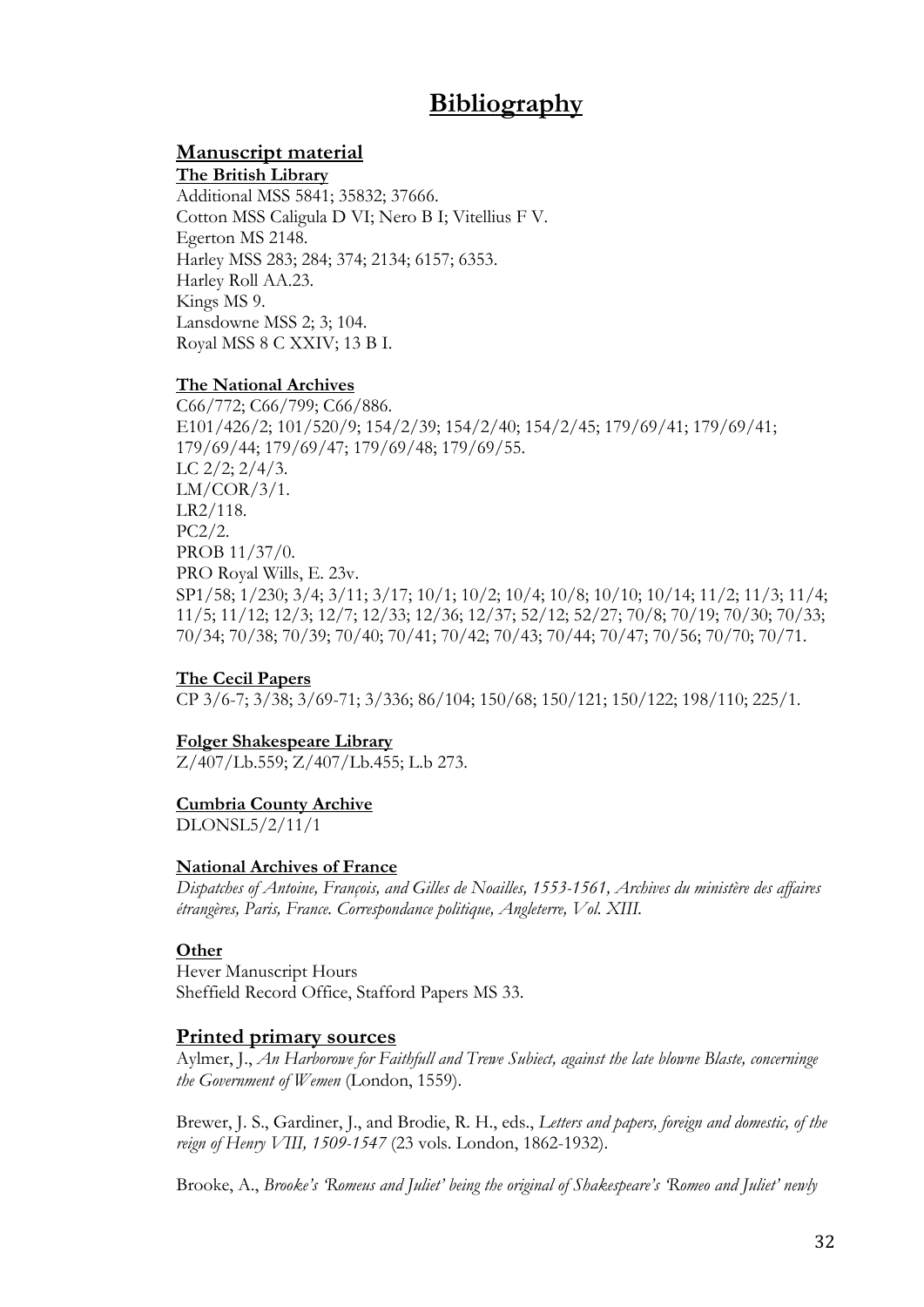*edited by J. J Munro*, ed. Munro, J. J. (New York: Duffield and Company; London: Chatto and Windus, 1908).

Bryan, F., *A dispraise of the life of a courtier, and a commendacion of the life of the labouryng man* (London, 1548).

Burke, J. B., *A Genealogical and Heraldic Dictionary of the Peerage and Baronetage of the British Empire* (London: Colburn, 1852).

Camden, W., Annales: The True and Royall History of the famous Empresse Elizabeth ... (London, 1625).

Castiglione, Balthazar, *The Covrtyer of Covnt Baldessar Castilio*, trans. by Hoby, Thomas (London, 1561).

Collins, A. C., *Historical Collections of the Noble Families of Cavendish* (Withers, 1752) - *Letters and Memorials of State* (London, 1746).

*Autobiographical Tracts of Dr. John Dee, Warden of the College of Manchester*, ed. Crossley, James (London: The Cheethan Society, 1851)

Dasent, J. R., *et al.* eds., *Acts of the Privy Council of England* (n.s., 36 vols.; London, 1890- 1964).

Elderton, W. M., *A proper new balad in praise of my Ladie Marques, Whose death is bewailed, To the tune of a new lusty gallant* (London: Thomas Colwell, 1569).

Elyot, T., *The Defence of Good Women* (London, 1540).

Fénélon, B. S. M., *Correspondence diplomatic de Bertrand de Salignac de la Mothe Fénélon…*, ed. Teulet, A., x. vols (Paris and London: 1838-1840)

Gosynghill, E., *The Prayse of all women* (London, 1542).

Haddon, W., *Poematum Gualteri Haddoni, Legum Doctoris, Sparsim Collectorum*, *Libri Duo*, ed. Hatcher, T. (London, 1576).

Hall, E., *The Vnion of the two noble and illustrate famelies of Lancastre and York* (London, 1548).

Hayward, J., *The Life and Reign of King Edward VI* (London 1630).

Heywood, J., *Iohn Heywoodes woorkes A dialogue conteyning the number of the effectuall prouerbes in the Englishe tounge, compact in a matter concernynge two maner of maryages*… (London: Thomas Powell, 1562).

Hoby, T., *A Book of the Travaile and Life of Sir Thomas Hoby, Kt of Bisham Abbey, written by himself: 1547-1564*, ed. Powell, E., Camden, Third Series, vol. IV (London: Royal Historical Society, 1902).

Howard, L., ed., *A Collection of Letters* (London, 1753).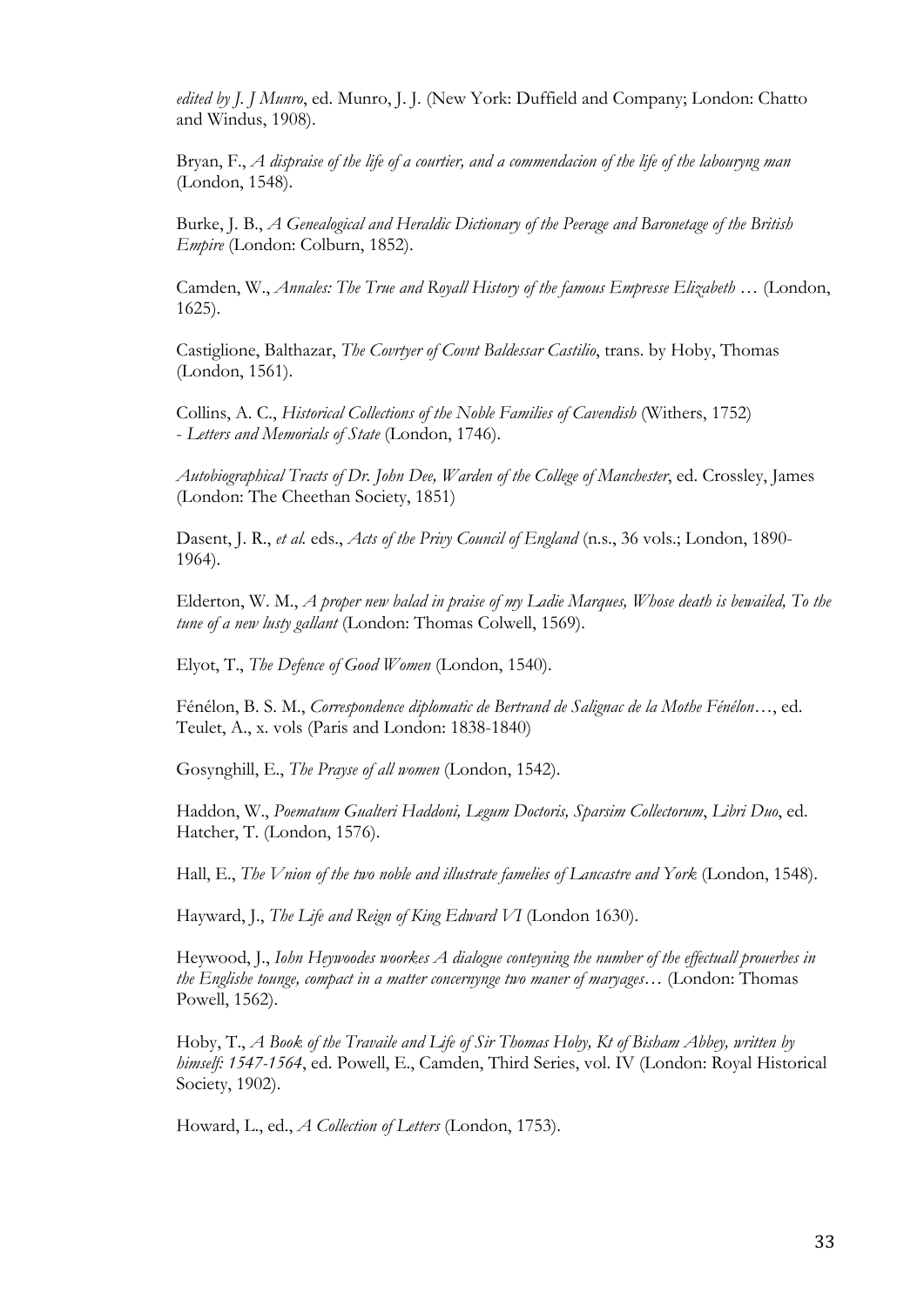Hume, M. A. S., *et al*, eds., *Calendar of State Papers Relating to English Affairs, Preserved Principally in the Archives of Simancas, Elizabeth* (London, 1916-26).

- ed. and trans., *The Chronicle of King Henry VIII of England being a contemporary record of some of the principal events of the reigns of Henry VIII and Edward VI written in Spanish by an unknown hand* (London: George Bell and Sons, 1889).

Hyrde, R., *A very frutefull and pleasant boke, called the instruction of a Christien woman trans.* from Vives, J. V. (London, 1541).

*The Chronicle of Political Papers of King Edward VI* ed. Jordan, W. K. (London: George Allen and Unwin, 1966).

Kervyn de Lettenhove, J. M. B. C., *Relations Politiques des Pays Bas et de l'Angleterre, sous le règne de Phillippe II.* 11 vols (Brussels, 1888-1900).

Knighton, C. S. ed., *Calendar of State Papers, Domestic Series of the reign of Edward VI* (London: HMSO, 1992).

Knox, J., *The First Blast of the Turmpe Against the Monstrous Regiment of Women* (Geneva, 1558)

Lemon, R. ed., *Calendar of State Papers, Domestic (Edward VI, Mary I and Elizabeth I)* (London, 1856)

Lyndsay, D., *The Monarche, or ane Dialog betwixt Experience and an Courteour* (Edinburgh, 1554).

Nichols, J. G. ed., *The Chronicle of Queen Jane and of Two Years of Queen Mary* (London: The Camden Society, 1801).

*-* ed., *The Diary of Henry Machyn* (London: Camden Society, 1848).

- ed. nd restored, *The Legend of Nicholas Throckmorton* (London: Roxburghe Club, 1848).

*-* ed., *Literary Remains of King Edward VI* (London: Roxburghe Club, 1857).

- ed., *Progresses and Public Processions of Queen Elizabeth, Volume V - Appendices, Bibliographies, and Index* eds. Jayne Elisabeth Archer, Elizabeth Clarke, Elizabeth Goldring (Oxford: Oxford University Press, 2013).

Parkhurst, J., *Ludicra sive epigarmmata iuvenilia* (London, 1573).

Parr, K., *The lamentacion of a sinner, made by the most virtuous Ladie, Quene Caterin* (London: Edward Whitchurd, 1547).

Royall Tyler *et al.* eds., *Calendar of State Papers, Spanish* (London, 1862-1964). - eds., *Calendar of State Papers, Venetian* (London, 1862-1964)

Salter, T., *A Mirrhor mete for all Mothers, Matrones and Maidens, intituled the Mirrhor of Modestie* (London, 1579).

Scargill-Bird, S. R. ed., *Calendar of the Manuscripts of the Most Hon. the Marquis of Salisbury, Preserved at Hatfield House, Hertfordshir*e, 24 vols., Vol. 1: 1306-1571 (London: Her Majesty's Stationery Office, 1883).

*- Calendar of Patent Rolls,* Edward VI (London: 1924-9); Philip and Mary (London: 1936-9); Elizabeth (London: HMSO, 1939- )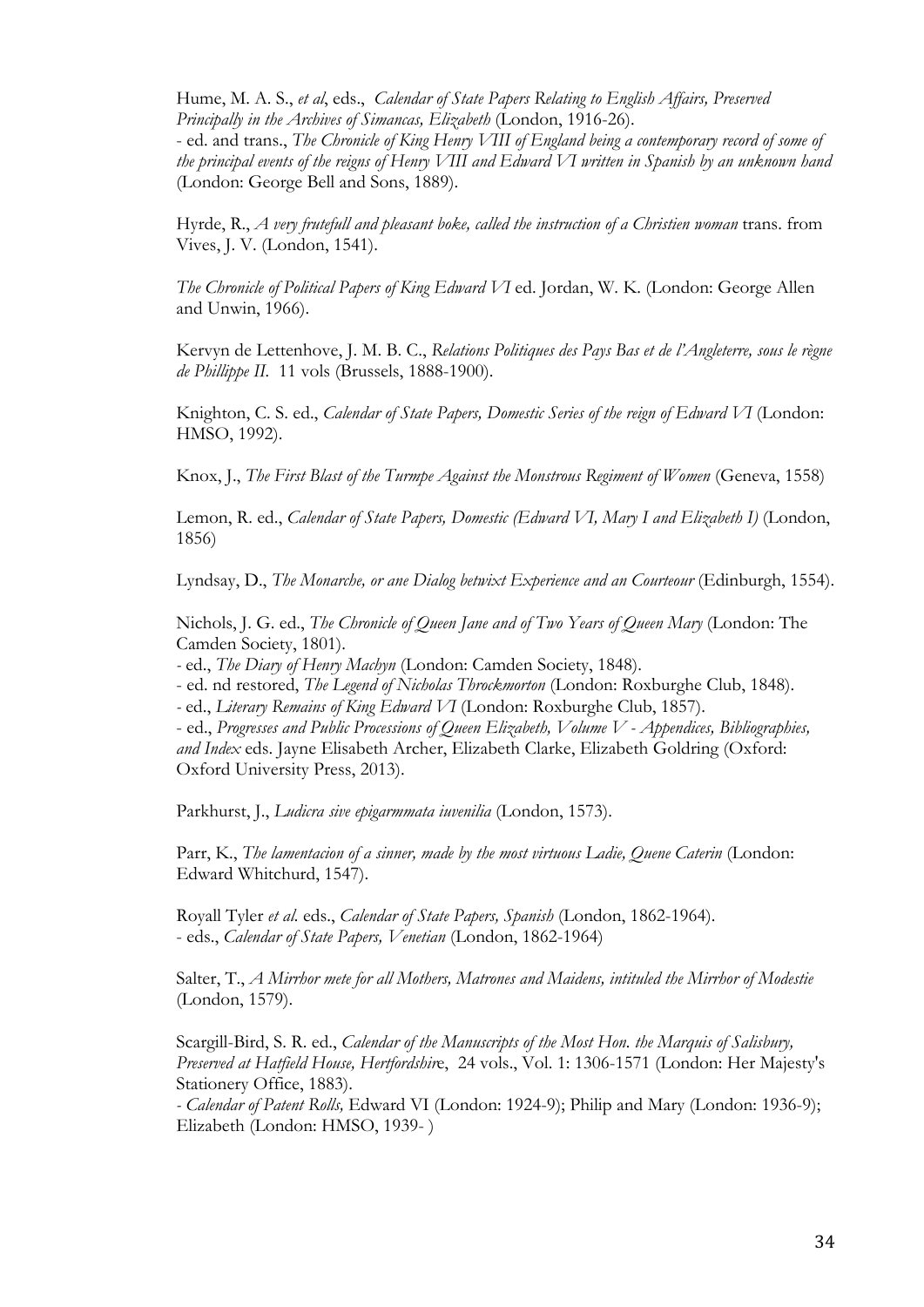Stevenson, J., Crosby, A. J., Butler, A. J., Lomas, S. C., Hinds, A. B., Wernham, R. B. eds., *Calendar of State Papers, Foreign, Elizabeth, 1558-1589*, 23 vols. (London, 1863-1950)

Stow, J., *A Survey of London written in the year 1598* (London, 1598). - *The Annales of England … continued … vntill this present yeare 1601* (London, 1601).

Strype, J., *Ecclesiastical memorials, relating chiefly to religion, and the reformation of it, and the emergencies of the Church of England under King Henry VIII, King Edward VI, and Queen Mary I*  (London, 1822).

*- Annals of the reformation and establishment of religion, and other various occurrences in the Church of England* (Oxford, 1824).

Thomas, W., *An argument wherin the apparaile of women is both reproued and defended*, Imprinted at London in Fletestrete: In the house of Thomas Berthelet (London, 1551).

Turnbull, W. B. eds., *Calendar of State Papers, Foreign, Edward VI, 1547-1553* (London, 1861). *-* ed., *Calendar of State Papers Foreign, Mary, 1553-1558* (London, 1861)

Udall, N., *The Paraphrases on the Gospels of John* (London, 1548).

Vaughn, R., *A Dyalogue defensive for women against malycyous detractoures* (London, 1542).

Vives, J. L., *De institutione feminae Christianae, Liber primus* (Antwerp: Michael Hillen, 1524). - *The Education of a Christian Woman: a sixteenth century manual* ed. and trans. Fantazzi, C., (Chicago: University of Chicago Press, 2000).

Wyatt, T., 'How to vse the court and him selfe therin, written to syr Fraunces Bryan' in *Songes and sonettes, written by the right honorable Lorde Henry Haward late Earle of Surrey, and other.* Apud Richardum Tottel. Cum priuilegio ad imprimendum solum (London, 1557).

#### **Secondary scholarship**

Adams, S., *Leicester and the Court* (Manchester: Manchester University Press, 2002). - 'Dudley, Amy, Lady Dudley (1532–1560)', *Oxford Dictionary of National Biography*, ed. Matthew, H. C. G. and Harrison, B. (Oxford: Oxford University Press, 2004).

Adams, R. and Cox, R. eds., *Diplomacy and Early Modern Culture* (Basingstoke: Palgrave Macmillan, 2010).

Ahnert, R., *The Rise of Prison Literature in the Sixteenth Century* (Cambridge: Cambriedge University Press, 2013).

Ahnert, R., and Ahnert, S., 'Protestant Letter Networks in the Reign of Mary I: A Quantitative Approach', *English Literary History*, Vol. 82, No. 1 (Spring 2015) 1-33.

Akkerman, N., and Houben, B., 'Introduction', 1-30 in Akkerman, N., and Houben, B., ed., The Politics of Female Households: Ladies in Waiting Across Early Modern Europe (Leiden: Brill, 2013).

Alford, S., *Kingship and Politics in the Reign of Edward VI* (Cambridge: Cambridge University Press, 2002).

*- The Early Elizabethan Polity: William Cecil and the British Succession Crisis, 1558-1569* (Cambridge: Cambridge University Press, 2002).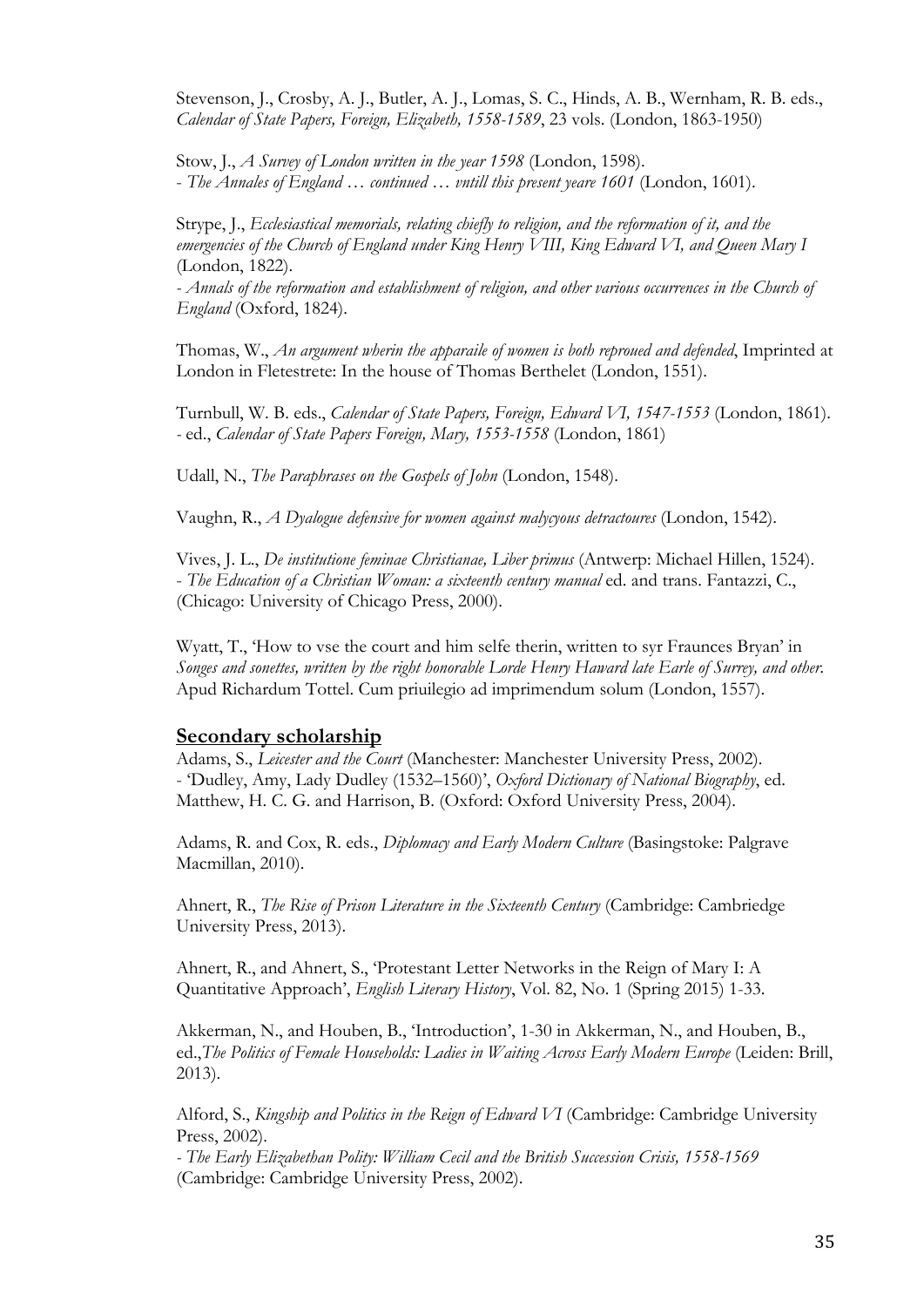- *Burghley: William Cecil at the Court of Elizabeth I* (London: Yale University Press, 2011).

Allen, G., *The Cooke Sisters* (Manchester: Manchester University Press, 2013). - ed. *The Letters of Lady Anne Bacon* (Cambridge: Cambridge University Press, 2014).

Beer, B. L., *Northumberland* (Ohio: Kent State University Press, 1973). *- Rebellion and Riot: Popular Disorder in England during the Reign of Edward VI* (Ohio: Kent State University Press, 1982).

Begent, P. J., Chesshyre, H., Chesshyre, D. H. B., and Jefferson, L., *The most noble Order of the Garter: 650 years* (London: Spink, 1999).

Bell, G. M., 'Hoby, Sir Philip (1504/5–1558)', *Oxford Dictionary of National Biography*, (Oxford University Press, 2004).

Beltz, G. F., *Memorials of the Order of the Garter: From Its Foundation to the Present Time; with Biographical Notices of the Knights in the Reigns of Edward III and Richard II* (London: William Pickering, 1841).

Bennett, J. M., 'Feminism and History', *Gender and History*, I (1989), 251-72.

Bernard, G. W., 'The fall of Anne Boleyn', in *English Historical Journal*, Vol. 106 (1991), 584- 601.

- 'The fall of Anne Boleyn: a rejoinder', in *English Historical Review*, Vol. 108 (1992), 665-74.

- *The King's Reformation* (London: Yale, University Press, 2007).

- *Anne Boleyn: Fatal Attractions* (London: Yale University Press, 2010).

Betteridge, T. and Riehl, A. eds., *Tudor Court Culture* (Sinsgrove: Susquehanna University Press, 2010).

Bicks, C., and Summit, J. eds., *The History of British Women's Writing, 1500-1610* (Basingstoke: Palgrave Macmillan, 2010).

Borman, T., *Elizabeth's Women* (London: Jonathan Cape, 2009).

Bradford, C. A., *Helena, Marchioness of Northampton* (London: G. Allen and Unwin, 1936).

Bradford, G., *Elizabethan Women* (Cambridge: The Riverside Press Cambridge, 1936).

Brennan, M. G., *The Sidneys of Penshurst and the Monarchy* (London: Ashgate, 2006).

Brigden, S., *Thomas Wyatt: The Heart's Forest* (London: Faber and Faber, 2013).

Brown, E. A., "Companion me with my mistress": Cleopatra, Elizabeth I and their waiting women', 131-14 in *Maids and Mistresses, Cousins and Queens: Women's Alliances in Early Modern England: Women's Alliances in Early Modern England* eds. Frye, S., and Robertson, K., (Oxford: Oxford Univserity Press, 1999).

Bucholz, R. O., and Ward, J. P., *London: A Social and Cultural History, 1550-1750* (Cambridge: Cambridge University Press, 2012).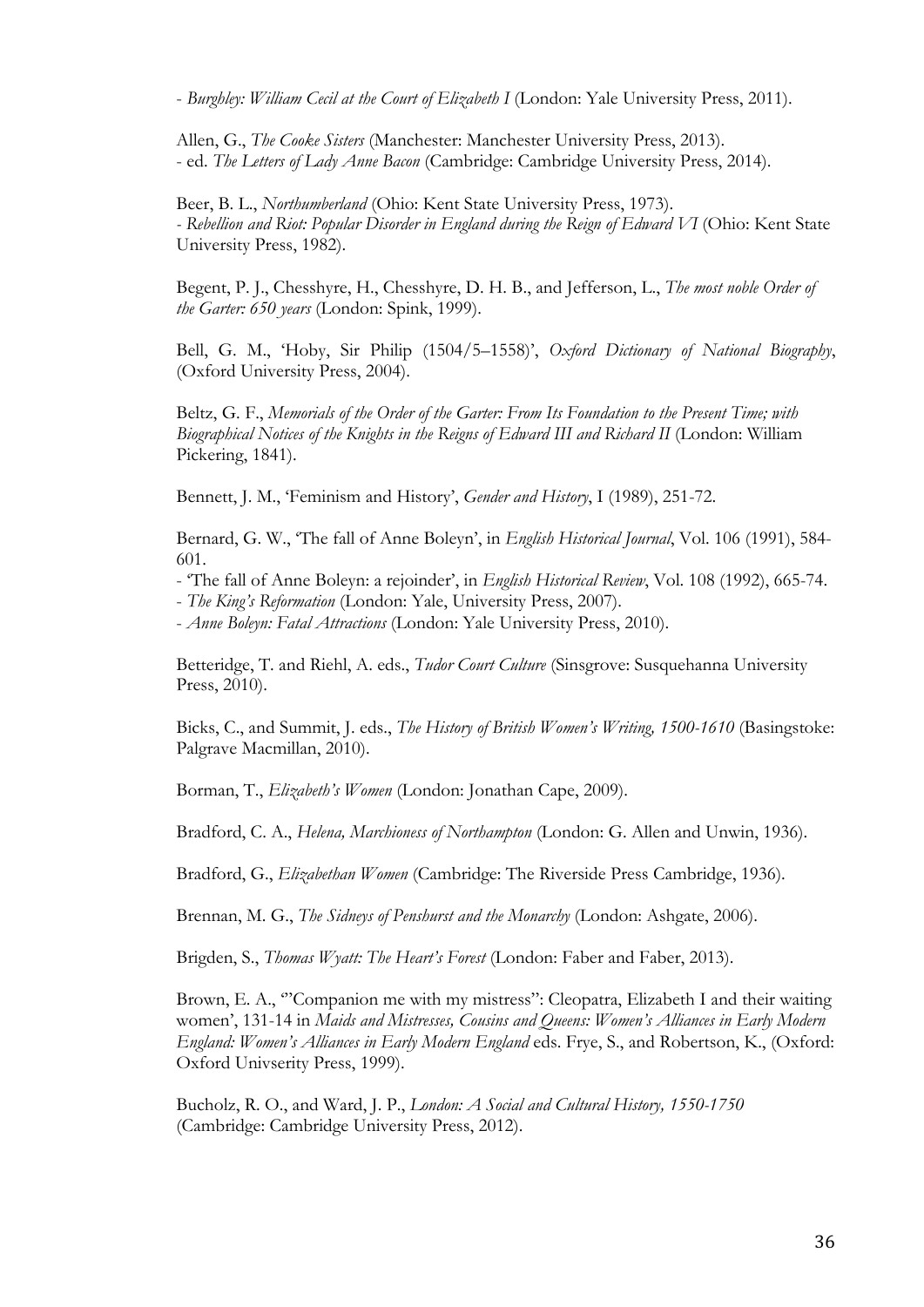Burke, P., *The Fortunes of the Courtier: The European Reception of Castiglione's Cortegiano* (Philadelphia: Penn State Press, 1995).

Bush, M. L., *The Government Policy of Protector Somerset* (London: Edward Arnold, 1975).

Camden, C., *The Elizabethan Woman* (London: Cleaver-Hume Press, 1952).

Canning, K., *Gender History in Practice: Historical Perspectives on Bodies, Class and Citizenship* (New York: Cornell University Press, 2006).

Capern, A., *The Historical Study of Women in England, 1500-1700* (Basingstoke: Palgrave Macmillan, 2010).

Capp, B. S., *When Gossips Meet: Women, Family and Neighbourhood in Early Modern England* (Oxford: Oxford University Press, 2004).

Carley, J. P., *The Books of Kings Henry VIII and his Wives* (London: British Library, 2004).

Carlson, A.J., 'Mundus Mulieribus: The World of Women Reviled and Defended ca. 195 B.C. and 151 A.D. and Other Things…', *The Sixteenth Century Journal*, Vol. 24, No. 3 (Autumn, 1993), 541-560.

Chapman, H. W., *The Last Tudor King: A Study of Edward VI* (London: Jonathan Cape, 1958).

Chauncey, H., *Historical Antiquities of Hertfordshire* (London, 1826).

Collinson, P., *Archbishop Grindal, 1519-1583: The Struggle for a Reformed Church* (California: University of California Press, 1979).

- *The Birth Pangs of Protestant England* (Cambridge: Cambridge University Press, 1988).

- *Elizabethans* (London: Bloomsbury, 2003).

Cordy Jeaffreson, J., *Brides and Bridals,* 2 Vols (London: Hurst and Blackett, 1872).

Cowan, K., *Women in British Politics, c. 1689-1979* (Basingstoke: Palgrave Macmillan, 2010).

Cressy, D., 'Kinship and Kin Interaction in Early Modern England', *Past and Present*, No. 113 (Nov., 1986), 38-69.

*- Dangerous Talk: Scandalous, Seditious, and Treasonable Speech in Pre-Modern England* (Oxford: Oxford University Press, 2010).

Crummé, H. L., 'Jane Dormer's Recipe for Politics: A Refuge Household in Spain for Mary Tudor's Ladies-in-Waiting', 51-76 in *The Politics of Female Households* eds. Akkerman, N., and Houben, B., (Leiden: Brill, 2013).

de Cruz Medina, V., "In service to my Lady, the Empress, as I have done every other day of my life": Margarita of Cardona, Baroness of Dietrichstein and Lady-in-Waiting of Maria of Austria', 99-119 in Akkerman, N., and Houben, B., *The Politics of Female Households: Ladies in Waiting Across Early Modern Europe* (Leiden: Brill, 2013).

Darby, G., ed. *The Origins and Development of the Dutch Revolt* (London: Routledge, 2003).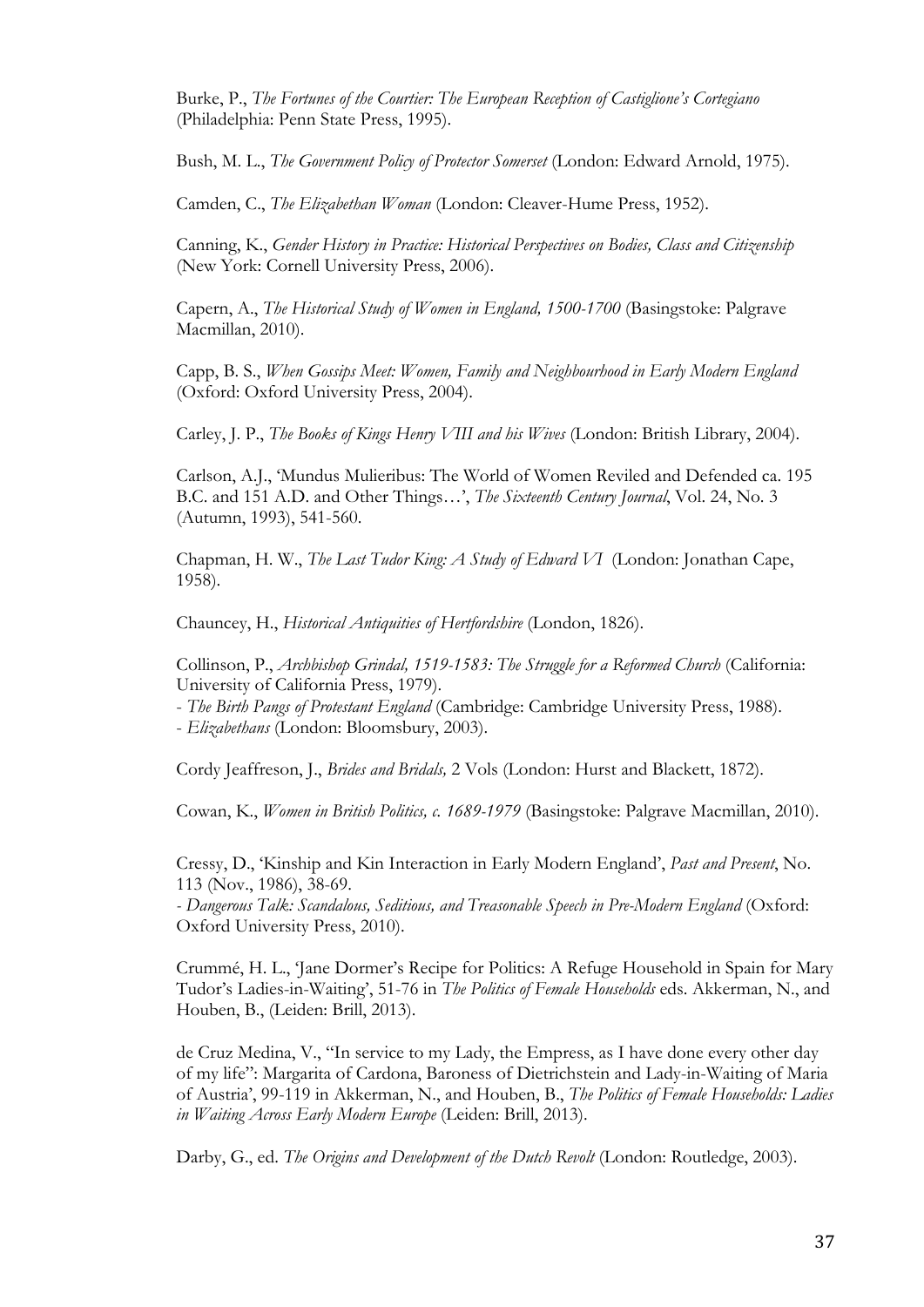Davis, N. Z., '"Women's history" in Transition: The European Case', *Feminist Studies* 3, (1976), 83-103.

- 'Women on Top', *Feminism and Renaissance Studies*, ed. Hutson, L., (Oxford: Oxford University Press, 1999), 156-185.

Davis, N. Z., and Farge, A., eds., *A History of Women in the West III. Renaissance and Enlightenment Paradoxes* (Cambridge: Harvard University Press, 1993). - Davis, N. Z., and Farge, A., 'Women as Historical Actors', in *A History of Women in the West III. Renaissance and Enlightenment Paradoxes*, eds., Davis, N. Z., and Farge, A., (Cambridge: Harvard University Press, 1993), 1-8.

Daybell, J., ed., *Women and Politics in Early Modern England, 1450-1700* (Burlington and Aldershot: Ashgate, 2004).

- *Women Letter-Writers in Tudor England* (Oxford: Oxford University Press, 2006).

- 'Women's letters of recommendation and the rhetoric of friendship in sixteenth-century England' 172-190 in *Rhetoric, Women and Politics in Early Modern England* eds. Richards, J. and Thorne, A., (London: Routledge, 2007).

- 'Gender, Politics and Diplomacy: Women, News and Intelligence Networks in Elizabethan England', *Diplomacy and Early Modern Culture* eds. Adams, R., and Cox, R. (Basingstoke: Palgrave Macmillan, 2010), 101-119.

- *The Material Letter in Early Modern England: Manuscript Letters and the Culture and Practices of Letter-Writing, 1512-1635* (Basingstoke: Palgrave Macmillan, 2012).

Doran, S., 'Religion and Politics at the Court of Elizabeth I: The Habsburg Marriage Negotiations of 1559-1567', *The English Historical Review*, Vol. 4, No. 413 (Oct., 1989), 908- 928.

- *Monarchy and Matrimony: the Courtships of Elizabeth I* (London: Routledge, 1996).

- *Elizabeth I and Foreign Policy, 1558-1603* (London: Routledge, 2000).

- *The Tudor Chronicles* (London: Quercus, 2008).

Doran, S., and Freeman, T. S. eds., *The Myth of Elizabeth* (London: Palgrave, 2003).

Van Dorsten, J., 'Steven Van Herwyck's Elizabeth (1565) - a Franco-Flemish Political Medal', *The Burlington Magazine,* Vol. 111, No. 792 (March, 1969), 143-147.

Duffy, E., *The Stripping of the Altars: Traditional Religion in England 1400-1580* (New Haven: Yale University Press, 1992).

*- Marking the Hours: English People and their Prayers, 1240-1570* (London and New Haven: Yale University Press, 2006).

- 'Introduction' to *J. A. Froude's The Reign of Mary Tudor*, *Introduced and Selected by Eamon Duffy* (London: Continuum, 2009).

Duke, A., *The Reformation and Revolt in the Low Countries* (London: A C Black, 2003).

Durant, D. N., *Bess of Harwick: Portrait of an Elizabethan Dynast* (London: Peter Owen, 1999).

Edwards, J., *Mary I England's Catholic Queen* (New Haven: Yale University Press, 2011).

Eales, J., *Women in Early Modern England, 1500-1700* (London: UCL Press, 1998).

Elzinga, J. G., 'Wriothesley, Henry, second earl of Southampton (*bap.* 1545, *d.* 1581)', *Oxford Dictionary of National Biography*, (Oxford University Press, 2004).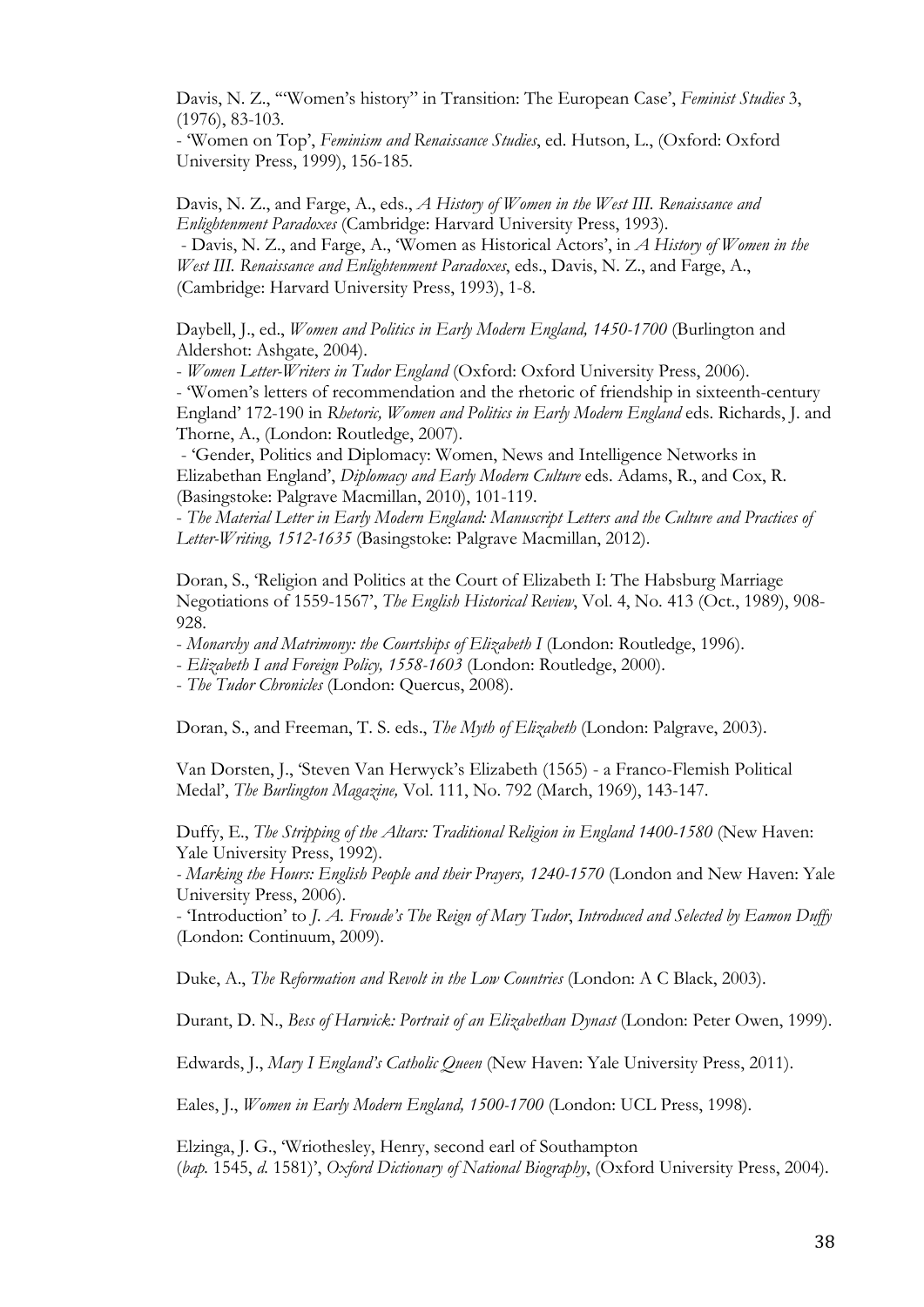Elton, G. R., *The Tudor Revolution in Government* (Cambridge: Cambridge University Press,1953).

*- England under the Tudors* (London: Longman, 1955).

- 'Introduction' to A.F. Pollard, *Wolsey* (London: Longman, 1965).

*- Studies in Tudor and Stuart Politics and Government, Vol. 3 Papers and Reviews 1973-1981* (Cambridge: Cambridge University Press, 1983).

Erickson, *A. L., Women and Property in Early Modern England* (London: Routledge, 1993).

Everitt, A., *Change in the Provinces: The Seventeenth Century* (Leicester: Leicester University Press, 1969).

Fairchilds, C., *Women in Early Modern Europe, 1500-1700* (London: Pearson Longman, 2007).

Fell Smith, C., *Qabalah - John Dee, 1527-1608* (Glastonbury: Glastonbury, 2008).

Fletcher, A., *Gender, Sex and Subordination in England 1500-1800* (London: Yale University Press, 1995).

Ford, L. L., 'Paulet, William, first marquess of Winchester (1474/5?-1572)', *Oxford Dictionary of National Biography*, (Oxford University Press, 2004).

Franklin-Harkrider, M., *Women, Reform and Community in Early Modern England: Katherine Willoughby, Duchess of Suffolk, and Lincolnshire's Godly Aristocracy, 1519-1580* (London: Boydell, 2008).

Fraser, A., *The Six Wives of Henry VIII* (London: Random House, 2007).

Fry, C., 'Perceptions of Influence: The Catholic Diplomacy of Queen Anna and Her Ladies, 1601-4', 267-85 in Akkerman, N., and Houben, B., *The Politics of Female Households: Ladies in Waiting Across Early Modern Europe* (Leiden: Brill, 2013).

Frye, S., *Elizabeth I: The Competition for Representation* (Oxford: Oxford University Press, 1993).

Frye, S., and Robertson, K., eds. *Maids and Mistresses, Cousins and Queens: Women's Alliances in Early Modern England: Women's Alliances in Early Modern England* (Oxford: Oxford Univserity Press, 1999).

Graham-Matheson, H., 'Elisabeth Parr's Renaissance at the Mid-Tudor Court', *Early Modern Women: An Interdisciplinary Journal*, Vol. 8 (2013) 289-300.

- 'Petticoats and Politics: Female Agency at the Early Elizabethan Court', in *Politics of Female Households: Ladies in Waiting Across Early Modern Europe*, eds. Akkerman, N. and Houben, B. (Leiden: Brill, 2013), 31-50.

- 'In Kent and Christendom … where I read and rhyme': Mapping the Religio-political Culture of Aristocratic Kent through the *Hever Manuscript Hours*' in *Book Culture in Provincial Society: Authors, Readers and Communities in Kent c. 1400-1700* ed. Bartram, C., (London: Ashgate, 2015).

Grey, J., and Gunn, S. J., 'A letter of Jane, Duchess of Northumberland, in 1553', *The English Historical Review,* Vol. 114, No. 459 (Nov., 1999), 1267-1271.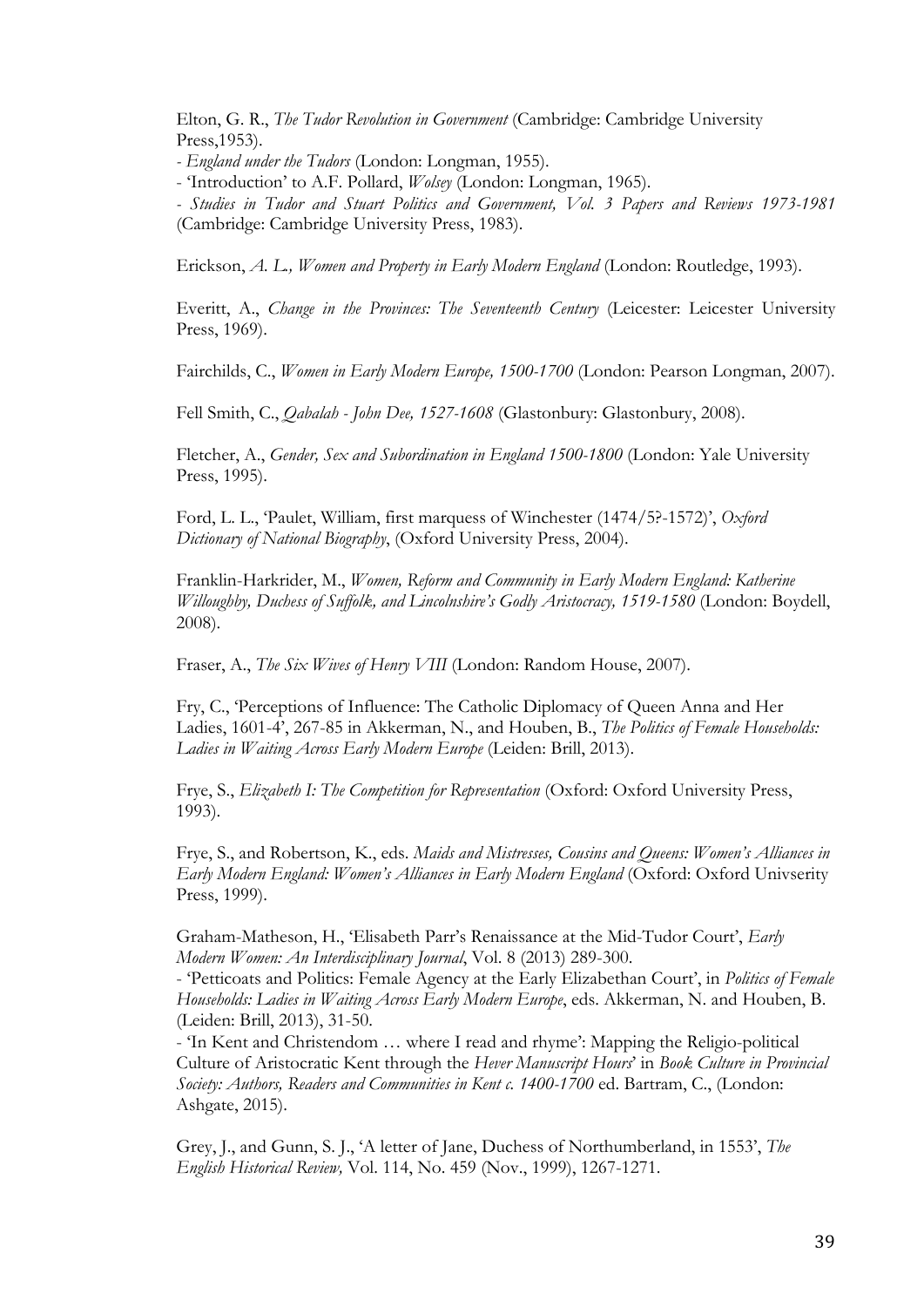Gristwood, S., *Elizabeth and Leicester* (London: Random House, 2008).

Gunn, S. J., 'Brandon, Charles, first duke of Suffolk (*c.*1484–1545)', *Oxford Dictionary of National Biography*, (Oxford University Press, 2004).

Guy, J., *Tudor England* (Oxford: Oxford University Press, 1988). - 'Introduction' in ed. Guy, J., *The Reign of Elizabeth I: Court and Culture in the Last Decade* (Cambridge: Cambridge University Press, 1995). - *A Daughter's Love: Thomas and Margaret More* (London: Fourth Estate, 2008).

Haigh, C, *Elizabeth I* (New York: Longman, 1988). - *English Reformations: Religion, Politics and Society under the Tudors* (Oxford: Clarendon Press, 1993).

Hammer, P. E. J., 'Sex and the Virgin Queen: Aristocratic Concupiscence and the Court of Elizabeth I', *The Sixteenth Century Journal*, Vol. 31, No. 1, Special Edition: Gender in Early Modern Europe (Spring, 2000), 77-97.

Harbison, E. H., Rival Ambassadors at the Court of Queen Mary (Princeton: Princeton University Press, 1940).

Hare, C., *The Most Illustrious Ladies of the Italian Renaissance* (London: Cosimo, 2008).

Harris, B. J., 'Women and Politics in Early Tudor England', *The Historical Journal*, Vol. 33, No. 2 (Jun., 1990), 259-281.

- 'The View from My Lady's Chamber: New Perspectives on the Early Tudor Monarchy', *Huntington Library Quarterly,* Vol. 60, No. 3, (1997), 215-247.

- *English Aristocratic Women 1450-1550* (Oxford: Oxford University Press, 2002).

- 'Defining Themselves: English Aristocratic Women, 1450-1550', *Journal of British Studies,*  49 (October 2010), 734-752.

Hart, K., *The Mistresses of Henry VIII* (Stroud: The History Press, 2009).

Harthan, J., *Books of Hours and Their Owners* (London: Thames and Hudson, 1977).

Hattaway, M. ed., *A Companion to English Renaissance Literature and Culture* (Oxford: Blackwell, 2000),

Haugaard, W. P., 'Elizabeth Tudor's Book of Devotions: A Neglected Clue to the Queen's Life and Character', *The Sixteenth Century Journal*, Vol. 12, No. 2 (Summer, 1981), 79-106.

Haynes, A., *The Elizabethan Secret Services* (London: The History Press, 2009).

Hayward, M., *Rich Apparel: Clothing and the Law in Henry VIII's England* (Ashgate, 2009).

Heal, F., *Hospitality in Early Modern England* (Oxford: Clarendon Press, 1990). - *The Power of Gifts: Gift Exchange in Early Modern England* (Oxford: Oxford University Press, 2014).

Hill, G. F., 'Stephen H., Medalist and Painter', *The Burlington Magazine for Connoisseurs,* Vol. 12, No. 60 (Mar., 1908), 355-357 and 360-363.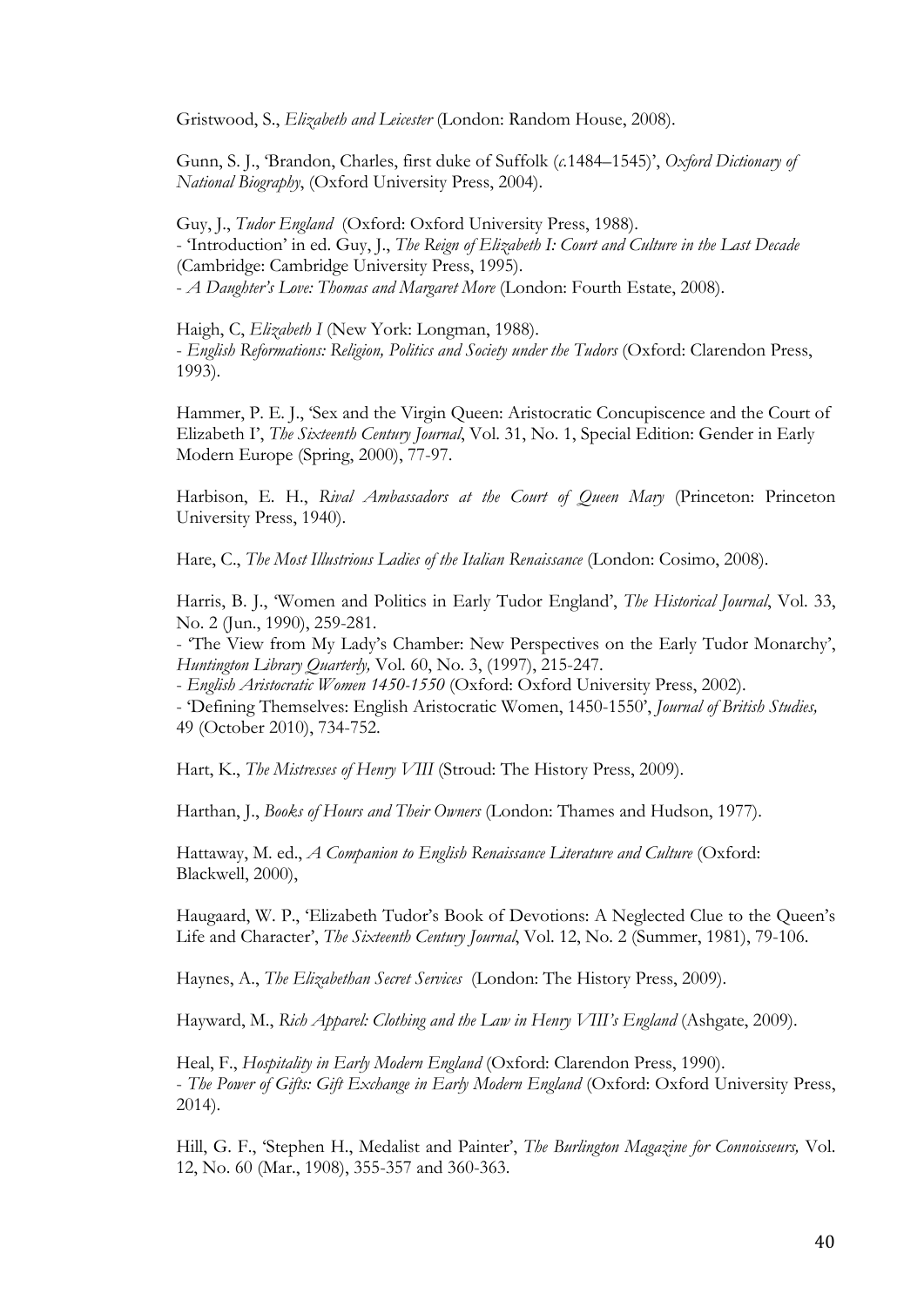Hogrefe, P., 'Legal Rights of Tudor Women and the Circumvention by Men and Women', *The Sixteenth Century Journal*, Vol. 3, No. 1 (Apr., 1972), 97-105.

Howarth, D., *Images of Rule: Art and Politics in the English Renaissance, 1485-1649* (California: Unversity of California Press, 1997).

Hoyle, R. W., 'Hussey, John, Baron Hussey (1465/6–1537)', *Oxford Dictionary of National Biography*, (Oxford University Press, 2004).

Hufton, O., *The Prospect Before Her*: *A History of Women in Western Europe 1500-1800* (London: HarperCollins, 1995).

Hunt, A., and Whitelock, A. eds., *Tudor Queenship: The Reigns of Mary and Elizabeth* (Basingstoke: Palgrave Macmillan, 2010).

Hutson, L., *The Usurer's Daughter Male Friendship and Fictions of Women in Sixteenth-Century England* (London: Routledge, 1994). - ed., *Feminism and Renaissance Studies* (Oxford: Oxford University Press, 1999).

Ives, E. W., 'The fall of Anne Boleyn reconsidered,' in *English Historical Journal*, Vol. 107 (1992), 651-64.

- 'Henry VIII's will: the protectorate provisions of 1546-7', *The Historical Journal*, Vol. 37, No. 4 (Dec., 1994), 901-14.

*- The Life and Death of Anne Boleyn* (Oxford: Blackwell, 2004).

- *Lady Jane Grey: A Tudor Mystery* (London: Blackwell, 2009).

Jack, S. M., 'Cavendish, Sir William (1508–1557)', *Oxford Dictionary of National Biography*, (Oxford University Press, 2004).

James, S. E., 'Parr, William, marquess of Northampton (1513–1571)', *Oxford Dictionary of National Biography*. ed. Matthew, H. C. G. and Harrison, B. (Oxford: Oxford University Press, 2004).

- *Catherine Parr: Henry VIII's Last Love* (Stroud: Tempus, 2008).

*- The Feminine Dynamic in English Art, 1485-1603* (London: Ashgate, 2009).

James, S. E., and van der Stighelen, K., 'New discoveries concerning the portrait of the family of William Brooke 10<sup>th</sup> Lord Cobham, at Longleat House', *Dutch Crossing*, vol. 23 (Summer, 1999) 66-101.

Jardine, L., Still Harping on Daughters: Women and Drama in the Age of Shakespeare 2<sup>nd</sup> edn. (New York: Columbia University Press, 1989).

Jenkins, E., *Elizabeth the Great* (London: Victor Gollancz, 1958).

Johnson, P., *Elizabeth* (London: Weidenfeld and Nicholson, 1974).

Jones, P., *The Other Tudors: Henry VIII's Mistresses and Bastards* (London: New Holland, 2009).

Jones, W. R. D., *The Mid-Tudor Crisis, 1539-1563* (London: Macmillan, 1973).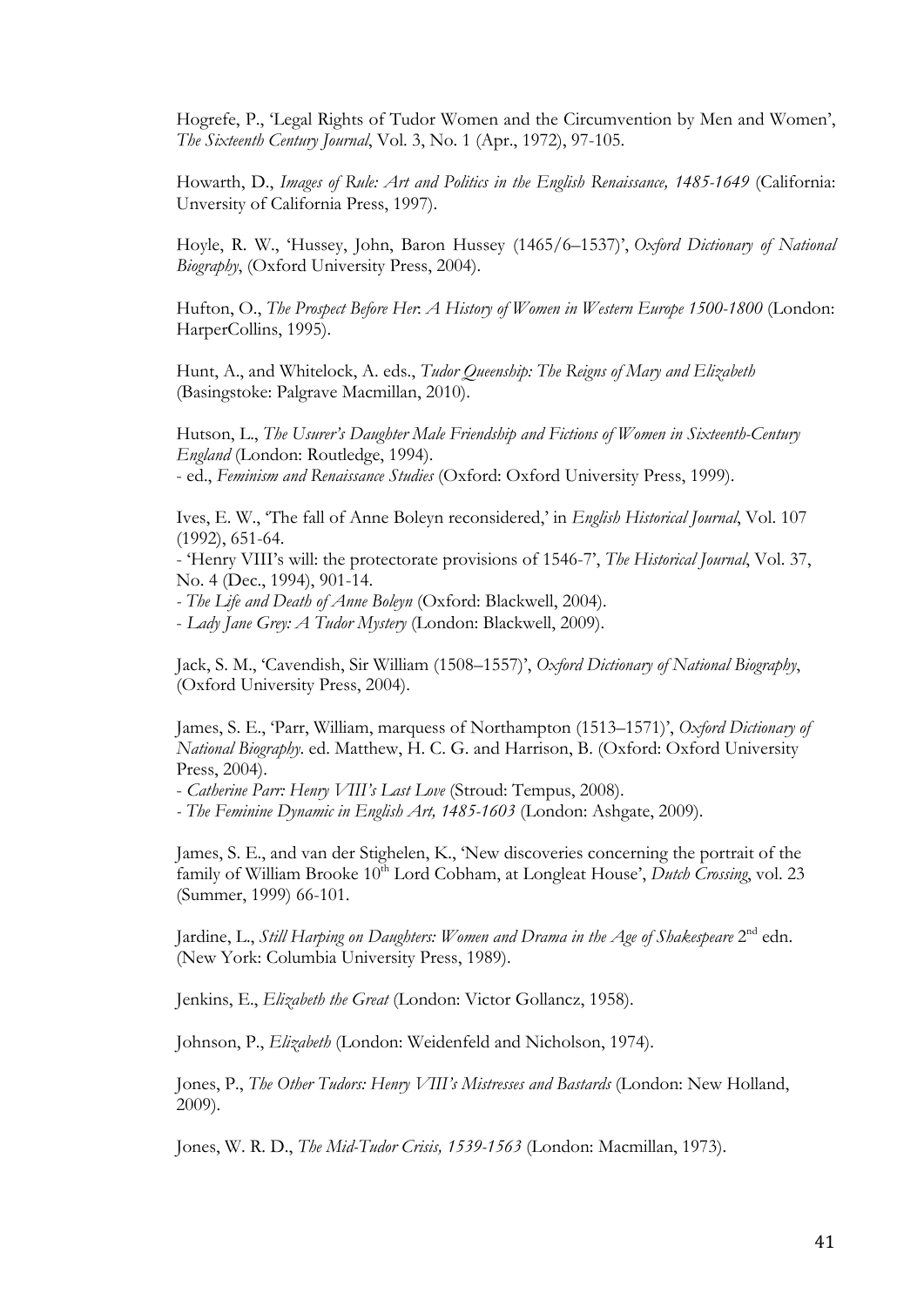Jordan, C., 'Feminism and the humanists: The Case of Sir Thomas Elyot's Defence of Good Women', *Renaissance Quarterly,* Vol. 36, No. 2 (Summer, 1983), 181-201.

Jordan, W. K., *Edward VI: The Young King: The Protectorship of the Duke of Somerset* (London: George Allen and Unwin, 1968).

Keller, K., 'Ladies-in-Waiting at the Imperial Court of Vienna from 1550 to 1700: Structures, Responsibilities and Career Paters', 77-98 in Akkerman, N., and Houben, B., *The Politics of Female Households: Ladies in Waiting Across Early Modern Europe* (Leiden: Brill, 2013).

Kelly, J., 'Did Women Have a Renaissance?', in *Feminism and Renaissance Studies* ed. Hutson, L., (Oxford: Oxford University Press, 1999), 21-47.

Kelly, L. G., 'Hoby, Sir Thomas (1530–1566)', *Oxford Dictionary of National Biography*, Online, ed. Goldman, L.

Kelsey, H., *Philip of Spain King of England* (London: I. B. Tauris, 2012).

Kewes, P., 'Godly Queens: The Royal Iconographies of Mary and Elizabeth', in *Tudor Queenship: the Reigns of Mary and Elizabeth* eds., Hunt, A., and Whitelock, A., (Basingstoke: Palgrave Macmillan, 2010), 47-62 .

King, J. N., 'The Godly Woman in Elizabethan Iconography', *Renaissance Quarterly*, Vol. 38, No. 1 (Spring, 1985), 41-84.

Von Klarwill, V., *Queen Elizabeth and Some Foreigners*, trans. Nash, T. H. (London: John Lane, 1928).

Knighton, C. S., 'Brooke, George, ninth Baron Cobham (*c.*1497–1558)', *Oxford Dictionary of National Biography*, Matthew, H. C. G. and Harrison, B. (Oxford: Oxford University Press, 2004).

- 'The Calendars and their Editors, 1856-2006,' *State Papers Online, 1509-1714* (Reading: Cengage Learning EMEA Ltd, 2007) http://gale.cengage.co.uk/state-papers-online-15091714.aspx [accessed 01 September 2012].

Knox, J., and Healey, R. M., 'Waiting for Deborah: John Knox and Four Ruling Queens', *The Sixteenth Century Journal,* Vol. 25, No. 2 (Summer, 1994), 371-386.

Laurence, A., *Women in England 1500-1760* (London: Phoenix Press, 1994). - Laurence, Anne, '"Begging Pardon for all mistakes and errors in this writing I being a woman and doing it myself": Family Narratives in Some Early Eighteenth-Century Letters', 194-206 in *Early Modern Women's Letter Writing, 1450-1700*, ed. Daybell, J., (Basingstoke: Palgrave, 2001).

Levine, M., *The Early Elizabethan Succession Question 1558-1568* (Stanford: Stanford University Press, 1966).

- 'The Place of Women in Tudor Government,' in *Tudor Rule and Revolution: Essays For G. R. Elton From His American Friends,* ed. Guth, D. J., and Mickenna, J. W. (Cambridge: Cambridge University Press, 1982), 109-23.

Lindsay, P., *The Queenmaker* (London: William and Norgate, 1951).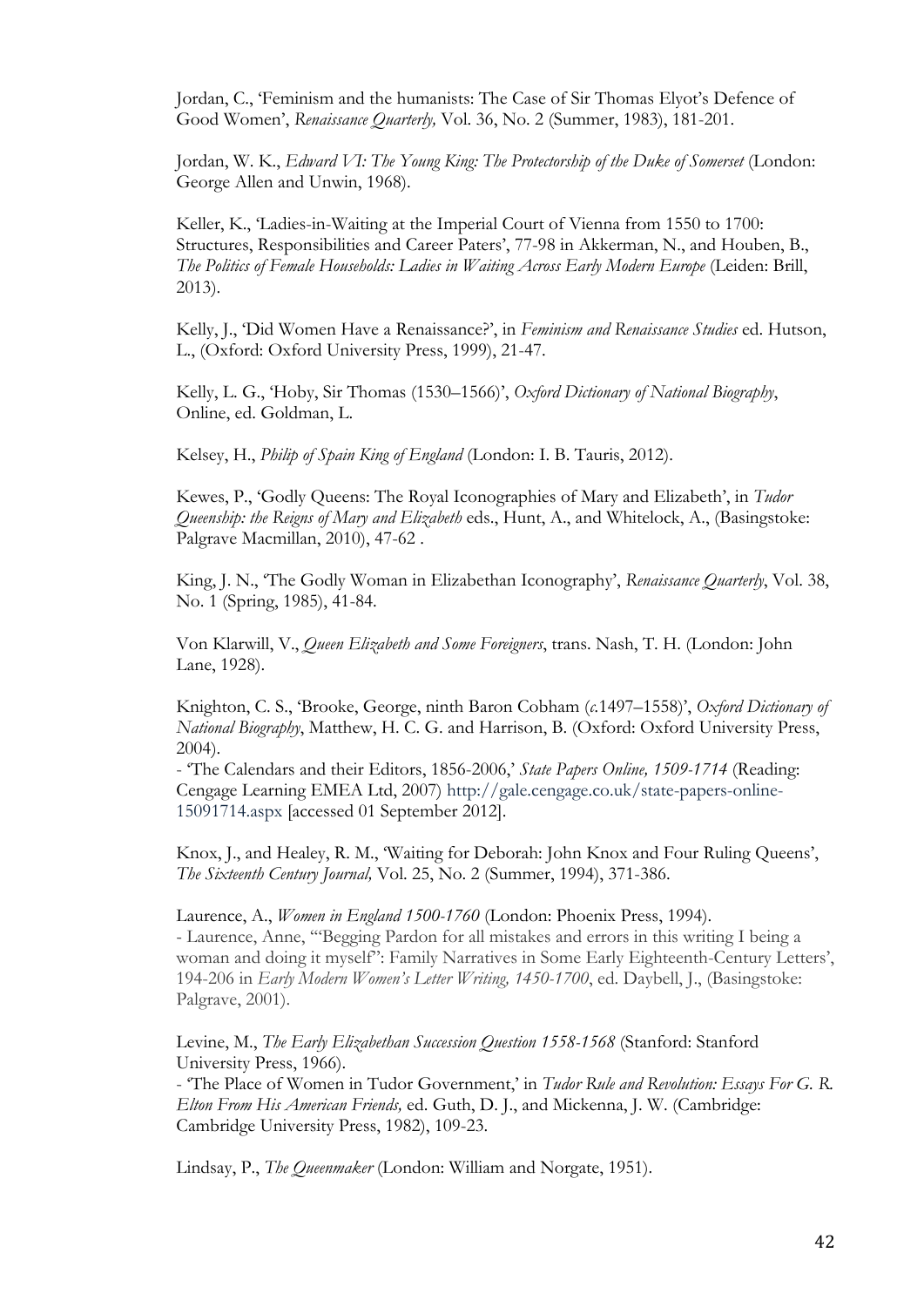Lindstrom P., and Norrhem, S., *Flattering Alliances: Scandinavia, Diplomacy and the Austrian-French Balance of Power, 1648-1740* (Stockholm: Nordic Academic Press, 2013).

de Lisle, L., *The Sisters Who Would Be Queen* (London: Harper Press, 2008)

Loach, J., *Edward VI*, eds., Bernard, G. W., and Williams, P. (New Haven: Yale University Press, 1999).

- *Protector Somerset: A Reassessment* (Bangor: Headstart History, 1994).

Loach, J., and Tittler, R., eds. *The Mid-Tudor Polity, c. 1540-1560* (London: Macmillan, 1980).

Loades, D. M., *Two Tudor Conspiracies* (Cambridge University Press, 1965).

- *The Oxford Martyrs* (Batsford, 1970).
- 'The Reign of Mary Tudor: Historiography and Research', *Albion: A Quarterly Journal*
- *Concerned with British Studies*, Vol. 21, No. 4 (Winter, 1989), 547-558.
- *The Mid-Tudor Crisis, 1545-1565* (Basingstoke: Palgrave, 1992).
- *The Tudor Court* (London: Headstart History, 1992).
- *The Reign of King Edward VI* (Dorchester: Henry Ling, 1994).
- *John Dudley, Duke of Northumberland 1504-1553* (Oxford: Oxford University Press, 1996).
- *Power in Tudor England* (Basingstoke: Macmillan, 1997).
- *Tudor Government* (Oxford: Blackwell, 1997).
- *Chronicles of the Tudor Queens* (Stroud: Sutton, 2002).
- *Intrigue and Treason: the Tudor Court 1547-1558* (Harlow: Pearson Education, 2004).
- *Elizabeth I: A Life* (London: Continuum, 2006).
- *The Cecils: Privilege and Power Behind the Throne* (London: The National Archives, 2007).
- *Mary Tudor: The Tragical History of the First Queen of England* (London: The National

Archives, 2006).

- *The Fighting Tudors* (London: The National Archives, 2009).
- *Tudor Queens of England* (London: Hambledon Continuum, 2009).
- *Mary Tudor* (Stroud: Amberley, 2012).

Lock, J, 'Brooke, William, tenth Baron Cobham (1527–1597)', *Oxford Dictionary of National Biography*, ed. Matthew, H. C. G. and Harrison, B. (Oxford: Oxford University Press, 2004).

Lovell, M. S., *Bess of Harwick: First Lady of Chatsworth 1527-1608* (London: Abacus, 2005).

MacCulloch, D., 'Kett's Rebellion in Context (No. 84, August 1979) in *Rebellion, Popular Protest and the Social Order in Early Modern England* ed. Paul Slack (Cambridge: Cambridge University Press, 1984).

- *Thomas Cranmer - A Life* (New Haven: Yale University Press, 1996).

- *The Boy King: Edward VI and the Protestant Reformation* (Berkeley: University of California Press, 2002).

Mackie, J. D., *The Earlier Tudors, 1485-1558* (Oxford: Clarendon Press, 1952).

Magnusson, L., 'A rhetoric of requests: genre and linguistic scripts in Elizabethan women's suitors' letters', 51-66 in Daybell, J., ed., *Women and Politics in Early Modern England, 1450- 1700* (Burlington and Aldershot: Ashgate, 2004).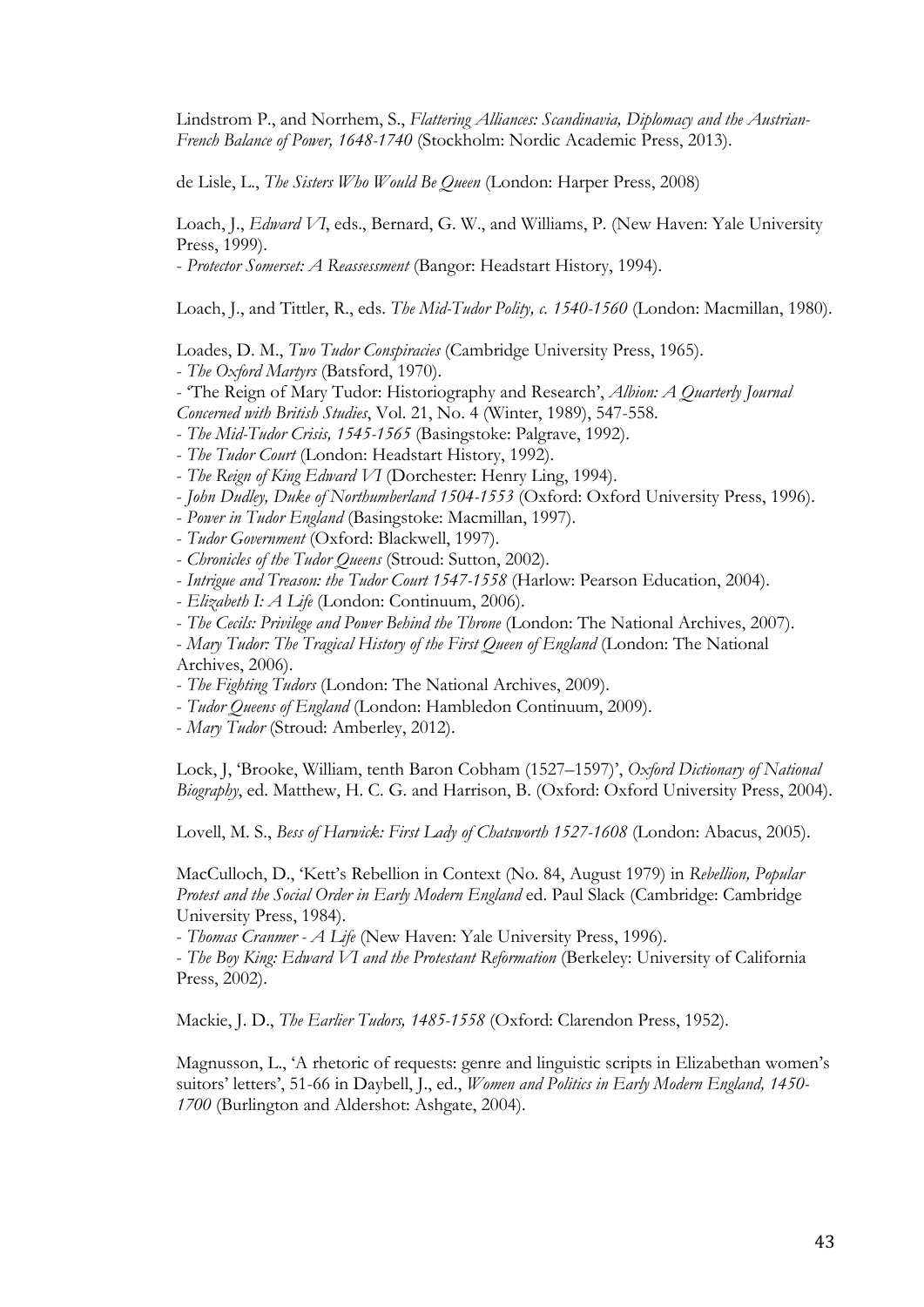Malay, J., 'Like a Queen: The Influence of the Elizabethan Court on the Structure of Women-Centered Households in the Early Modern Period', in *Tudor Court Culture* eds., Betteridge, T. and Riehl, A. (Sinsgrove: Susquehanna University Press, 2010), 93-113.

Marsden, R. G., 'Thomas Cobham and the Capture of the St. Katherine'', *The English Historical Review*, Vol. 23, No. 90 (Apr., 1908), 290-291.

Martienssen, A., *Queen Katherine Parr* (New York: McGraw Hill, 1973).

McClaren, A., 'The Quest for a King: Gender, Marriage, and Succession in Elizabethan England', *The Journal of British Studies,* Vol. 41, No. 3 (July 2002), 259-290.

McIlvenna, U., '"A Stable of Whores"?: The "Flying Squadron" of Catherine de Medici', 181-208 in Akkerman, N., and Houben, B. eds., *The Politics of Female Households: Ladies in Waiting Across Early Modern Europe* (Leiden: Brill, 2013).

McKeen, D. S., *A Memory of Honour; The Life of William Brooke, Lord Cobham (Salzburg:* Institut fur Anglistik und Amerikanistik, 1986).

Meade, T. A., and Wiesner-Hanks, M. E. eds., *A Companion to Gender History* (London: John Wiley and Sons, 2008).

Mears, N., 'Court, Courtiers, and Cultures in Tudor England', *The Historical Journal*, Vol. 46, No. 3 (Sep., 2003), 703-722.

- 'Politics in the Elizabethan Privy Chamber: Lady Mary Sidney and Kat Ashley', 67-83 in *Women and Politics in Early Modern England, 1450-1700, ed. Daybell, J. (Burlington and* Aldershot: Ashgate, 2004).

- *Queenship and Political Discourse in the Elizabethan Realms* (Cambridge: Cambridge University Press, 2005).

Mendelson, S., and Crawford, P., *Women in Early Modern England 1550-1720* (Oxford: Clarendon Press, 1998).

Merriman, R. B., 'The Spanish Embassy in Tudor England', *Proceedings of the Massachusetts Historical Society*, Third Series, Vol. 65 (Oct., 1932-May, 1936), 391-400.

Merton, C., 'Women, friendship and memory' in *Tudor Queenship the Reigns of Mary and Elizabeth* eds. Hunt, A., and Whitelock, A.,(Basingstoke: Palgrave Macmillan, 2010), 239-50.

Montrose, L., *The Subject of Elizabeth* (Chicago: University of Chicago Press, 2006).

Mueller, J. ed., *Katherine Parr: Complete Works and Correspondence* (Chicago: University of Chicago Press, 2011).

Murphy, J.,'The Illusion of Decline: the Privy Chamber, 1547-1558', 119-146 in *The English Court from the Wars of the Roses to the Civil War* ed. Starkey, D., (Longman: London, 1987).

Neale, J. E., *Queen Elizabeth* (London: Jonathan Cape, 1934).

- *The Elizabethan Political Scene* (London, 1948).
- *The Elizabethan House of Commons* (London, 1949).
- *Elizabeth I and her Parliaments* (London, 1957).
- *Essays in Elizabethan History* (London, 1958).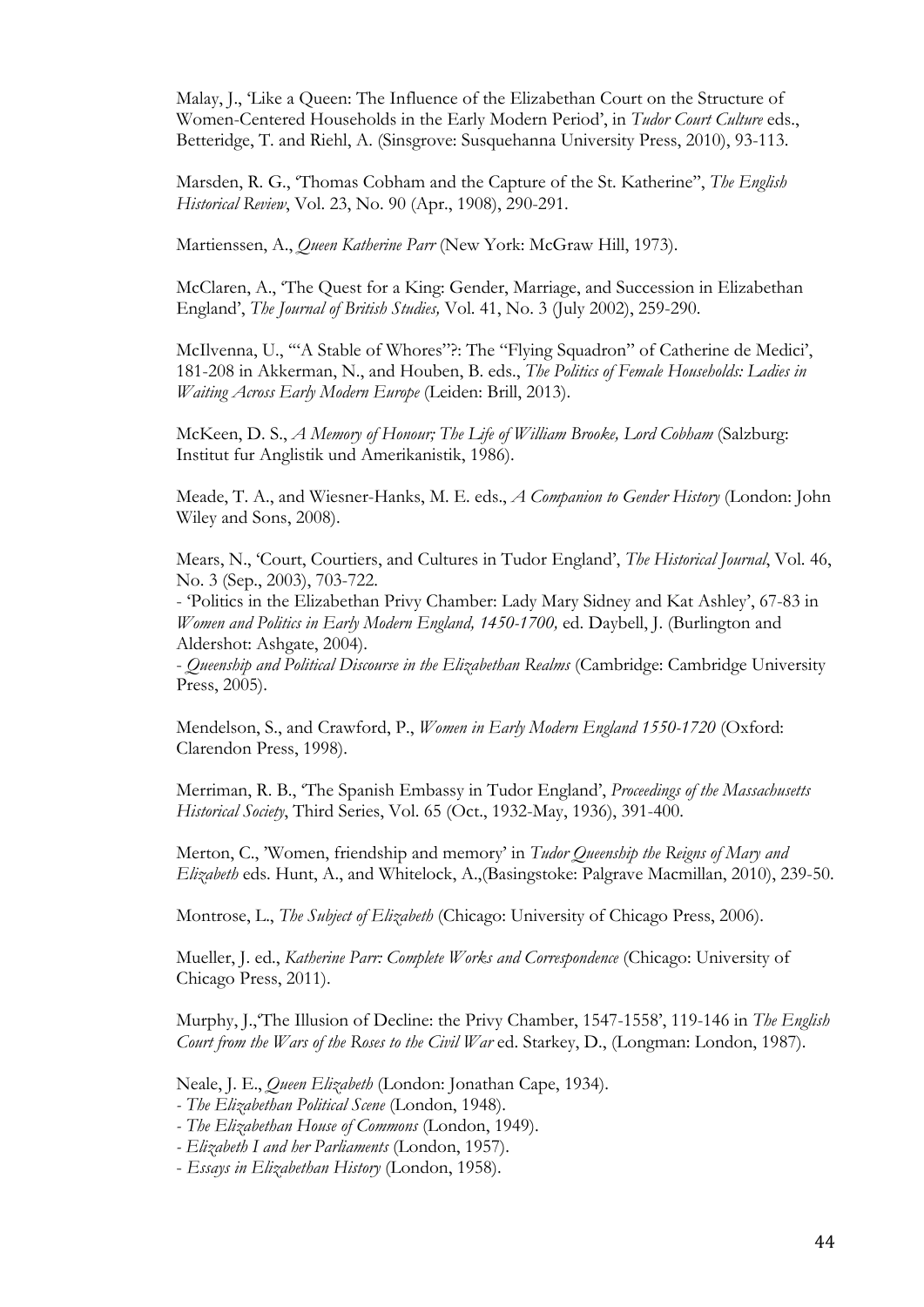Norton, E., *Catherine Parr* (Stroud: Amberley, 2010).

Osborne, J., *Urbino: the Story of a Renaissance City* (Frances Lincoln, 2003).

Parry, G. J. R., *A Protestant Vision: William Harrison and the Reformation of Elizabethan England* (Cambridge: Cambridge University Press, 2002). - *Arch Conjurer of England* (New Haven: Yale University Press, 2013).

Partridge, M., 'Thomas Hoby's English Translation of Castiglione's *Book of the Courtier*', *The Historical Journal*, Vol. 50, No. 4 (2007), 769-786.

Payne, H., 'The Cecil Women at Court', 265-81 in *Patronage, Culture and Power: the Early Cecils 1558-1612*, ed. Croft, P., (London: Yale University Press, 2002). - 'Aristocratic Women, Power, Patronage and Family Networks at the Jacobean Court, 1603-1625', 164-81 in *Women and Politics in Early Modern England, 1450-1700*, ed. Daybell, J, (Aldershot: Ashgate, 2004).

Pedersen, S., 'The Future of Feminist History' presented at the breakfast meeting of the Committee on Women Historians of the American Historical Association on 8 January 2000. https://www.historians.org/publications-and-directories/perspectives-onhistory/october-2000/the-future-of-feminist-history.

Pender, P., *Early Modern Women's Writing and the Rhetoric of Modesty* (London: Palgrave Macmillan, 2012).

Persson, F., 'Living in the House of Power: Women at the Early Modern Swedish Court', 343-63 in Akkerman, N., and Houben, B., eds., *The Politics of Female Households: Ladies in Waiting Across Early Modern Europe* (Leiden: Brill, 2013).

Pettegree, A., *Marian Protestantism: Six Studies* (St Andrews: St Andrews Studies in Reformation History, 1995).

Philips, Jr., J. E., 'The Background of Spenser's Attitude toward Women Rulers', *Huntington Library Quarterly*, Vol. 5, No. 1 (Oct., 1941), 5-32.

Phillips, R., *Untying the Knot: A Short History of Divorce* (Cambridge: Cambridge University Press, 1991).

Plowden, A., *Tudor Women: Queens and Commoners* (Stroud: Sutton, 2002).

Pollard, A. F., *England Under Protector Somerset: An Essay* (London: Kegan Paul, Trench, Trubner and Co, 1900).

*- The History of England from the accession of Edward VI to the death of Elizabeth* (London: Kegan Paul, Trench, Trubner and Co, 1913).

Pollintz, A., 'Christian Women or Sovereign Queens? The Schooling of Mary and Elizabeth', 127-44 in Hunt, A., and Whitelock, A., eds. *Tudor Queenship: The Reigns of Mary and Elizabeth* (London: Palgrave Macmillan, 2010).

Porter, L., *Katherine the Queen: The Remarkable Life of Katherine Parr* (Basingstoke: Macmillan, 2010).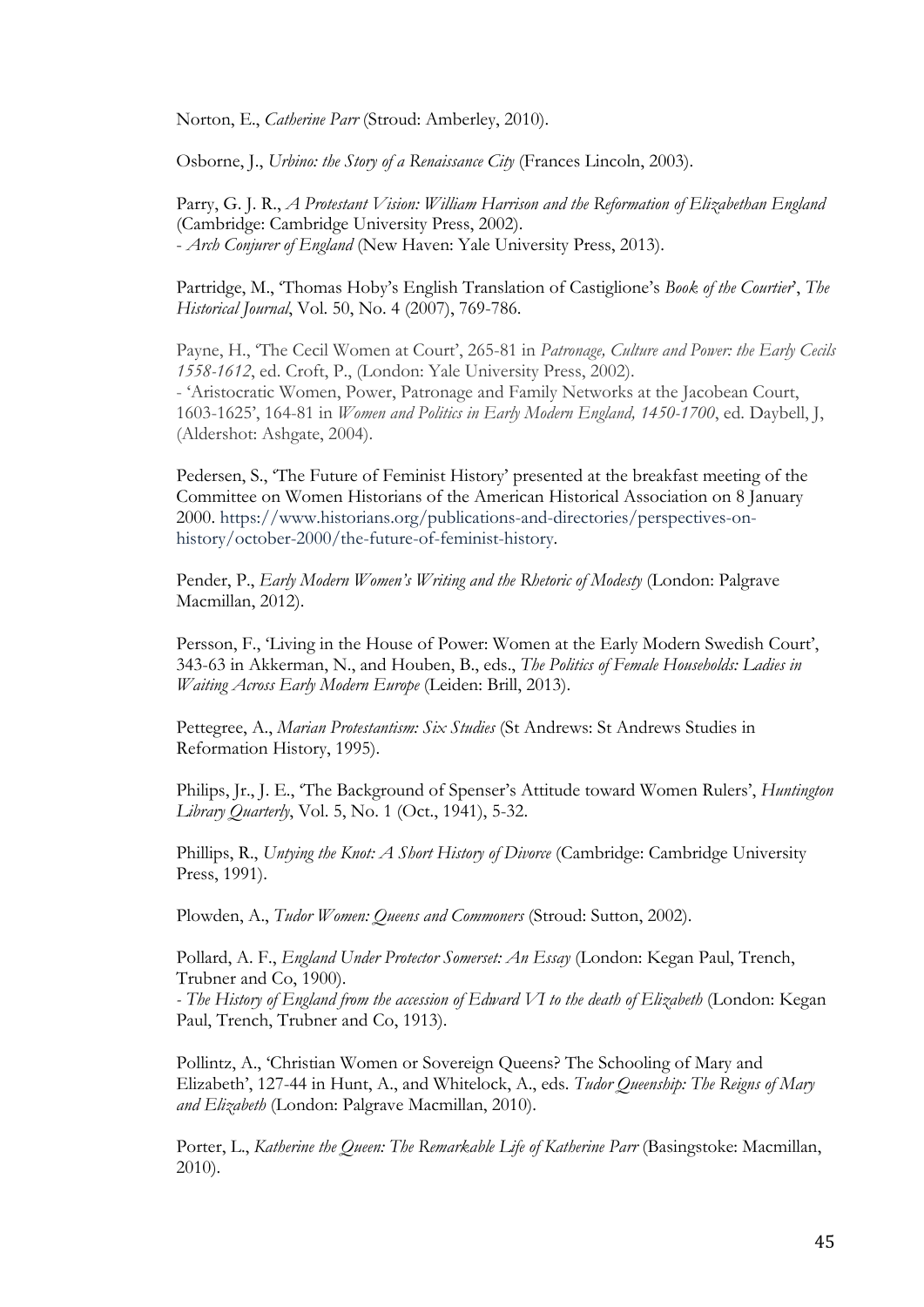Prescott, H. M. F., *Mary Tudor: The Spanish Tudor* (London: Phoenix, 2003).

Pryor, F., *Elizabeth I: Her Life in Letters* (London: The British Library, 2003).

Read, C., *Mr Secretary Walsingham and the policy of Queen Elizabeth* (London: Archon Books, 1967).

Rebholz, R. A., ed., *Sir Thomas Wyatt: The Complete Poems* (London: Penguin, 1997).

Redworth, G., ''Matters Impertinent to Women': Male and Female Monarchy under Philip and Mary', *The English Historical Review*, Vol. 112, No. 447 (Jun., 1997), 596-613.

Richards, J. and Thorne, A., eds., *Rhetoric, Women and Politics in Early Modern England* (London: Routledge, 2007).

Richards, J. M., '"To Promote a Woman to Beare Rule": Talking of Queens in Mid-Tudor England', *The Sixteenth Century Journal*, Vol. 28, No. 1 (Spring, 1997), 101-121. - 'Mary Tudor as 'Sole Quene'?: Gendering Tudor Monarchy', *The Historical Journal*, Vol. 40, No. 4 (Dec., 1997), 895-924.

-'Love and a Female Monarch: The Case of Elizabeth Tudor', *The Journal of British Studies*, Vol. 38, No. 2 (Apr., 1999), 133-160.

- *Mary Tudor* (London: Routledge, 2008).

- 'Examples and Admonitions: What Mary Demonstrated for Elizabeth', in *Tudor Queenship: the Reigns of Mary and Elizabeth* eds., Hunt, A., and Whitelock, A., (Basingstoke: Palgrave Macmillan, 2010), 31-46.

Robertson, K., 'Tracing Women's Connections from a Letter by Elizabeth Ralegh', 149-64 in *Maids and Mistresses, Cousins and Queens: Women's Alliances in Early Modern England: Women's Alliances in Early Modern England* eds. Frye, S., and Robertson, K., (Oxford: Oxford Univserity Press, 1999).

Robison, W. B., 'More, Sir Christopher (*b.* in or before 1483, *d.* 1549)', *Oxford Dictionary of National Biography*, (Oxford University Press, 2004).

Rollins, H. E., 'William Elderton: Elizabethan Actor and Ballad-Writer', *Studies in Philology*, Vol. 17, No. 2 (Apr., 1920), 199-245.

Rowbotham, *S., Hidden From History* (London: Pluto, 1973).

Rowse, A. L., *The England of Elizabeth* (London: Macmillan, 1950).

Ryan, L. V., 'Walter Haddon: Elizabethan Latinist', *Huntington Library Quarterly*, Vol. 17, No. 2 (Feb., 1954), 99-124.

Samson, A., 'Changing Places: The Marriage and Royal Entry of Philip, Prince of Austria, and Mary Tudor, July-August 1554', *Sixteenth Century Journal*, 36 (2005).

Scarisbrick, J. J., *Henry VIII* (London: Eyre Methuen Ltd, 1968). - *The Reformation and the English People* (Oxford: Blackwell, 1984).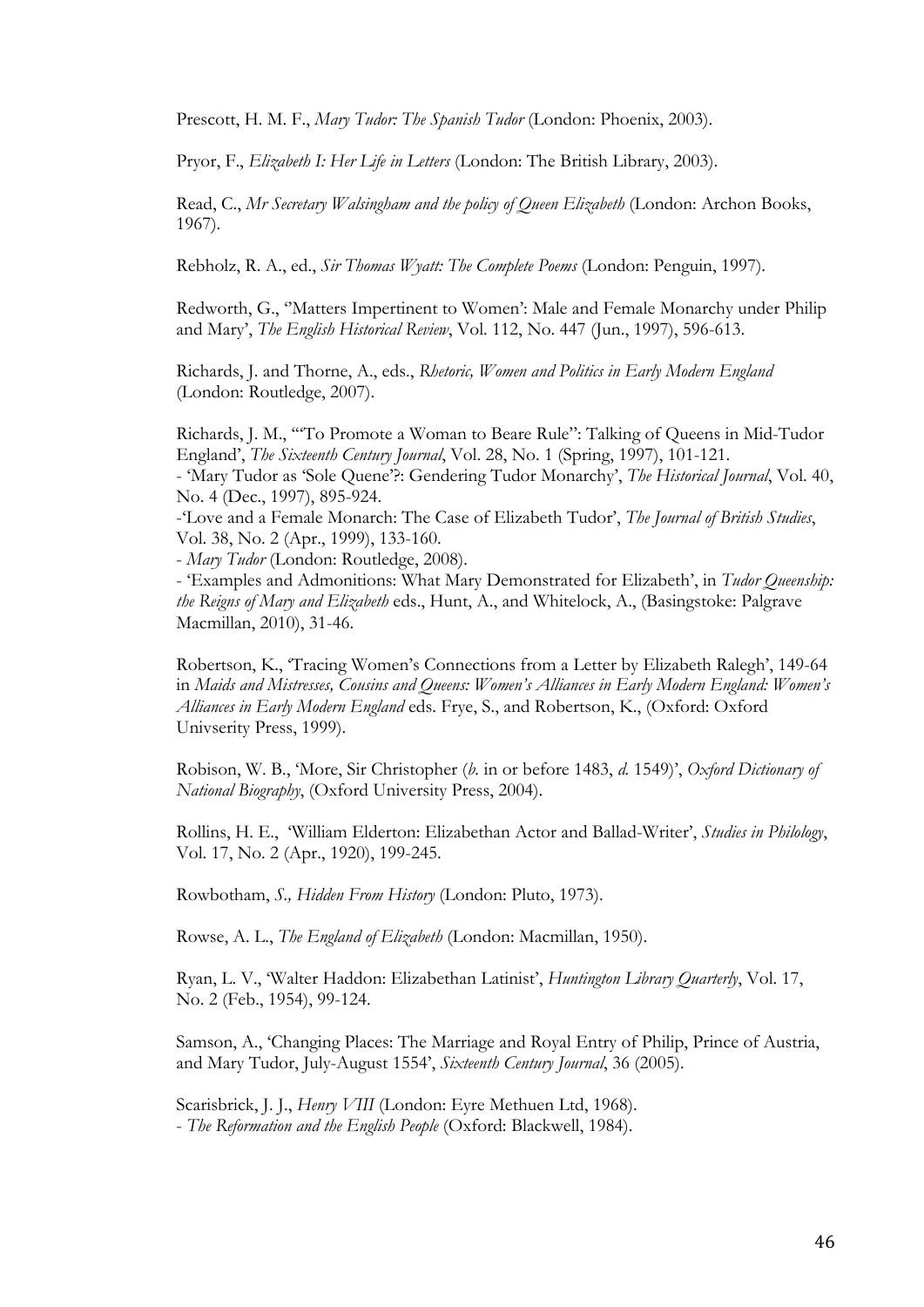Scoufos, A. L., 'Nashe, Jonson, and the Oldcastle Problem', *Modern Philology*, Vol. 65, No. 4 (May, 1968) 307-324.

Sessions, W. A., 'Literature and the court', 119-56 in *The Cambridge History of Early Modern English Literature* eds. Loewenstein, D., and Mueller, J., (Cambridge: Cambridge University Press, 2006).

Shakespeare, W., *The Tragedy of Othello, the Moor of Venice* ed. E. A. J. Honigman, 3<sup>rd</sup> edn (London: Arden, 2001).

- *Romeo and Juliet* ed. René Weis 3rd edn (London: Bloomsbury Arden Shakespeare, 2012).

Sherman, W. H., *John Dee: The Politics of Reading and Writing in the English Renaissance* (Amherst: University of Massachusetts Press, 1995).

Simons, E. N., *The Queen and the Rebel* (London: F. Muller, 1964).

Skidmore, C., *Edward VI: The Lost King of England* (London: Orion, 2007).

Smith, H., '*Grossly Material Things': Women and Book Production in Early Modern England* (Oxford: Oxford University Press, 2012).

Somerset, A., *Ladies-in-Waiting From the Tudors to the Present Day* (London: Weidenfeld and Nicolson, 1984).

Somerville, M. R., *Sex and Subjection: Attitudes to Women in Early-Modern Society* (London: Arnold, 1995).

Starkey, D., ed., *The English Court from the Wars of the Roses to the Civil War* (Longman: London, 1987).

- 'Intimacy and innovation: the rise of the Privy Chamber, 1485-1547' in *The English Court from the Wars of the Roses to the Civil War* ed., Starkey, D. (London: Longman, 1987). - *Elizabeth: Apprenticeship* (London: Vintage, 2001).

- *The Six Wives of Henry VIII* (London: Random House, 2004).

Steen, S. J.,'The Cavendish-Talbot women: playing a high-stakes game', 148-61 in Daybell, J., ed., *Women and Politics in Early Modern England, 1450-1700* (Burlington and Aldershot: Ashgate, 2004).

Stewart, A., *Shakespeare's Letters* (Oxford: Oxford University Press, 2008).

Stewart, A., and Wolfe, H., *Letterwriting in Renaissance England* (Seattle: University of Washington Press, 2004).

Stone, L., 'The Anatomy of the Elizabethan Aristocracy', *The Economic History Review,* Vol. 18, No. 1/2 (1948), 1-53.

- *The Crisis of the Aristocracy 1558-1641* (Oxford: Oxford University Press, 1967).
- *The Family, Sex and Marriage in England 1500-1800* (London: Penguin, 1977).
- *Road to Divorce, England 1530-1987* (Oxford: Oxford University Press, 1990).

Strickland, A., *Lives of the Queens of England*, Vol. 3 (London: George Bell and Sons, 1890).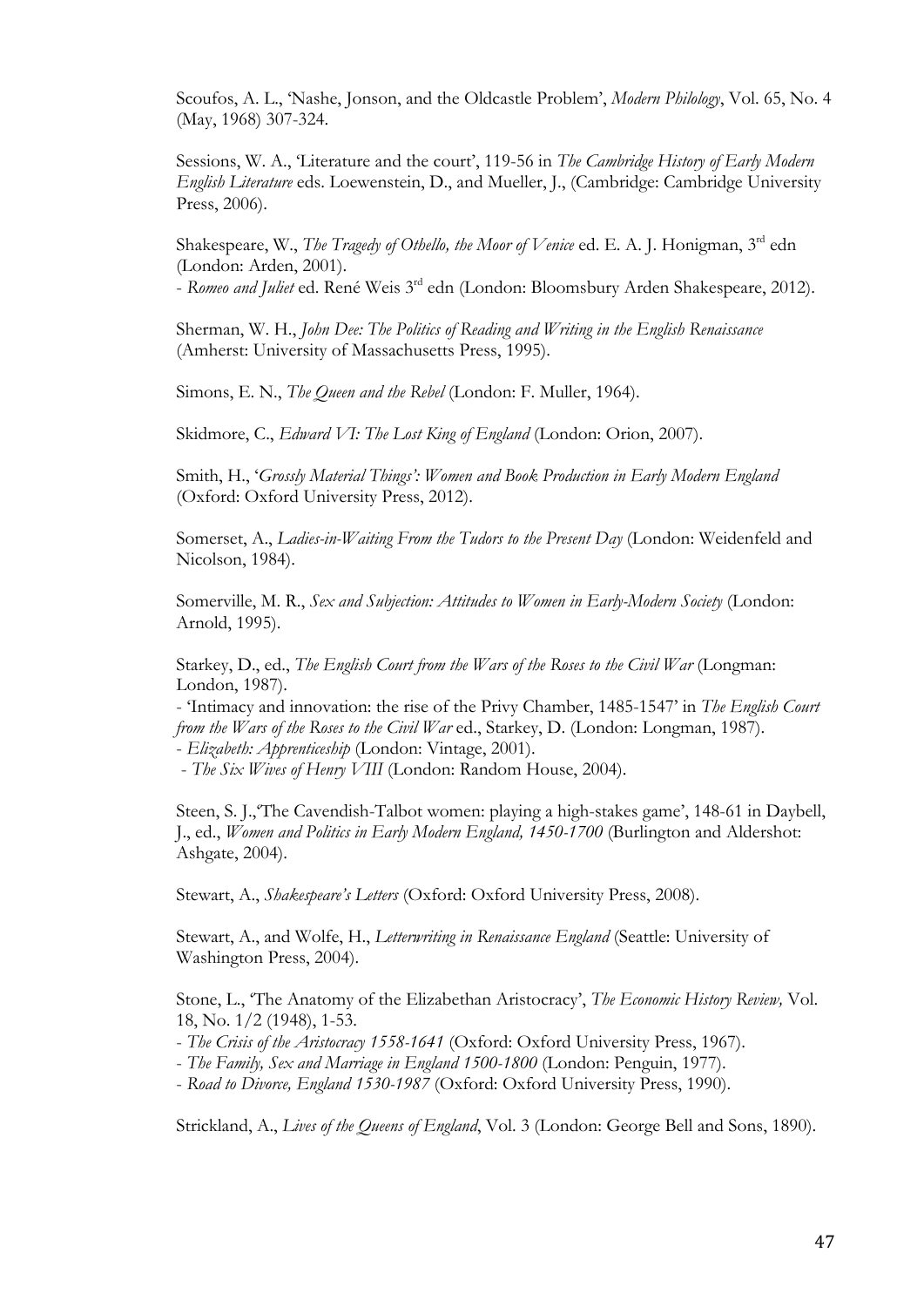Taylor, G., 'William Shakespeare, Richard James and the House of Cobham', *The Review of English Studies*, New Series, Vol. 38, No. 151 (Aug., 1987), 334-54.

Thomson, P., *Sir Thomas Wyatt and his Background* (California: Stanford Univserity Press, 1964).

Turner, E. H., 'Queen Elizabeth I and Her Friends' in *History Today*, X (1965), 619-31.

Tytler, P. F., *England under the Reigns of Edward VI and Mary* (London, 1839).

Walker, G., 'The Expulsion of the Minions Reconsidered', *Historical Journal*, 2 (1989), 1-16. - 'Rethinking the fall of Anne Boleyn', *Historical Journal*, Vol. 45 (2002).

Ward, A. E., *Women and Tudor Tragedy: Feminizing Counsel and Representing Gender* (Madison: Farleigh Dickinson University Press, 2013)

Warnicke, R. M., Warnicke, 'Grey, Frances, duchess of Suffolk (1517–1559)', *Oxford Dictionary of National Biography*, (Oxford University Press, 2004). - *Wicked Women of Tudor England*: Queens, Aristocrats and Commoners (London: Palgrave Macmillan, 2012).

Warren, C., 'Gender and name recognition' and 'An Entry of One's Own, or Why Are There So Few Women In the Early Modern Social Network?' in sixdegreesoffrancisbacon.com [accessed 10 Jan. 2014].

Wiesener, L., *La Jeunesse D'Élisabeth D'Angleterre (1533-1558)* (Paris: Librairie Hachette, 1878).

- *The Youth of Queen Elizabeth 1533-1558*, 2 Vols., ed. and trans. Yonge, C. M. (London: Hurst and Blackett, 1879).

Wiesner, M. E., *Women and Gender in Early Modern Europe*, 2<sup>nd</sup> edn. (Cambridge: Cambridge University Press, 2000).

- 'Beyond Women and the Family: Towards a Gender Analysis of the Reformation', *The Sixteenth Century Journal*, Vol. 18, No. 3 (Autumn, 1987) 311-321.

White, B., 'Three Rare Books about Women', *The Huntington Library Bulletin*, No. 2 (Nov., 1931), 165-172.

Whitelock, A., 'A woman in a man's world: Mary I and political intimacy, 1553-1558', *Women's History Review*, Vol. 16, No. 2 (2007), 323-334.

- *Mary Tudor England's First Queen* (London: Bloomsbury, 2009).

- '"Woman, Warrior, Queen?" Rethinking Mary and Elizabeth', in *Tudor Queenship: The Reigns of Mary and Elizabeth*, eds., Hunt, A., and Whitelock, A. (Basingstoke: Palgrave Macmillan, 2010), 173-190.

- *Elizabeth's Bedfellows* (London: Bloomsbury, 2013).

Whitelock, A., and MacCulloch, D., 'Princess Mary's Household and the Succession Crisis, July 1553', *The Historical Journal*, Vol. 50, No. 2 (Jun., 2007), 265-87.

Wilson, V. A., *Queen Elizabeth's Maids of Honour and Ladies of the Privy Chamber* (London: John Lane, 1922).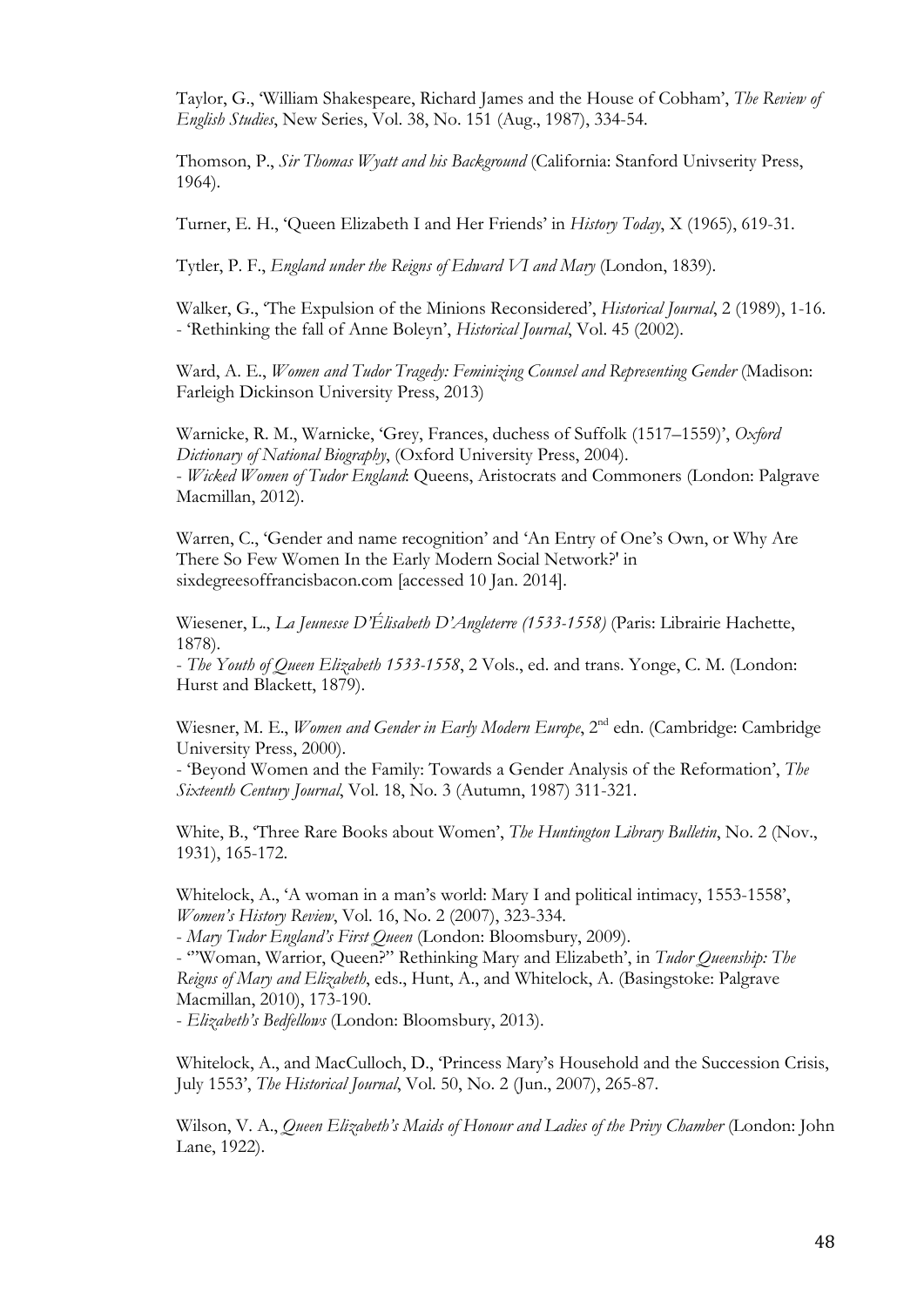Woolfson, J., *Padua and the Tudors: English Students in Italy, 1485-1603* (London: James Clarke, 1998).

- 'Thomas Hoby, William Thomas, and Mid-Tudor Travel to Italy', in *The Oxford Handbook of Tudor Literature*, eds., Shrank, C., and Pincombe, M. (Oxford: Oxford University Press, 2009).

Wright, P., 'A Change in Direction,' in *The English Court: from the Wars of the Roses to the Civil War*, ed. Starkey, D. (London: Longman, 1987), 147-72.

Yates, F. A., *Astraea: The Imperial Theme in the Sixteenth Century* (London: Koutledge and Kegan Paul, 1975).

#### **Unpublished theses**

Bryson, A., '"The Speciall Men in Every Shere:" The Edwardian Regime, 1547-1553' (University of St Andrews: Unpublished PhD Thesis, 2001).

Bundesen, K., '"No Other Faction but my Own": Dynastic Politics and Elizabeth I's Carey Cousins' (University of Nottingham: Unpublished PhD Thesis, 2008).

Clark, N., 'Dynastic Politics: Five Women of the Howard Family During the Reign of Henry VIII, 1509-1547' (Royal Holloway, University of London: Unpublished PhD Thesis, 2013).

Edwards, J. S, '"Jane the Quene": A New Consideration of Lady Jane Grey, England's Nine-Day Queen' (University of Colorado at Boulder: Unpublised PhD Thesis, 2007).

Goldsmith, J. B. G., 'All the Queen's women: The Changing Place and Perception of Aristocratic Women in Elizabethan England, 1558-1620' (Northwestern University: Unpublished PhD Thesis, 1987).

Hamilton, D., 'The Household of Queen Katherine Parr' (University of Oxford: Unpublished PhD Thesis, 1992).

Howey, C., 'Busy Bodies: Women, Power and Politics at the Court of Elizabeth I, 1558- 1603' (State University of New Jersey: Unpublished PhD Thesis, 2007).

Merton, C., 'The Women who Served Queen Mary and Queen Elizabeth: Ladies, Gentlewomen and Maids of the Privy Chamber, 1553-1603' (University of Cambridge: Unpublished PhD Thesis, 1991).

Partridge, M., 'Images of the Courtier in Elizabethan England' (University of Birmingham: Unpublished PhD Thesis, 2008).

Payne, H., 'Aristocratic Women and the Jacobean Court, 1603-1625' (Royal Holloway, University of London: Unpublished PhD Thesis, 2001)

Samson, A., 'The Marriage of Philip of Habsburg and Mary Tudor and Anti-Spanish Sentiment in England' (University of London: Unpublished PhD Thesis, 1999).

Starkey, D., 'The King's Privy Chamber, 1485-1547' (University of Cambridge: Unpublished PhD Thesis, 1973).